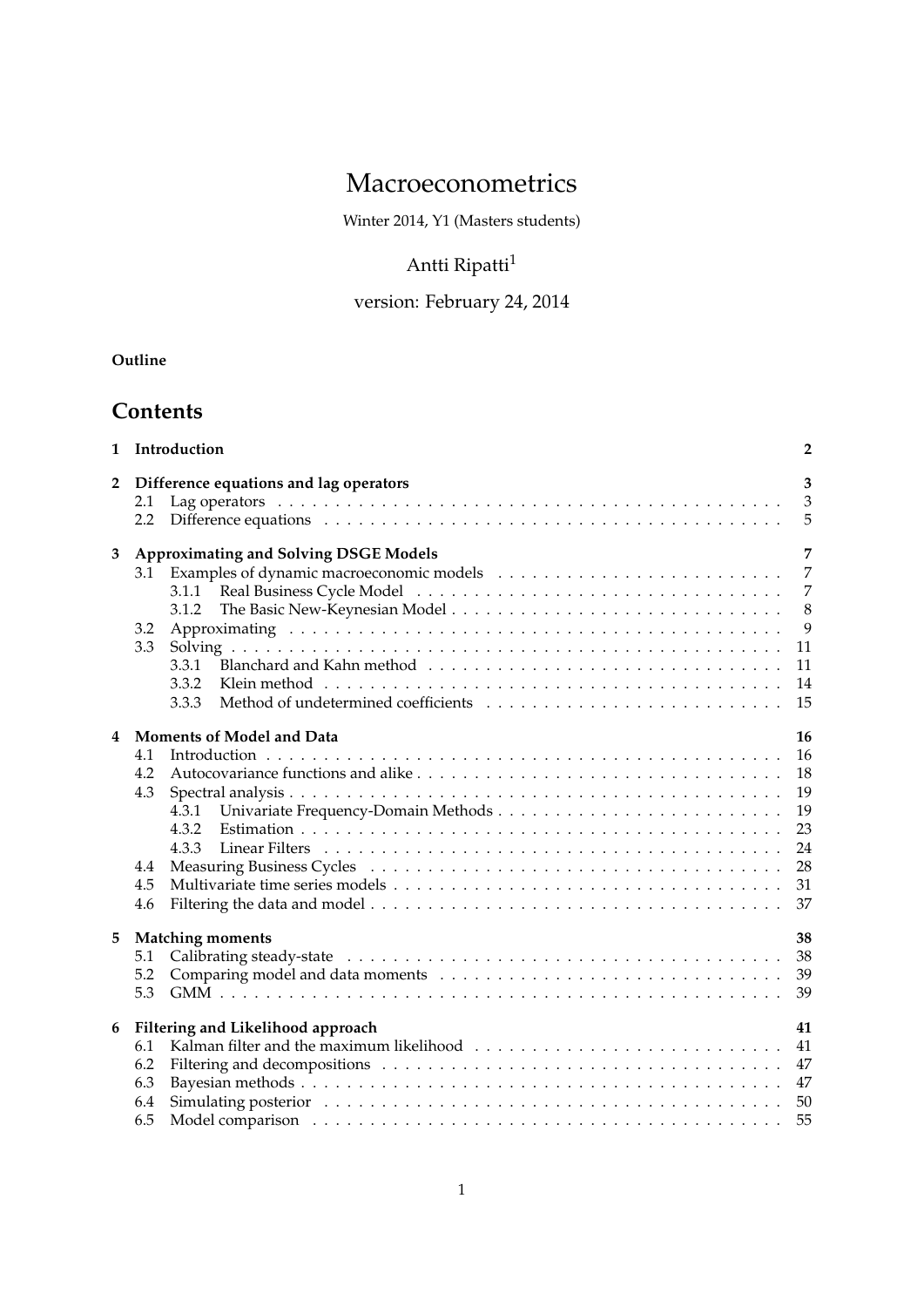# **1 Introduction**

### **The Goal**

The goal of the course is give an overview of the econometric methods to study how to validate macroeconomic models.

If time allows, we study the use dynamic macroeconomics models to address empirical issues like

- Model Estimation
- Model Comparison
- Forecasting
- Measurement
- Shock Identification
- Policy Analysis

### **Evolution of empirical macro – Part 1: Birth of large models**

The representation of theoretical models as complete probability models dates at least to Haavelmo (1944, Econometrica)

Models were loosely related to economic theory:

- Production functions
- National account identities
- Old-Keynesian consumption function

And estimated using OLS or instrumental variables methods (2SLS). Phillips curve was upward-sloping even in the long-run! Policy tool.

### **Evolution of empirical macro – Part 2b: Scent of Neo-Classical synthesis**

- Developments in time series econometrics: cointegration and error correction models
- Separation of short-run (dynamics) and long-run (cointegration)
- Long-run (cointegration) builds on economic theory
- Not yet general equilibrium
- Ad-hoc dynamics
- No sensible steady-state
- Vulnerable to Lucas critique

AWM, BOF3, BOF4

### **Evolution of empirical macro – Part 3a: Kydland–Prescott**

### **Methodological revolution**

Intertemporally optimizing agents. Budget and technology constraints.

### **Conceptual revolution**

- In a frictionless markets under perfect competition business cycles are efficient: no need for stabilization; stabilization may be counter-productive.
- Economic fluctuations are caused by technology shocks: they are the main source of fluctuation.
- Monetary factors (price level) has a limited (or no) role
- Calibration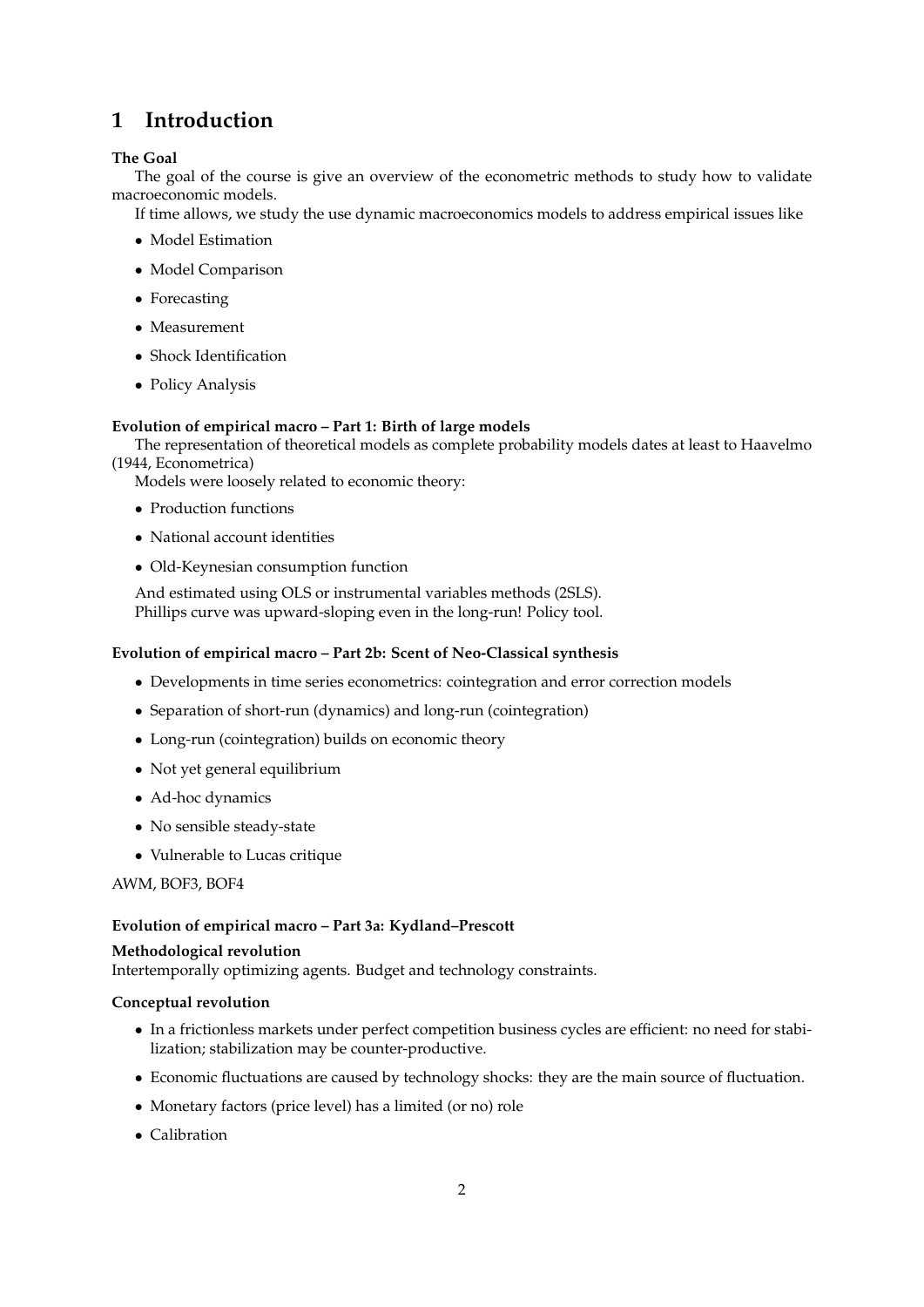#### **Evolution of empirical macro – Part 3a: Kydland–Prescott**. . .

Implementation

- 1. Pose a question
- 2. Use theory to address the question
- 3. Construct the model economu
- 4. Calibrate
- 5. Run the experiment within the model

Lack of statistical formality in calibration.

### **Evolution of empirical macro – Part 3b: Bayesian estimation**

- Sargent (1989 JPE) presents the mapping of linearized DSGE models into state-space representation
- DeJong, Ingram and Whiteman (2000, JoE, 2000, JAE) developed methods for mapping priors over structural parameters into priors over corresponding parameters of the state-space representation enabling Bayesian inference.
- Smets and Wouters (2003) made a real working application.

### **This course**

This course builds on Part 3 (Kydland and Prescott (1982)) and Sims (2011). The aim is to learn how the model meets data.

We

- stationarize the model: restrictions implied by the balanced growth path
- approximate it with the first order Taylor approximation
- review (some of) the solution methods
- refresh the basic statistical tools to compute moments
- filter the model and the data
- introduce the Bayesian methods to study model parameters

## **2 Difference equations and lag operators**

This section builds mostly on Sargent (1987).

### **2.1 Lag operators**

### **Lag operators**

The *backward shift* or *lag operator* is defined as

$$
Lx_t = x_{t-1}
$$

$$
L^n x_t = x_{t-n}, \quad \text{for } n = \ldots, -2, -1, 0, 1, 2, \ldots
$$

Note that if *n* < 0 the operator shifts *x<sup>t</sup> forward*.

This language is loose, since we start with the sequence

 ${x_t}$ <sup>∞</sup><sub> $t=-∞$ </sub>,

where  $x_t$  is a real number. We *operate on*  $\{x_t\}_{t=-\infty}^{\infty}$  by L.

This section builds mostly on Sargent (1987).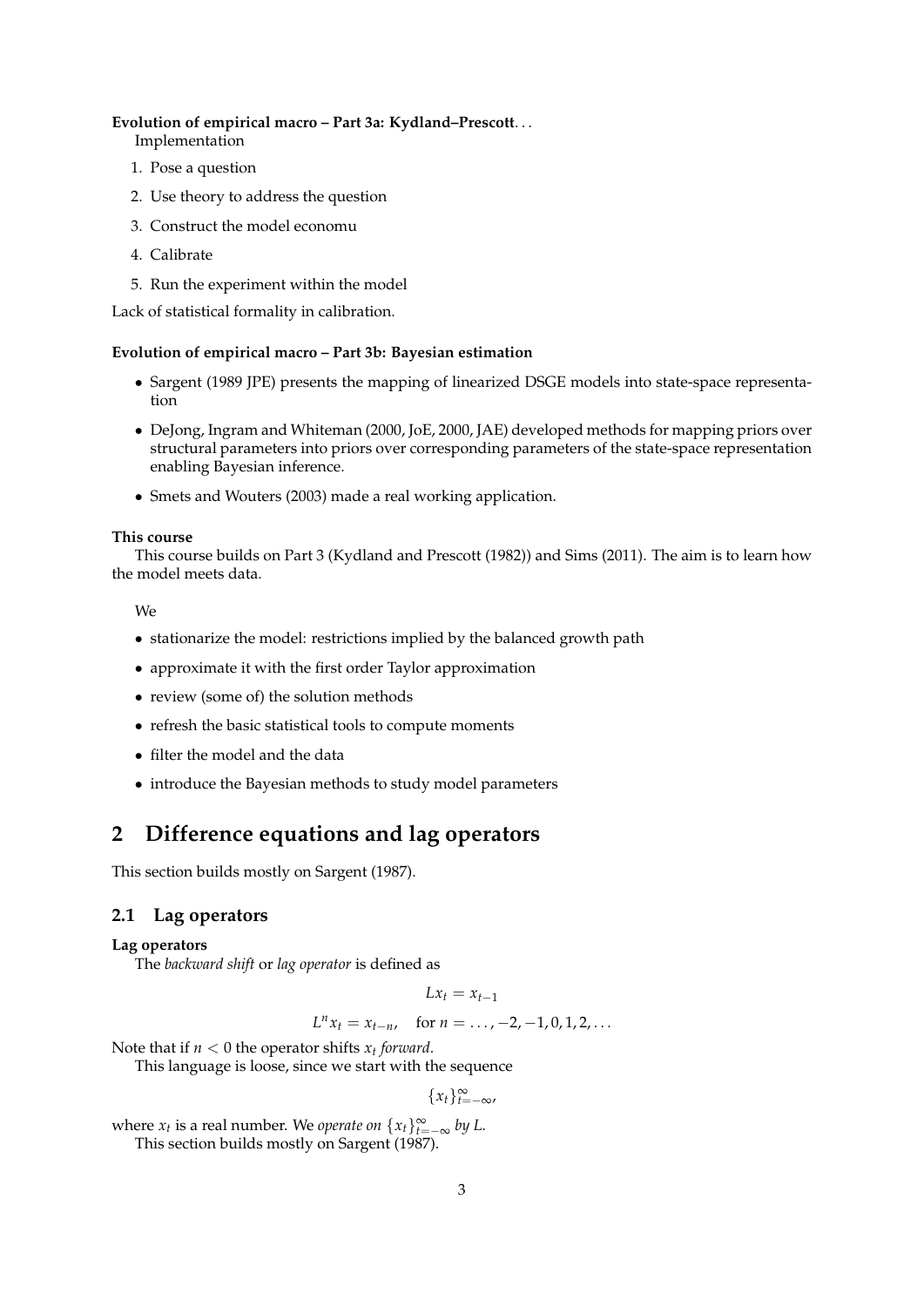### **Operations with lag operator**

Lag operator and multiplication operator are *commutative*

$$
L(\beta x_t) = \beta L x_t.
$$

It is *distributive* over the addition operator

$$
L(x_t + w_t) = Lx_t + Lw_t.
$$

Hence, we are free to use the standard commutative, associative, and distributive algebraic laws for multiplication and addition to express the compound operator in an alternative form.

Examples

$$
y_t = (a + bL)Lx_t = (aL + bL^2)x_t = ax_{t-1} + bx_{t-2}
$$

or

$$
(1 - \lambda_1 L)(1 - \lambda_2 L)x_t = (1 - \lambda_1 L - \lambda_2 L + \lambda_1 \lambda_2 L^2)x_t
$$
  
= 
$$
[1 - (\lambda_1 + \lambda_2)L + \lambda_1 \lambda_2 L^2]x_t
$$
  
= 
$$
x_t - (\lambda_1 + \lambda_2)x_{t-1} + \lambda_1 \lambda_2 x_{t-2}.
$$

 $Lc = c$ 

 $L^0 = 1$ 

and

$$
\quad \text{and} \quad
$$

### **Polynomials in the lag operator**

Polynomial

$$
A(L) = a_0 + a_1 L + a_2 L^2 + \cdots = \sum_{j=0}^{\infty} a_j L^j,
$$

where  $a_j$ 's are constants.

$$
A(L)x_t = (a_0 + a_1L + a_2L^2 + \cdots)x_t
$$

$$
= a_0x_t + a_1x_{t-1} + a_2x_{t-2} + \cdots = \sum_{j=0}^{\infty} a_jx_{t-j}.
$$

*Rational A*(*L*)

$$
(L) = \frac{B(L)}{C(L)},
$$

where

$$
B(L) = \sum_{j=0}^{m} b_j L^j, \qquad C(L) = \sum_{j=0}^{n} c_j L^j,
$$

where *b<sup>j</sup>* , *c<sup>j</sup>* , *m* and *n* are constants.

Simple example

$$
A(L) = \frac{1}{1 - \lambda L} = 1 + \lambda L + \lambda^2 L^2 + \cdots,
$$

which is "useful" only if |*λ*| < 1. *Why?*

Then

$$
\frac{1}{1-\lambda L}x_t = (1+\lambda L + \lambda^2 L^2 + \cdots)x_t = \sum_{i=0}^{\infty} \lambda^i x_{t-i}.
$$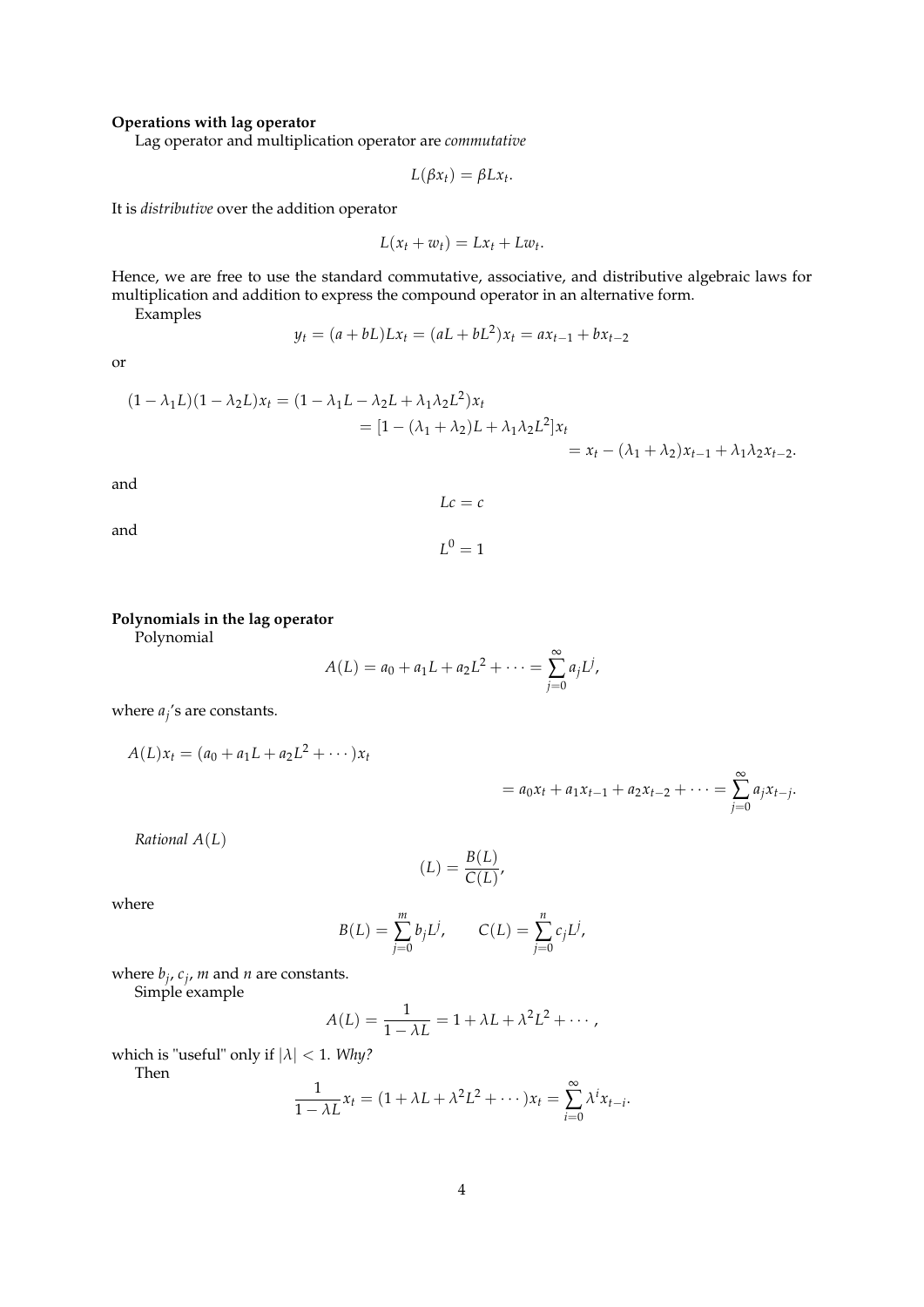Consider the case  $|\lambda| > 1$ , the following "trick" is useful:

$$
\frac{1}{1 - \lambda L} = \frac{-(\lambda L)^{-1}}{1 - (\lambda L)^{-1}}
$$
  
=  $-\frac{1}{\lambda L} \left[ 1 + \frac{1}{\lambda} L^{-1} + \left(\frac{1}{\lambda}\right)^2 L^{-2} + \cdots \right]$   
=  $-\frac{1}{\lambda} L^{-1} - \left(\frac{1}{\lambda}\right)^2 L^{-2} - \left(\frac{1}{\lambda}\right)^3 L^{-3} + \cdots$ 

Then

$$
\frac{1}{1-\lambda L}x_t=-\frac{1}{\lambda}x_{t+1}-\left(\frac{1}{\lambda}\right)^2x_{t+2}+\cdots=-\sum_{i=1}^{\infty}\lambda^{-i}x_{t+i}
$$

which is geometrically declining weighted sum of *future* values of *x<sup>t</sup>* .

### **2.2 Difference equations**

#### **Difference equation**

Consider the following difference equation

$$
y_t = \lambda y_{t-1} + b x_t + a, \quad t = \dots, -1, 0, 1, \dots,
$$
 (1)

,

where  $y_t$  is an *endogenous* variable and  $x_t$  is an *exogenous* variable and sequences of real number and  $\lambda \neq 1$ . It can be written as

$$
(1 - \lambda L)y_t = a + bx_t.
$$

Multiply both sides by  $(1 - \lambda L)^{-1}$  to obtain

$$
y_t = \frac{a}{1 - \lambda L} + \frac{b}{1 - \lambda L} x_t + c\lambda^t
$$
  
= 
$$
\frac{a}{1 - \lambda} + b \sum_{i=0}^{\infty} \lambda^i x_{t-i} + c\lambda^t.
$$
 (2)

The reason why we have the last term is that for any constant *c*

$$
(1 - \lambda L)c\lambda^t = c\lambda^t - c\lambda\lambda^{t-1} = 0.
$$

By multiplying both sides by  $1 - \lambda L$ , gives the original difference equation! *This the "general solution"!* 

To get *the "particular solution"* we must be able to tie down the constant *c with an additional bit of information*.

An example of an additional bit of information is

$$
\lim_{n \to \infty} \sum_{i=n}^{\infty} \lambda^i x_{t-i} = 0 \quad \text{for all } t.
$$

It simply says that  $\lambda^i x_{t-i}$  must be "small" for large *i*. If  $x_t$  were constant, say  $\bar{x}$ , all time, this requires  $|\lambda|$  < 1. This also results bounded constant term in the solution.

Assume *t* > 0 to see the impact of an arbitrary initial condition. Solution may be written as

$$
y_{t} = a \sum_{i=0}^{t-1} \lambda^{i} + a \sum_{i=t}^{\infty} \lambda^{i} + b \sum_{i=0}^{t-1} \lambda^{i} x_{t-i} + b \sum_{i=t}^{\infty} \lambda^{i} x_{t-i} + c \lambda^{t}
$$
  
=  $a \frac{1 - \lambda^{t}}{1 - \lambda} + a \frac{\lambda^{t}}{1 - \lambda} + b \sum_{i=0}^{t-1} \lambda^{i} x_{t-i} + b \lambda^{t} \sum_{i=0}^{\infty} \lambda^{i} x_{0-i} + c \lambda^{t},$   

$$
y_{t} = a \frac{1 - \lambda^{t}}{1 - \lambda} + b \sum_{i=0}^{t-1} \lambda^{i} x_{t-i} + \lambda^{t} \left( \frac{a}{1 - \lambda} + b \sum_{i=t}^{\infty} \lambda^{i} x_{0-i} + c \right), \quad t \ge 1.
$$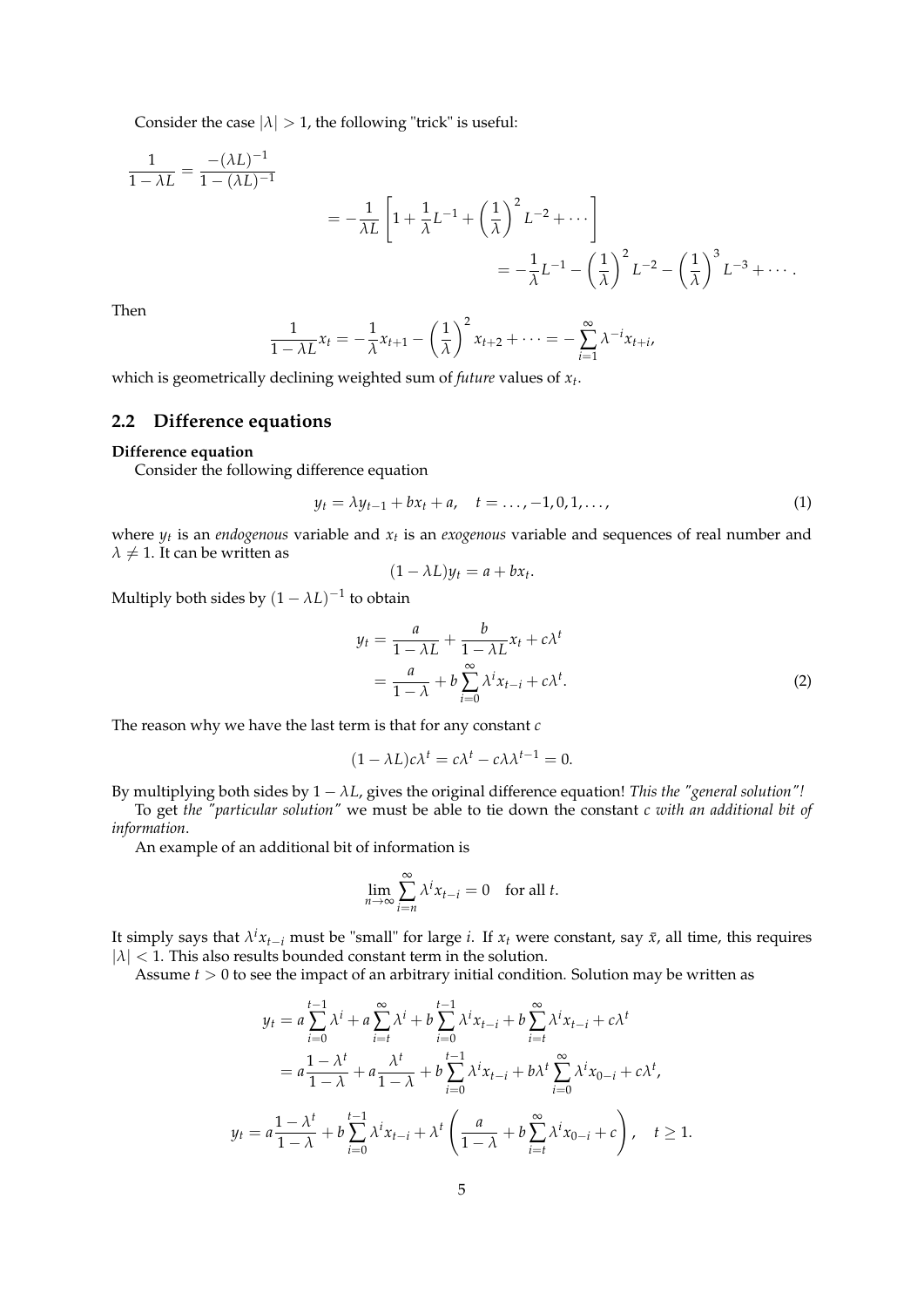The term in braces is equals  $y_0$ ! Hence

$$
y_t = a \frac{1 - \lambda^t}{1 - \lambda} + b \sum_{i=0}^{t-1} \lambda^i x_{t-i} + \lambda^t y_0
$$
  
=  $\frac{a}{1 - \lambda} + \lambda^t \left( y_0 - \frac{a}{1 - \lambda} \right) + b \sum_{i=0}^{t-1} \lambda^i x_{t-i}, \quad t \ge 1.$ 

The original difference equation (1) may be solved *"forward"* by applying the "forward inverse".

$$
y_{t} = \frac{-(\lambda L)^{-1}}{1 - (\lambda L)^{-1}} a + b \frac{-(\lambda L)^{-1}}{1 - (\lambda L)^{-1}} x_{t} + d\lambda^{t},
$$
  
= 
$$
\frac{a}{1 - \lambda} - b \sum_{i=0}^{\infty} \left(\frac{1}{\lambda}\right)^{i+1} x_{t+i+1} + d\lambda^{t},
$$
 (3)

where *d* is constant to be determined by some side condition. An example of such side condition is

$$
\lim_{n \to \infty} \sum_{i=n}^{\infty} \left(\frac{1}{\lambda}\right)^i x_{t+i} = 0.
$$

### **Equivalence of** (2) **and** (3)

If  $a = 0$ , then for any value of  $\lambda \neq 1$  both (2) and (3) represent solution to the difference equation (1). They are simply alternative representation of the solution! The equivalence will hold whenever

$$
\frac{b}{1 - \lambda L} x_t \tag{4}
$$

and

$$
b \frac{-(\lambda L)^{-1}}{1 - (\lambda L)^{-1}} x_t \tag{5}
$$

are both finite for all *t*.

It often happens that one of them fails to be finite.

- If the sequence  $\{x_t\}$  is bounded and  $|\lambda| < 1$ , the (4) is a convergent sum for all *t*.
- If the sequence  $\{x_t\}$  is bounded and  $|\lambda| > 1$ , the (5) is a convergent sum for all *t*.

Since our desire is to impose that the sequence  $\{y_t\}$  is bounded, and we do not have sufficient side conditions, then we must set  $c = 0$  in (2) or  $d = 0$  (3). To see that

• If  $\lambda > 1$  and  $c > 0$ , then

$$
\lim_{t\to\infty}c\lambda^t=\infty.
$$

• If  $\lambda < 1$  and  $d < 0$ , then

$$
\lim_{t\to\infty}d\lambda^t=\infty.
$$

*All of the above stuff means that we need to solve "stable roots"* |*λ*| < 1 *backward and "unstable roots"*  $|\lambda| > 1$  *forward.* 

### **Second-order difference equations**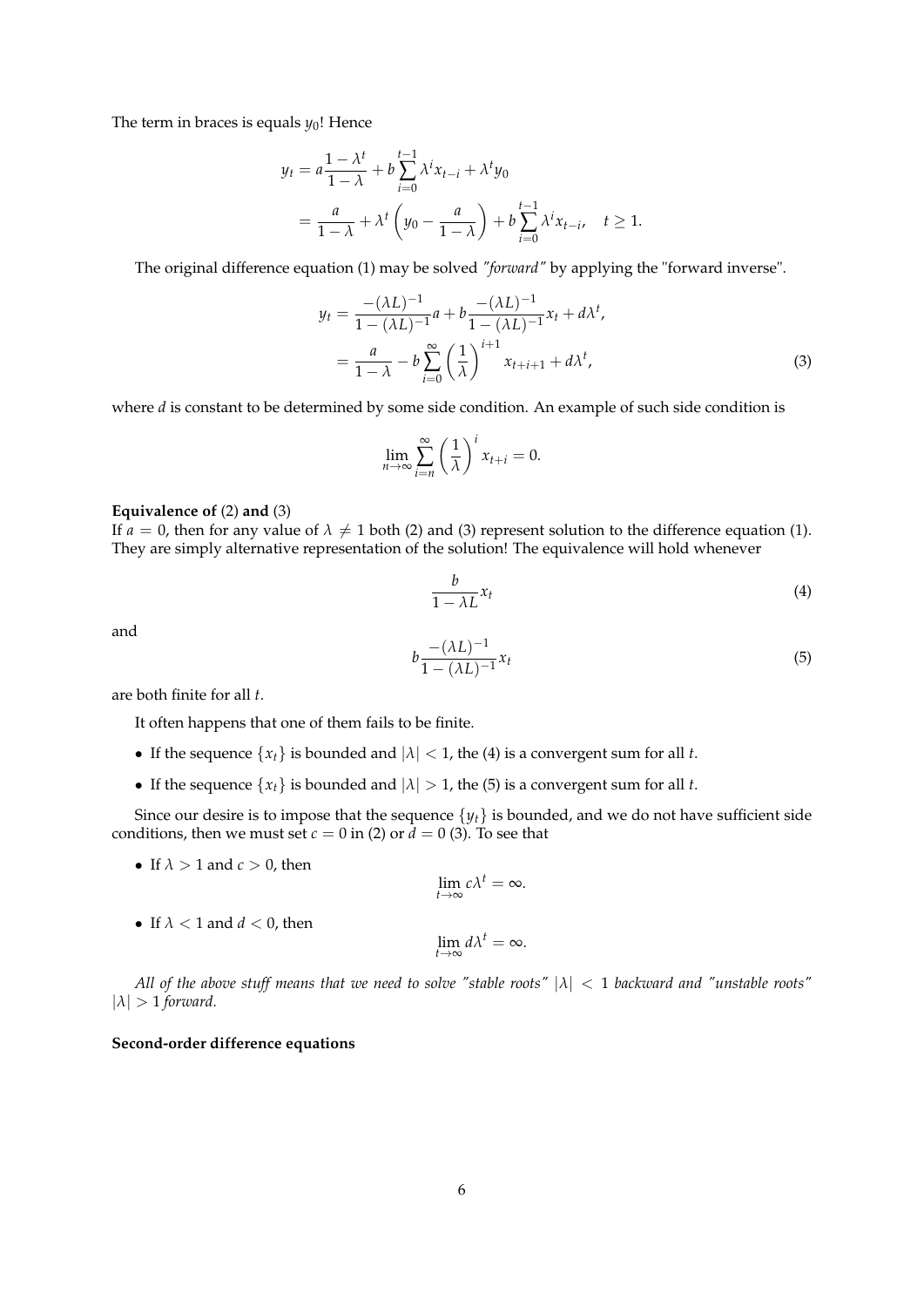# **3 Approximating and Solving DSGE Models**

### **3.1 Examples of dynamic macroeconomic models**

### **3.1.1 Real Business Cycle Model**

### **Households**

Households chooses consumption labour and capital stock by maximizing their discounted present value of utility stream from consumption and leisure

$$
\max \mathsf{E}_0 \sum_{t=0}^{\infty} \beta^t \left\{ \frac{c_t^{1-\sigma}}{1-\sigma} - \phi \frac{l_t^{1+\gamma}}{1+\gamma} \right\}
$$

subject to the budget constraint

$$
c_t + k_{t+1} = w_t l_t + r_t k_t + (1 - \delta) k_t
$$

Markets are complete and Arrow-Debreu securities.

### **Setting up Lagrangean**

The Lagrangean of the above problem can be written as

$$
\mathcal{L} = \mathrm{E}_0 \sum_{t=0}^{\infty} \left\{ \beta^t \frac{c_t^{1-\sigma}}{1-\sigma} - \phi \frac{l_t^{1+\gamma}}{1+\gamma} \right\}
$$

$$
- \lambda_t [c_t + k_{t+1} - w_t l_t - r_t k_t - (1 - \delta) k_t]
$$

The first order conditions with respect to  $c_t$ ,  $c_{t+1}$ ,  $l_t$  and  $k_{t+1}$ :

$$
\frac{\partial \mathcal{L}}{\partial c_t} = c_t^{-\sigma} - \lambda_t = 0
$$
  
\n
$$
\frac{\partial \mathcal{L}}{\partial c_{t+1}} = \beta c_{t+1}^{-\sigma} - \lambda_t = 0
$$
  
\n
$$
\frac{\partial \mathcal{L}}{\partial l_t} = -\phi l_t^{\gamma} + \lambda_t w_t = 0
$$
  
\n
$$
\frac{\partial \mathcal{L}}{\partial k_{t+1}} = -\lambda_t + \lambda_{t+1} r_{t+1} + \lambda_{t+1} (1 - \delta) = 0.
$$

**their optimality conditions**

$$
c_t^{-\sigma} = \lambda_t
$$
  
\n
$$
\beta \mathbf{E}_t c_{t+1}^{-\sigma} = \lambda_{t+1}
$$
  
\n
$$
\phi l_t^{\gamma} = \lambda_t w_t
$$
  
\n
$$
\lambda_t = \lambda_{t+1} (r_{t+1} + 1 - \delta)
$$

**Firms**

Maximize profits

$$
\max \Pi_t = y_t - w_t l_t - r_t k_t
$$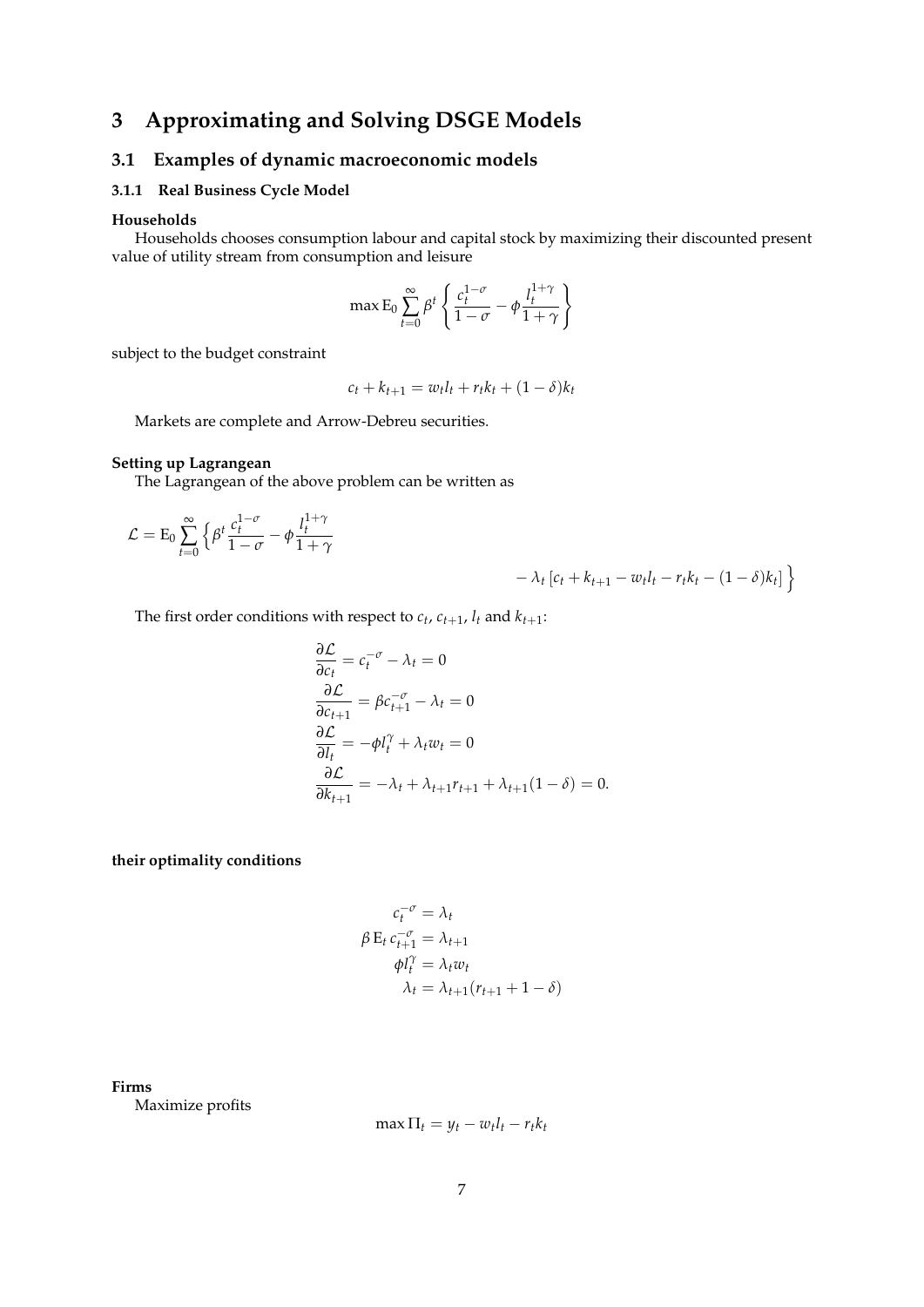subject to the production technology

$$
y_t = A_t k_t^{\alpha} l_t^{1-\alpha}.
$$

Optimality conditions

$$
\alpha A_t k_t^{\alpha-1} l_t^{1-\alpha} = r_t
$$
  

$$
(1-\alpha) A_t k_t^{\alpha} l_t^{1-\alpha} l_t^{-1} = w_t.
$$

Investments *i<sup>t</sup>* solves from the law of motion of capital:

$$
k_{t+1} = (1 - \delta)k_t + i_t.
$$

### **Technical development**

Techological development *A<sup>t</sup>* follows AR(1) process:

$$
\log A_t = \rho \log A_{t-1} + z_t,
$$

where

 $z_t \sim N(0, \sigma_z^2)$ .

Parameter  $\rho$  determines the persistence of the process.

### **A competitive equilibrium**

$$
c_t^{-\sigma} = \beta \mathbf{E}_t \, c_{t+1}^{-\sigma} (r_{t+1} + 1 - \delta)
$$
  
\n
$$
\phi l_t^{\gamma} = \lambda_t w_t
$$
  
\n
$$
r_t = \alpha A_t k_t^{\alpha - 1} l_t^{1 - \alpha}
$$
  
\n
$$
w_t = (1 - \alpha) A_t k_t^{\alpha} l_t^{1 - \alpha} l_t^{-1}
$$
  
\n
$$
c_t + i_t = y_t
$$
  
\n
$$
\log A_t = \rho \log A_{t-1} + z_t.
$$

#### **Solving the model**

*First*, we need to specify the functional forms (or make some assumptions regarding their first and second derivatives).

*Second*, in this course we focus on algorithms of *linear* rational expectation models: *perturbation methods*. Usual steps involve

- Solving deterministic steady state.
- Linearization: approximating the nonlinear model with the first order Taylor approximation.

#### **3.1.2 The Basic New-Keynesian Model**

### **The basic New-Keynesian model** Let

- *y*<sub>t</sub> output gap,  $y_t = x_t x_t^n$ , where  $x_t$  is actual output and  $x_t^n$  is the *natural* level of output.
- *πt* inflation rate (period-by-period), ie log(*Pt*/*Pt*−1), (multiply by 400 to get annualized %-change)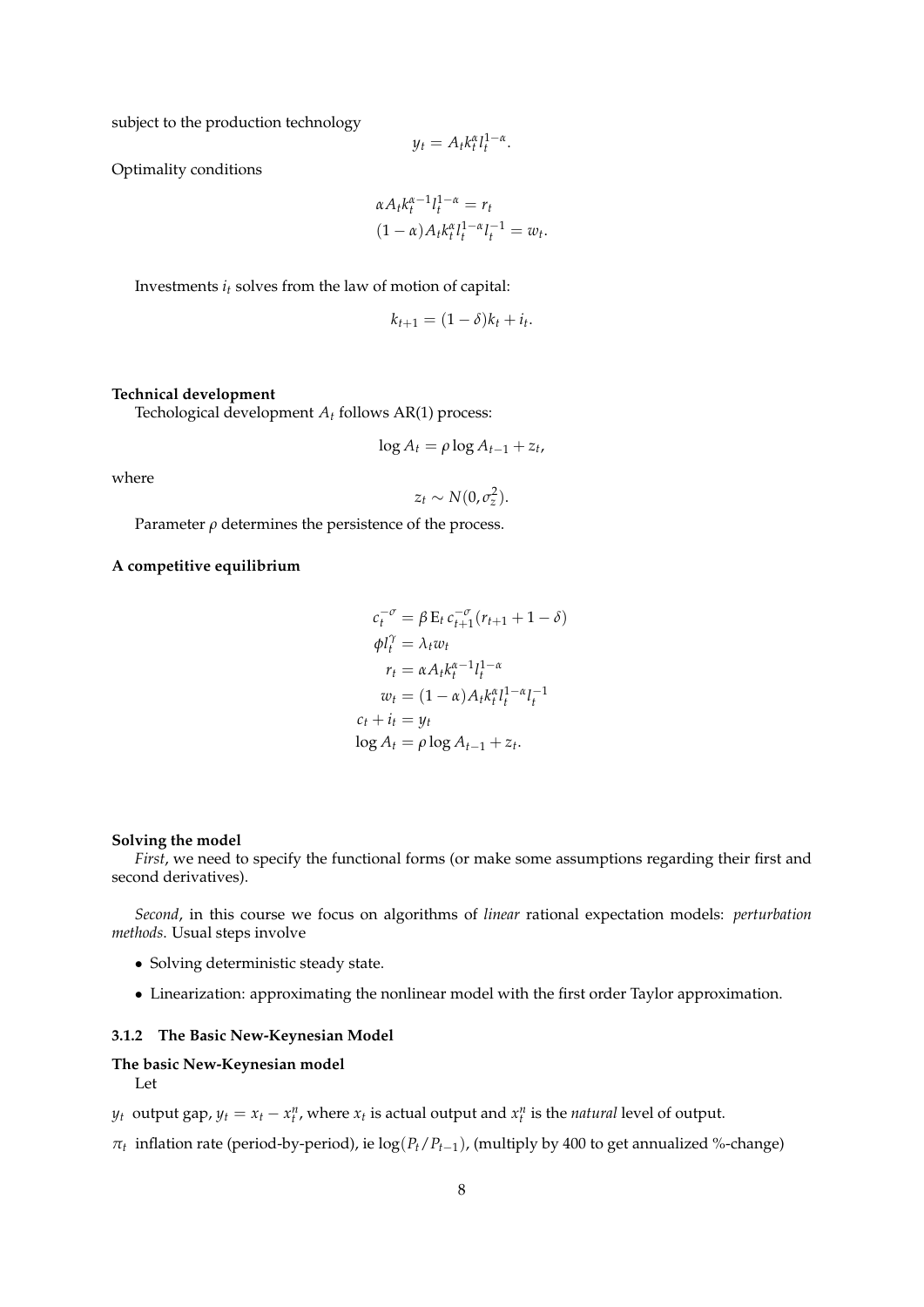- $\sigma > 0$  intertemporal elasticity of substitution,
- *i<sup>t</sup>* nominal interest rate,
- $\rho \equiv -\log \beta$  discount rate (degree of time preference)
- $E_t$  conditional expectation operator,  $E(\cdot|\mathcal{F}_t)$ , where  $\mathcal{F}_t$  contais all information available at (and up-to) period *t*.

The expectation-augmented IS curve is given by

$$
y_t = \mathbf{E}_t \, y_{t+1} - \frac{1}{\sigma} \left( i_t - \mathbf{E}_t \, \pi_{t+1} - \rho \right) + d_t,
$$

where *d<sup>t</sup>* is an *exogenously* given stochastic process, whose properties we specify later. We call it *demand shock*

#### **New-Keynesian Phillips Curve**

The New-Keynesian Phillips Curve is given by the following equation

$$
\pi_t = \beta \, \mathbf{E}_t \, \pi_{t+1} + \lambda \, (y_t + m_t),
$$

where  $\lambda$  is a parameter and  $m_t$  is an *exogenously* given stochastic process, whose other properties we specify later. We call it *mark-up* shock.

### **Monetary policy rule**

The third unknown endogenous variable *i<sup>t</sup>* is determined by the Taylor rule

$$
i_t = \rho + \phi_\pi \pi_t + \phi_y y_t.
$$

According to the *Taylor principle*, the monetary policy (here Taylor rule) should respond to inflation (deviation from the target — here zero) more than one-to-one, ie  $\phi_{\pi} > 1$ .

### **3.2 Approximating**

### **(Log)linearizing**

The *stationarized* decision rules, budget constraints and equilibrium conditions can typically be written in the following form

$$
\mathbf{E}_t \, \mathbf{Y}(Z_{t+1}, Z_t) = 0,\tag{6}
$$

where  $Z_t$  and 0 are  $n \times 1$  vectors.  $\Psi(\cdot)$  is a matrix valued function that is continuous and differentiable. The conditional expectation operator *E<sup>t</sup>* uses information up to and including period *t*.

Note, that it is not restrictive to use the first order system, i.e. having only one lead. The higher order leads/lags may be introduced by augmenting the state vector *Z<sup>t</sup>* (google "companion form").

The goal is to approximate (6) with a linear system, which can then be solved using the methods that will be described in the following chapters.

### **Notation**

Denote the steady state by a variable without time index, *Z*. Small letter denotes log of original capital letter variable,  $z_t \equiv \log(Z_t)$ .

The *deterministic* steady state of (6) is

$$
\Psi(Z,Z)=0,
$$

Note, that *Z*, the deterministic steady state of the model is a nonlinear function of the model's parameters *µ*.

Compute the first-order Taylor approximation around the steady-state *Z*.

$$
0 \approx \Psi(Z, Z) + \underbrace{\frac{\partial \Psi}{\partial Z_t}(Z, Z)}_{\equiv A(\mu)} \times (Z_t - Z) + \underbrace{\frac{\partial \Psi}{\partial Z_{t+1}}(Z, Z)}_{B(\mu)} \times (Z_{t+1} - Z),
$$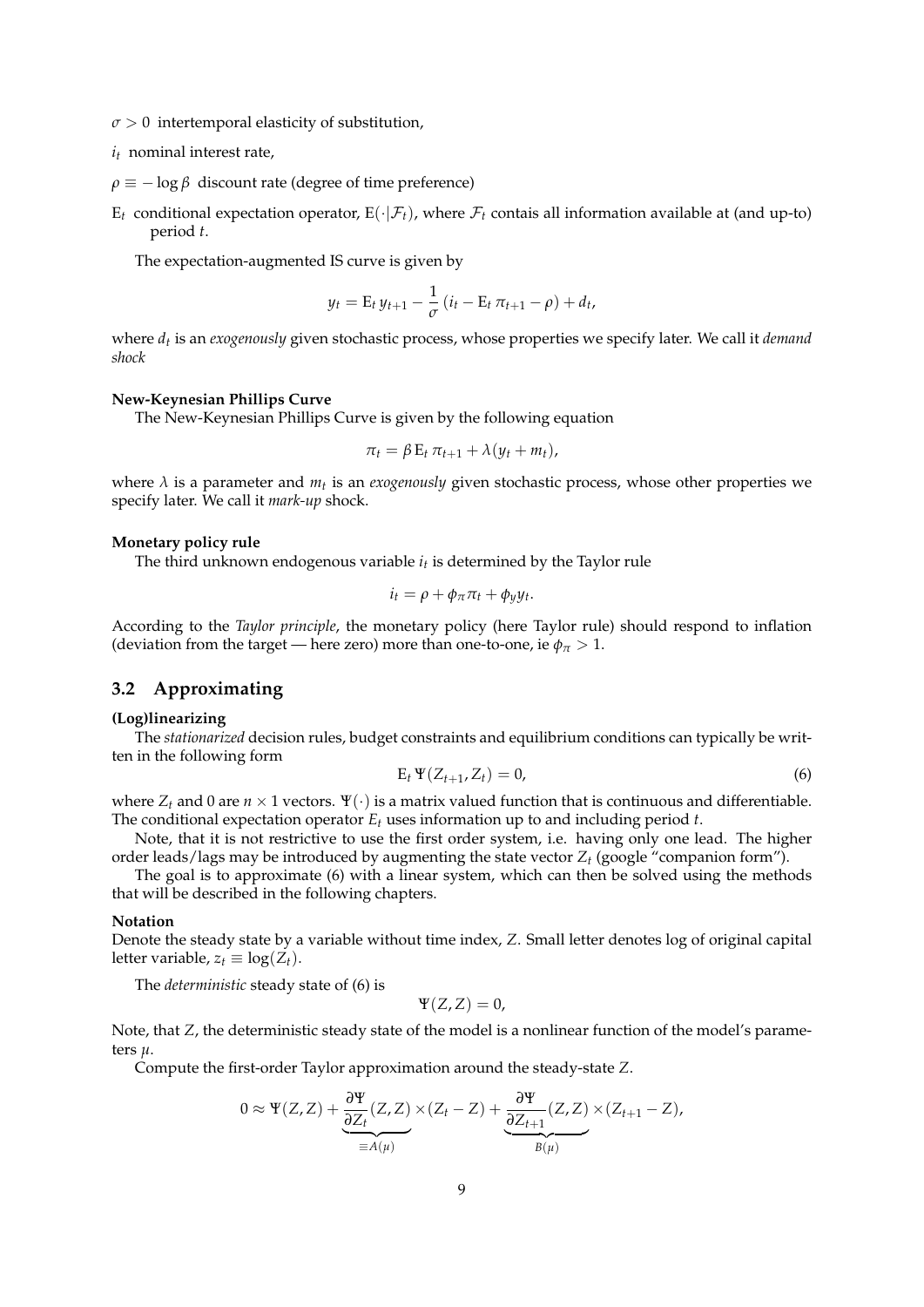where  $Z_t - Z$  is  $n \times 1$ ,  $\frac{\partial \Psi(Z, Z)}{\partial Z_t}$  denotes the Jacobian of  $\Psi(Z_{t+1}, Z_t)$  wrt  $Z_{t+1}$  evaluated at  $(Z, Z)$ . To shorten

$$
A(\mu)(Z_t - Z) + B(\mu) E_t(Z_{t+1} - Z) = 0.
$$

The coefficient matrices are function of deep (model's) parameters *µ*.

Note that this is a mechanical step that is typically done by the software (e.g. Dynare, Iris). Often the Jacobian may be computed analytically.

### **Logarithmic approximation**

Logarithmic approximation is a special case of above. Note that  $Z_t = \exp(\log(Z_t))$ , and, as denoted above,  $Z_t = \exp(z_t)$ .

Suppose we have

$$
f(X_t, Y_t) = g(Z_t), \tag{7}
$$

with *strictly positive X, Y, Z* (ie the linearization point). The steady state counterpart is  $f(X, Y) = g(Z)$ . This simple summarization is, for example, in the slides by Jürg Adamek. (http://www.vwl.unibe. ch/studies/3076\_e/linearisation\_slides.pdf)

Start from replacing  $X_t = \exp(\log(X_t))$  in (7),

$$
f\left(e^{\log(X_t)},e^{\log(Y_t)}\right)=g\left(e^{\log(Z_t)}\right),\,
$$

i.e.

$$
f(e^{x_t},e^{y_t})=g(e^{z_t}),
$$

Taking first-order Taylor approximations from both sides:

$$
f(X,Y) + f'_1(X,Y)X(x_t - x) + f'_2(X,Y)Y(y_t - y)
$$

$$
= g(Z) + g'(Z)Z(z_t - z) \quad (8)
$$

Often we denote  $\hat{x}_t \equiv x_t - x$ .

Divide both sides of (8) by  $f(X, Y) = g(Z)$  to obtain

$$
1 + f'_{1}(X,Y)X(x_{t} - x)/f(X,Y) + f'_{2}(X,Y)Y(y_{t} - y)/f(X,Y)
$$

 $= 1 + g'(Z)Z(z_t - z)/g(Z)$  (9)

Note that

# $f'_1(X, Y)X/f(X, Y)$

is the *elasticity* of  $f(X_t, Y_t)$  with respect to  $X_t$  at the steady-state point.

Also note, that  $100 \times (x_t - x)$  tells  $X_t$ 's relative deviation from the steady-state point.

### **Warning!**

You may only loglinearize *strictly positive* variable. Typical example of a variable that may obtain negative values is the net foreign asset. This needs to be linearized!

### **Useful log-linearization rules**

Denote 
$$
\hat{x}_t \equiv \log(X_t) - \log(X)
$$
  
\n
$$
X_t \approx X(1 + \hat{x}_t)
$$
\n
$$
X_t^{\rho} \approx X^{\rho}(1 + \rho \hat{x}_t)
$$
\n
$$
aX_t \approx X(1 + \hat{x}_t)
$$
\n
$$
X_t Y_t \approx XY(1 + \hat{x}_t + \hat{y}_t)
$$
\n
$$
Y_t(a + bX_t) \approx Y(1a + bX) + aYy_t + bXY(\hat{x}_t + \hat{y}_t)
$$
\n
$$
Y_t(a + bX_t + cZ_t) \approx Y(a + bX + cZ) + Y(a + bX + cZ)\hat{y}_t + bXY\hat{x}_t + cZY\hat{z}_t
$$
\n
$$
\frac{X_t}{aY_t} \approx \frac{X}{aY}(1 + \hat{x}_t - \hat{y}_t)
$$
\n
$$
\frac{X_t}{Y_t + aZ_t} \approx \frac{X}{Y + aZ} \left[1 + \hat{x}_t - \frac{Y}{Y + aZ}\hat{y}_t - \frac{aZ}{Y + aZ}\hat{z}_t\right]
$$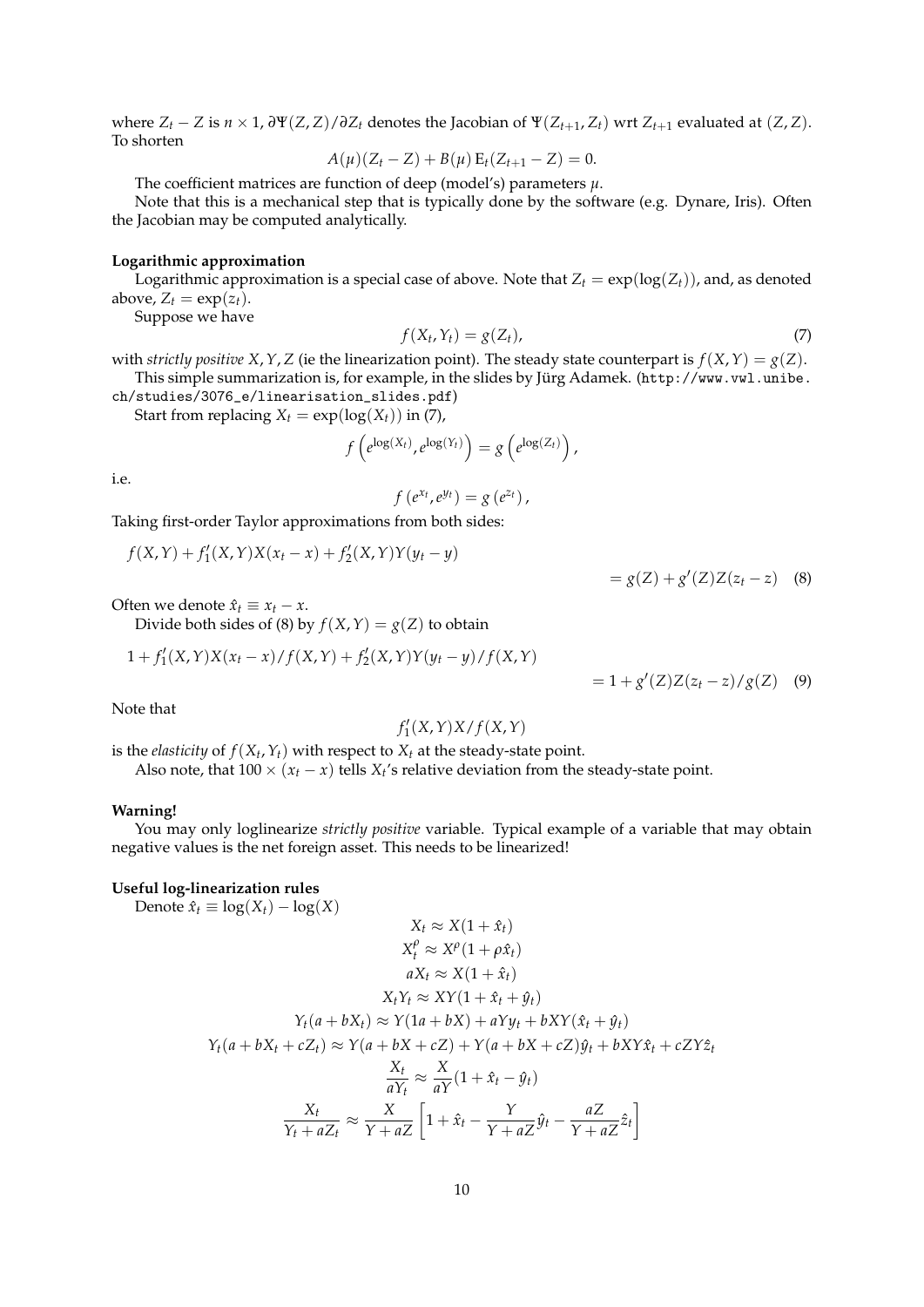### **3.3 Solving**

### **3.3.1 Blanchard and Kahn method**

### **Blanchard and Kahn method**

Blanchard and Kahn (1980) develop a solution method based on the following setup of a model

$$
\begin{bmatrix} x_{1t+1} \\ E_t x_{2t+1} \end{bmatrix} = \tilde{A} \begin{bmatrix} x_{1t} \\ x_{2t} \end{bmatrix} + Ef_t,
$$
\n(10)

where

- $x_{1t}$  is  $n_1 \times 1$  vector of endogenous predetermined variables = variables for which  $E_t x_{1t+1} = x_{1t+1}$ .
	- **–** These are typically backward-looking variables.
	- **–** (Do not exist with  $t + 1$ .)
	- **–** For example  $k_{t+1}$  in the standard RBC model.
- $x_{2t}$  is  $n_2 \times 1$  vector of endogenous nonpredetermined variables = for which  $x_{2t+1} = E_t x_{2t+1} + E_t x_{2t+1}$  $\eta_{t+1}$ , where  $\eta_{t+1}$  represents an expectational error.
	- **–** forward-looking variables
	- **–** jump-variables
- $f_t$  contains  $k \times 1$  vector of exogenous forcing variables: e.g. shock innovations.
- $\tilde{A}$  is full rank.

Use *Jordan normal form*<sup>1</sup> of the matrix  $\tilde{A}$  as follows

$$
\tilde{A}=\Lambda^{-1}J\Lambda,
$$

where *J* is a *diagonal matrix* consisting of *eigenvalues* of  $\tilde{A}$  that are ordered from in increasing value. It is partitioned as follows

$$
J = \begin{bmatrix} J_1 & 0 \\ 0 & J_2 \end{bmatrix},
$$

where

- the eigenvalues in *J*<sup>1</sup> lie on or within the unit circle (*stable* eigenvalues)
- the eigenvalues in *J*<sup>2</sup> lie outside the unit circle (*unstable* eigenvalues)

Matrix Λ contains the corresponding *eigenvectors*. It is partitioned accordingly (and *E* too)

$$
\Lambda = \begin{bmatrix} \Lambda_{11} & \Lambda_{12} \\ \Lambda_{21} & \Lambda_{22} \end{bmatrix} \quad E = \begin{bmatrix} E_1 \\ E_2 \end{bmatrix}
$$

### **Stability condition**

### **Saddle-path stability**

If the number of unstable eigenvalues is equal to the number of nonpredetermined variables, the system is said to be *saddle-path stable* and an unique solution exists.

Other cases

- 1. If the number of unstable eigenvalues exceeds the number of nonpredetermined variables, no solution exists.
- 2. If the number of unstable eigenvalues is smaller than the number of nonpredetermined variables, there are infinite solutions

<sup>&</sup>lt;sup>1</sup>See also Spectral decomposition or Eigendecomposition or canonical form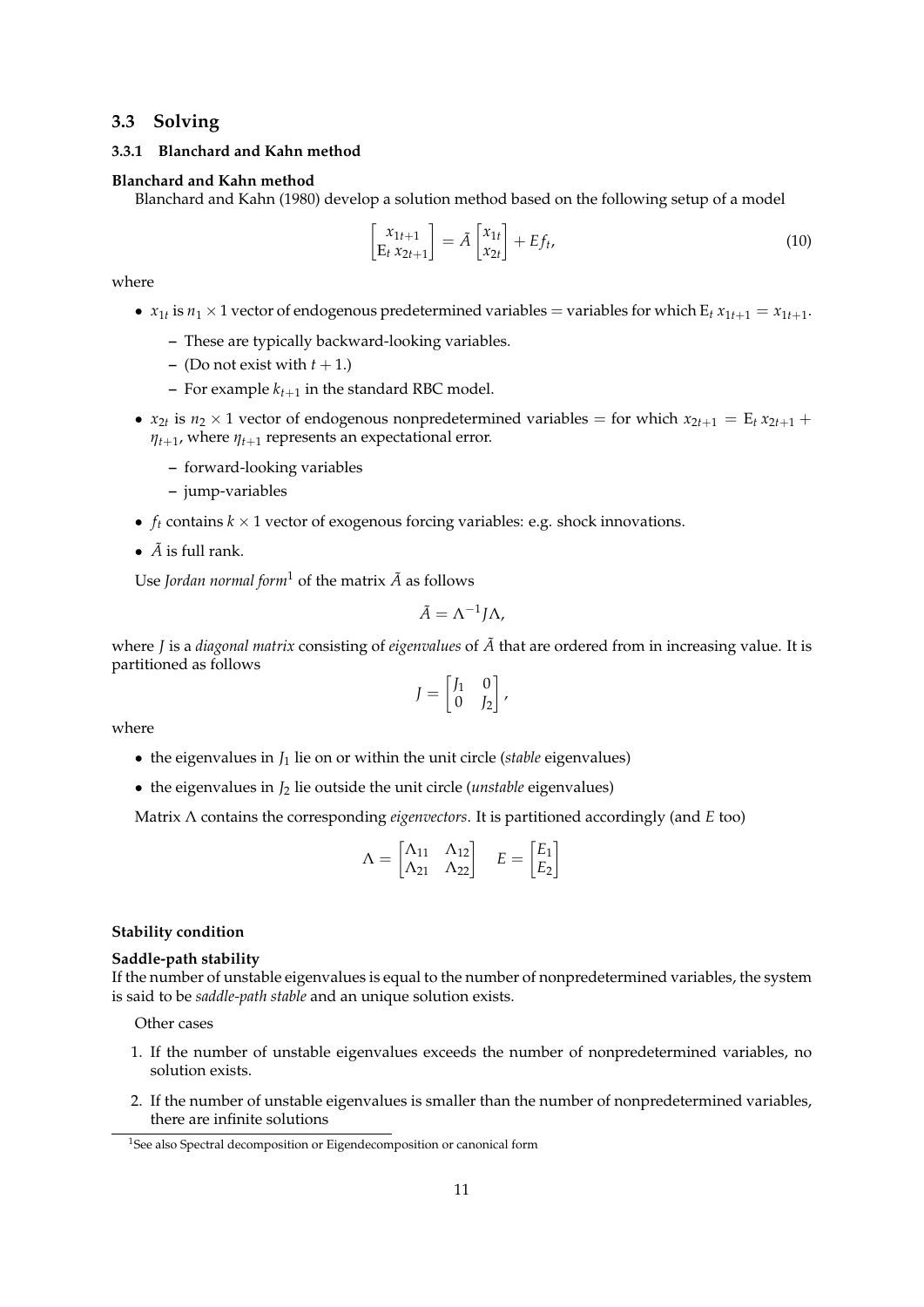### **Saddle-path case**

Rewrite (10) as

$$
\begin{bmatrix} x_{1t+1} \\ E_t x_{2t+1} \end{bmatrix} = \Lambda^{-1} J \Lambda \begin{bmatrix} x_{1t} \\ x_{2t} \end{bmatrix} + \begin{bmatrix} E_1 \\ E_2 \end{bmatrix} f_t \tag{11}
$$

and premultiply by  $\Lambda$  to obtain

$$
\begin{bmatrix} \acute{x}_{1t+1} \\ E_t \acute{x}_{2t+1} \end{bmatrix} = \begin{bmatrix} J_1 & 0 \\ 0 & J_2 \end{bmatrix} \begin{bmatrix} \acute{x}_{1t} \\ \acute{x}_{2t} \end{bmatrix} + \begin{bmatrix} \acute{E}_1 \\ \acute{E}_2 \end{bmatrix} f_t,
$$

where

|                                                                                   |  | $\begin{bmatrix} \acute{x}_{1t} \\ \acute{x}_{2t} \end{bmatrix} \equiv \begin{bmatrix} \Lambda_{11} & \Lambda_{12} \\ \Lambda_{21} & \Lambda_{22} \end{bmatrix} \begin{bmatrix} x_{1t} \\ x_{2t} \end{bmatrix}$ |  |
|-----------------------------------------------------------------------------------|--|-----------------------------------------------------------------------------------------------------------------------------------------------------------------------------------------------------------------|--|
| $\left[\begin{matrix} \acute{E}_{1} \\ \acute{E}_{2} \end{matrix} \right] \equiv$ |  | $\begin{bmatrix} \Lambda_{11} & \Lambda_{12} \\ \Lambda_{21} & \Lambda_{22} \end{bmatrix} \begin{bmatrix} E_1 \\ E_2 \end{bmatrix}.$                                                                            |  |

- The system is now "de-coupled" in the sense that the nonpredetermined variables are related only to the unstable eigenvalues  $J_2$  of  $\ddot{A}$ .
- *Hence, we have two "seemingly unrelated" set of equations.*
- As in the univariate case, we derive the solution of the nonpredetermined variables by forward iteration and predetermined variables by backward iteration.
- We start by analysing the lower block, ie the system of the nonpredetermined variables by performing the forward interation.
- Denote  $f_{2t}$  of those  $f_t$ s that are conformable with  $\hat{E}_2$ .
- The lower part of (11) is as follows

$$
\acute{x}_{2t} = J_2^{-1} E_t \, \acute{x}_{2t+1} - J_2^{-1} \acute{E}_2 f_{2t} \tag{12}
$$

• Shift it one period and use the law-of-iterated-expectations  $(E_t(E_{t+1} x_t) = E_t x_t)$ 

$$
E_t \, \acute{x}_{2t+1} = J_2^{-1} \, E_t \, \acute{x}_{2t+2} - J_2^{-1} \acute{E}_2 \, E_t \, f_{2t+1}
$$

and substitute it back to (12) to obtain

$$
\acute{x}_{2t} = J_2^{-2} E_t \, \acute{x}_{2t+2} - J_2^{-2} \acute{E}_2 E_t \, f_{2t+1} - J_2^{-1} \acute{E}_2 f_{2t} \tag{13}
$$

• Because  $J_2$  contains the eigenvalues above the unit disc,  $\left(J_2^{-1}\right)^n$  will asymptotically vanish. The *iteration results*

$$
\acute{x}_{2t} = -\sum_{i=0}^{\infty} J_2^{-(i+1)} \acute{E}_2 \, \mathrm{E}_t \, f_{2t+i}
$$

• Using the definition  $\dot{x}_{2t}$ , we may write in to the form

$$
x_{2t} = -\Lambda_{22}^{-1} \Lambda_{21} x_{1t} - \Lambda_{22}^{-1} \sum_{i=0}^{\infty} J_2^{-(i+1)} \hat{E}_2 E_t f_{2t+i}
$$
(14)

Finally, the upper part of (11) is given by

$$
x_{1t+1} = \tilde{A}_{11}x_{1t} + \tilde{A}_{22}x_{2t} + E_1f_t, \tag{15}
$$

where  $\tilde{A}_{11}$  and  $\tilde{A}_{22}$  are reshuffled  $\tilde{A}$  according to the above ordering.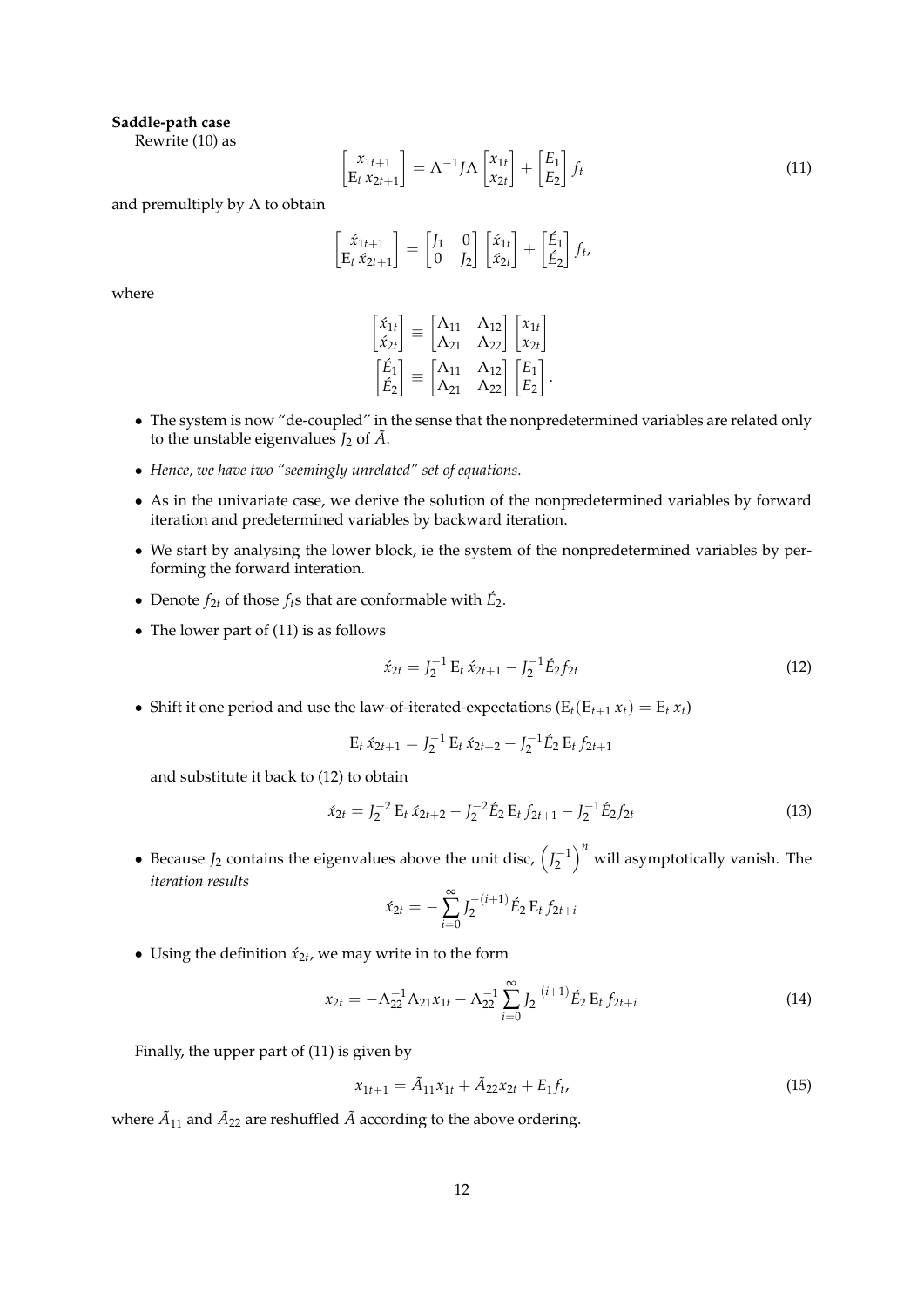### **An example with AR(1) shock**

Suppose

$$
f_{2t+1} = \Phi f_{2t} + \varepsilon_{t+1}, \quad \varepsilon_t \sim \text{IID}(0, \Sigma)
$$

and  $\Phi$  is full rank and its roots are within the unit disc (ie stationary VAR(1)). Then

$$
E_t f_{2t+i} = \Phi^i f_{2t}, \quad i \ge 0
$$

and (14) becomes

$$
x_{2t} = -\Lambda_{22}^{-1} \Lambda_{21} x_{1t} - \Lambda_{22}^{-1} (I - \Phi J_2^{-1})^{-1} \mathring{E}_2 f_{2t}
$$
\n(16)

### **"VAR" form**

Stacking sets of equations (14) and (15) gives the following

$$
\underbrace{\begin{bmatrix} x_{1t+1} \\ x_{2t+1} \end{bmatrix}}_{\equiv x_{t+1}} = \underbrace{\begin{bmatrix} \tilde{A}_{11} & \tilde{A}_{22} \\ -\Lambda_{22}^{-1} \Lambda_{21} & 0 \end{bmatrix}}_{\equiv F_1} \underbrace{\begin{bmatrix} x_{1t} \\ x_{2t} \end{bmatrix}}_{\equiv x_t} + \underbrace{\begin{bmatrix} E_1 & 0 \\ 0 & -\Lambda_{22}^{-1} (I - \Phi J_2^{-1})^{-1} \hat{E}_2 \end{bmatrix}}_{\equiv F_{\Gamma}} \underbrace{\begin{bmatrix} f_{1t} \\ f_{2t} \end{bmatrix}}_{\equiv f_t}.
$$
 (17)

ie

$$
x_{t+1} = F_1 x_t + F_\Gamma f_t
$$

### **Issues**

- The model variables has to be classified either predetermined or nonpredetermined. −→ modelspecific system reduction may be required.
- $\bullet$   $\tilde{A}$  has to be a full rank matrix. Hence, identities are not allowed!

#### **Example: NK model in BK form**

Recall the basic New-Keynesian model:

• Expectation-augmented IS curve

$$
y_t = \mathcal{E}_t y_{t+1} - \frac{1}{\sigma} (i_t - \mathcal{E}_t \pi_{t+1} - \rho) + d_t
$$
 (18)

• Phillips curve

$$
\pi_t = \beta E_t \, \pi_{t+1} + \lambda (y_t + m_t), \tag{19}
$$

• and the monetary policy rule

$$
i_t = \rho + \phi_\pi \pi_t + \phi_y y_t. \tag{20}
$$

And assume that *d<sup>t</sup>* and *m<sup>t</sup>* are *white noise*, ie independent with zero mean, and a constant variance.

We aim finding the representation (10). Substitute (20) into (18) to obtain the following system of equations. After substitution, all variables  $y_t$  and  $\pi_t$  are non-predetermined.

$$
y_{t} = E_{t} y_{t+1} - \frac{1}{\sigma} (\phi_{\pi} \pi_{t} + \phi_{y} y_{t} - E_{t} \pi_{t+1}) + d_{t}
$$
  

$$
\pi_{t} = \beta E_{t} \pi_{t+1} + \lambda (y_{t} + m_{t}).
$$

or

$$
\left(1+\frac{\phi_{\pi}}{\sigma}\right)y_t = \mathbf{E}_t y_{t+1} - \frac{1}{\sigma}(\phi_{\pi}\pi_t - \mathbf{E}_t \pi_{t+1}) + d_t
$$

$$
\pi_t = \beta \mathbf{E}_t \pi_{t+1} + \lambda(y_t + m_t).
$$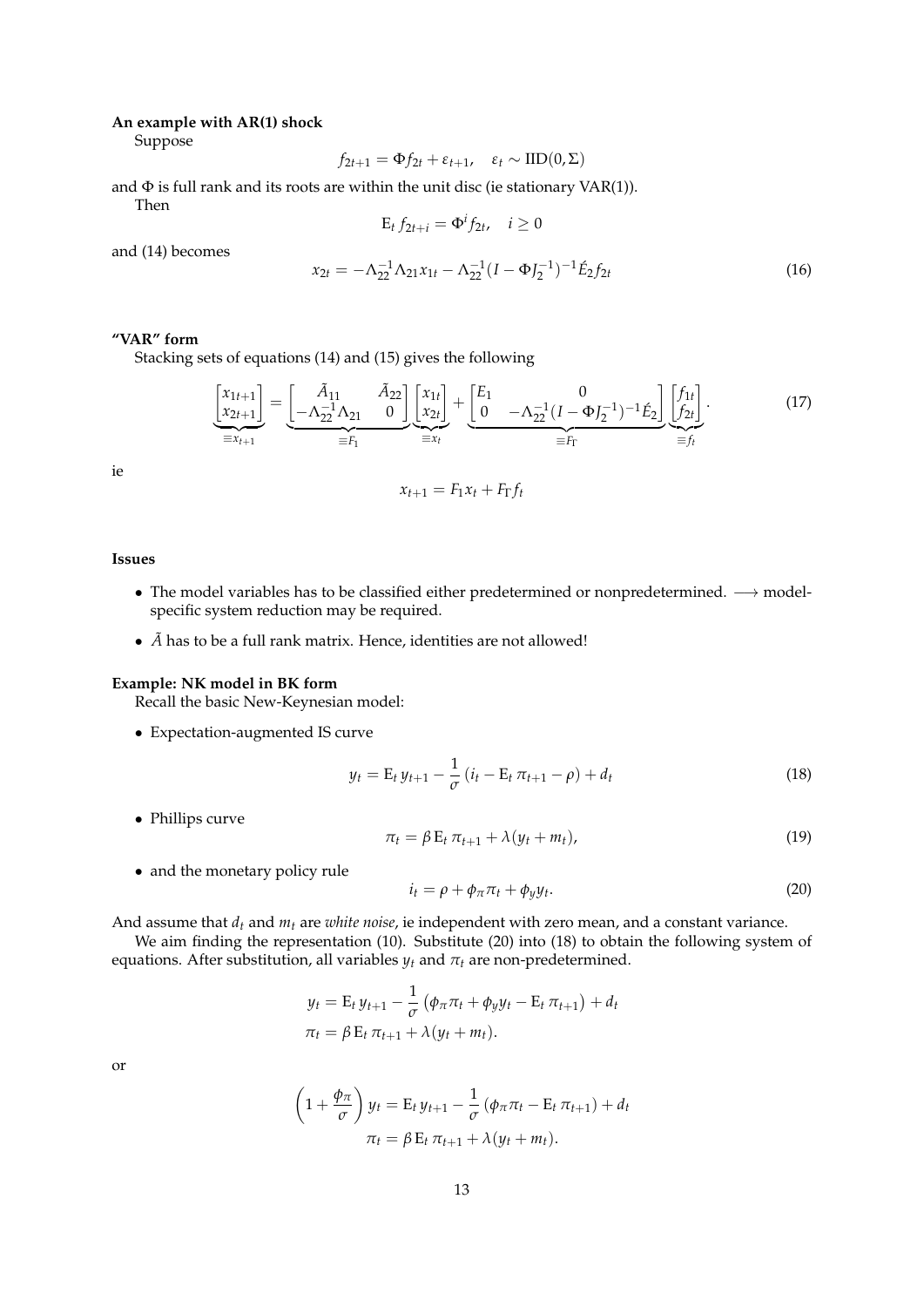Moving expectation-related terms to the left:

$$
E_t y_{t+1} + \frac{1}{\sigma} E_t \pi_{t+1} = \left(1 + \frac{\phi_{\pi}}{\sigma}\right) y_t + \frac{\phi_{\pi}}{\sigma} \pi_t - d_t
$$

$$
\beta E_t \pi_{t+1} = -\lambda y_t + \pi_t - \lambda m_t.
$$

Same in the matrix form

$$
\underbrace{\begin{bmatrix} 1 & 1/\sigma \\ 0 & \beta \end{bmatrix}}_{A_0} \underbrace{E_t \begin{bmatrix} y_{t+1} \\ \pi_{t+1} \end{bmatrix}}_{E_t x_{t+1}} = \underbrace{\begin{bmatrix} 1 + \phi_y/\sigma & \phi_\pi/\sigma \\ -\lambda & 1 \end{bmatrix}}_{A_1} \underbrace{\begin{bmatrix} y_t \\ \pi_t \end{bmatrix}}_{x_t} + \underbrace{\begin{bmatrix} -1 & 0 \\ 0 & -\lambda \end{bmatrix}}_{E^*} \underbrace{\begin{bmatrix} d_t \\ m_t \end{bmatrix}}_{f_t}
$$

ie

$$
A_0 \mathbf{E}_t \, x_{t+1} = A_1 x_t + E^\star f_t. \tag{21}
$$

To obtain form (10), we need to pre-multiply the previous equation by  $A_0^{-1}$ . *Naturally, the parameter values need to be determined such that*  $A_0$  *is invertible.* Then

$$
E_t x_{t+1} = \underbrace{A_0^{-1} A_1}_{\equiv \tilde{A}} x_t + \underbrace{A_0^{-1} E^{\star}}_{\equiv E} f_t.
$$

The matrices  $\tilde{A}$  and  $E$  are the following

$$
\tilde{A} = \begin{bmatrix}\n1 + \phi_y / \sigma + \lambda / (\beta \sigma) & \phi_\pi / \sigma - 1 / (\beta \sigma) \\
-\lambda / \beta & 1 / \beta\n\end{bmatrix}
$$
\n
$$
E = \begin{bmatrix}\n-1 & \lambda / (\beta \sigma) \\
0 & -\lambda / \beta\n\end{bmatrix}.
$$

### **3.3.2 Klein method**

#### **Klein's method**

Klein (2000) proposes a method that overcome some of the drawbacks of Blanchard and Kahn (1980) by allowing singular  $\tilde{A}$ . It is also computationally fast. The system has to be in the form

$$
\tilde{A} E_t x_{t+1} = \tilde{B} x_t + E f_t, \tag{22}
$$

where  $f_t$  ( $n_z \times 1$  vector) follows the VAR(1)<sup>2</sup>.  $\tilde{A}$  and  $\tilde{B}$  are  $n \times n$  matrices, and  $E n \times n_z$  matrix.

$$
f_t = \Phi f_{t-1} + \varepsilon_t, \quad \varepsilon_t \sim \text{IID}(0, \Sigma)
$$

and *A*˜ may be singular (reduced rank). This mean that *we may have static equilibrium conditions (like identities)* in the system.

Decompose  $x_t$  to predetermined<sup>3</sup>  $x_{1t}$  and nonpredetermined  $x_{2t}$  variables as before. Then

$$
E_t x_{t+1} = \begin{bmatrix} x_{1t+1} \\ E_t x_{2t+1} \end{bmatrix}.
$$

As before the system will be de-coupled according to  $x_{1t}$  ( $n_1 \times 1$ ) and  $x_{2t}$  ( $n_2 \times 1$ ). Generalized Schur decomposition, that allows singularity is used instead of standard spectral decomposition. Applying it to  $\tilde{A}$  and  $\tilde{B}$  gives

$$
Q\tilde{A}Z = S \tag{23}
$$

$$
Q\tilde{B}Z = T,\t\t(24)
$$

<sup>&</sup>lt;sup>2</sup>We drop the constant term (and other stationary deterministic stuff) to simplify algebra.

 $3$ Klein (2000) gives more general definition to predetermidness than BK. He also allows "backward-lookingness", which means that the prediction error is martingale difference process.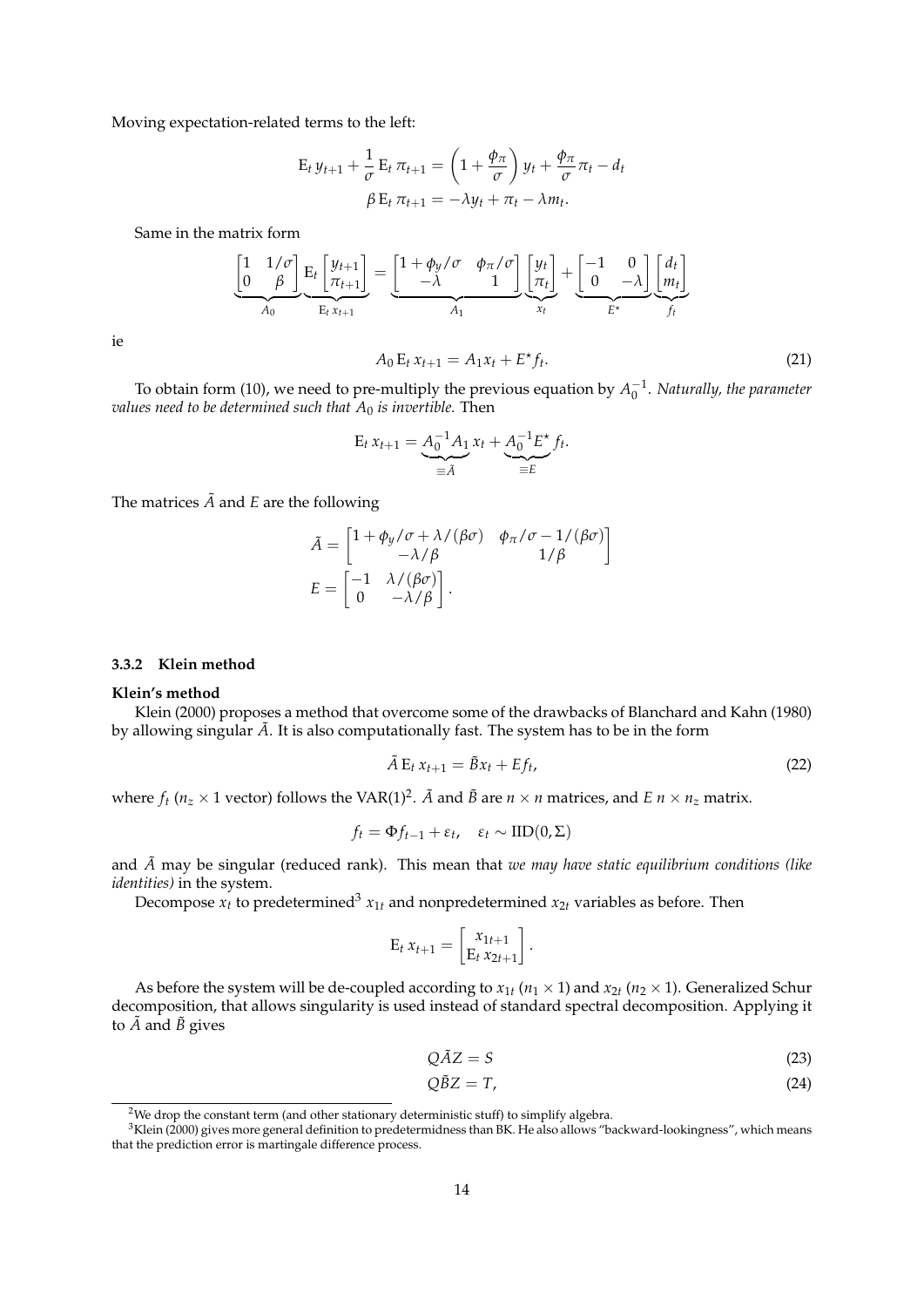where *Q*, *Z* are *unitary*<sup>4</sup> and *S*, *T upper triangular* matrices with diagonal elements containing the generalized eigenvalues of  $\tilde{A}$  and  $\tilde{B}$ . Eigenvalues are ordered as above.

*Z* is partitioned accordingly

$$
Z=\begin{bmatrix} Z_{11} & Z_{12} \\ Z_{21} & Z_{22} \end{bmatrix}.
$$

 $Z_{11}$  is  $n_1 \times n_1$  and corresponds the stable eigenvalues of the system and, hence, conforms with  $x_1$ , ie predetermined variables.

Next we *triangularize* the system (22) to stable and unstable blocks

$$
z_t \equiv \begin{bmatrix} s_t \\ u_t \end{bmatrix} = Z^H x_t,
$$

where  $^H$  denotes the Hermitian transpose. and (23) and (24) can be written as

$$
\tilde{A} = Q'SZ^H
$$

$$
\tilde{B} = Q'TZ^H.
$$

Premultiplying the partitioned system by *Q* we obtain

$$
SE_t z_{t+1} = Tz_t + QEf_t \tag{25}
$$

and since *S* and *T* are upper triangular, (22) may be written as

$$
\begin{bmatrix} S_{11} & S_{12} \\ 0 & S_{22} \end{bmatrix} \mathbf{E}_t \begin{bmatrix} s_{t+1} \\ u_{t+1} \end{bmatrix} = \begin{bmatrix} T_{11} & T_{12} \\ 0 & T_{22} \end{bmatrix} \begin{bmatrix} s_t \\ u_t \end{bmatrix} + \begin{bmatrix} Q_1 \\ Q_2 \end{bmatrix} E f_t. \tag{26}
$$

Due to block-diagonal (recursive) structure, the process *u<sup>t</sup>* is unrelated *s<sup>t</sup>* . We iterate this forward to obtain<sup>5</sup>

$$
u_t = -T_{22}^{-1} \sum_{i=0}^{\infty} [T_{22}^{-1} S_{22}]^i Q_2 E E_t f_{t+i}.
$$

Since *f<sup>t</sup>* is VAR(1), we obtain

$$
u_t = Mf_t
$$
  
vec  $M = [(\Phi' \otimes S_{22}) - I_n \otimes T_{22}]^{-1}$ vec[ $Q_2E$ ].

This solution of the unstable component is used to solve the stable block, resulting

$$
s_{t+1} = S_{11}^{-1}T_{11}s_t + S_{11}^{-1}[T_{12}M - S_{12}M\Phi + Q_1E]f_t - Z_{11}^{-1}Z_{12}M\varepsilon_{t+1}.
$$

Given the definition of *u<sup>t</sup>* and *s<sup>t</sup>* , we may express the solution in terms of original variables.

### **3.3.3 Method of undetermined coefficients**

#### **Method of undetermined coefficients**

Following Anderson and Moore (1985) (AiM) and Zagaglia (2005), DSGE model may be written in the form

$$
H_{-1}z_{t-1} + H_0z_t + H_1 \mathbf{E}_t z_{t+1} = D\eta_t, \tag{27}
$$

where *z<sup>t</sup>* is vector of endogenous variables and *ηt* are pure innovations with zero mean and unit variance.

The solution to (27) takes the form

$$
z_t = B_1 z_{t-1} + B_0 \eta_t,
$$

 $^{4}U^{\prime}U = I$ 

<sup>&</sup>lt;sup>5</sup>See appendix B in Klein (2000).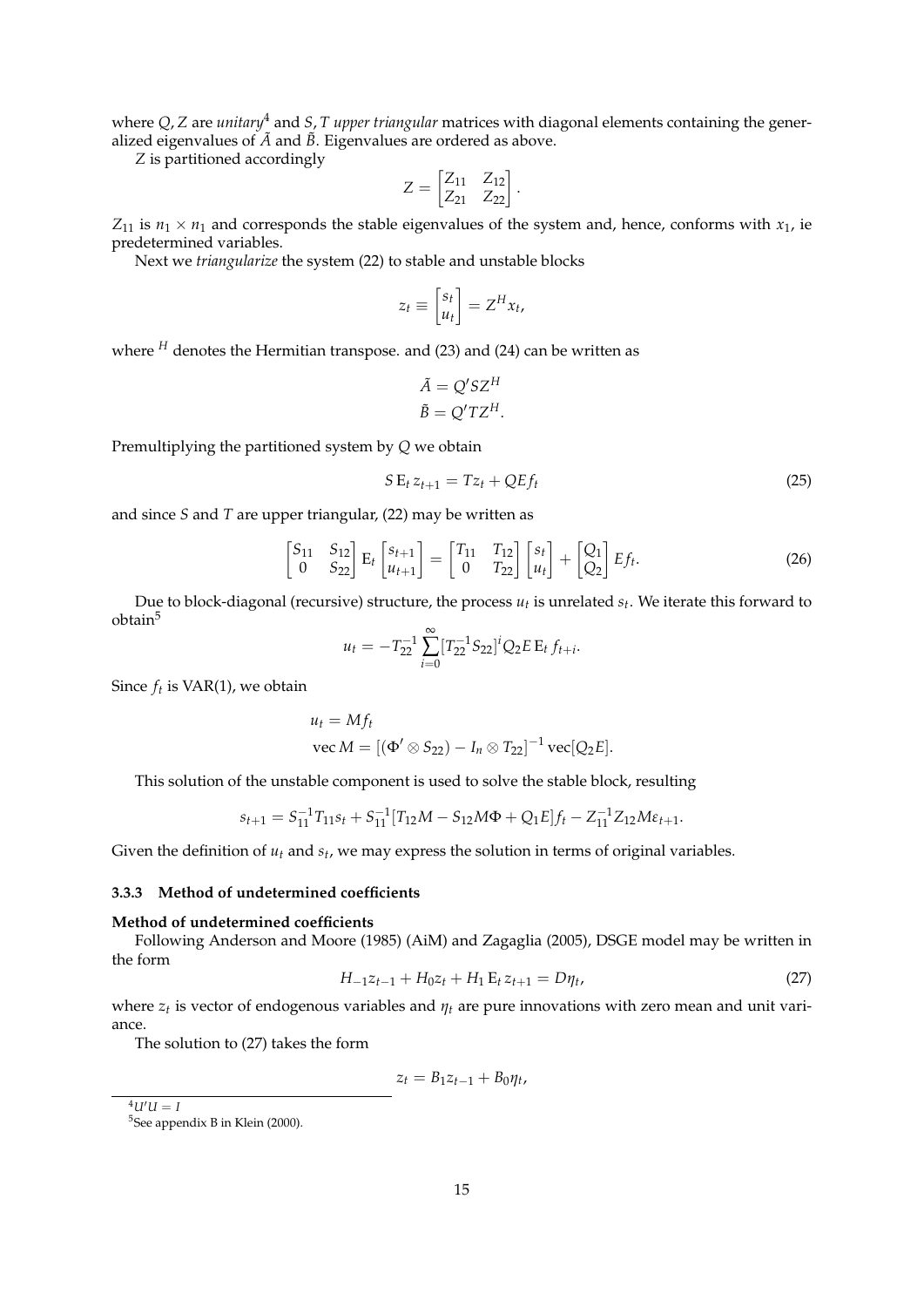where

$$
B_0 = S_0^{-1} D,
$$
  
\n
$$
S_0 = H_0 + H_1 B_1.
$$

*B*<sup>1</sup> satisfies the identity

$$
H_{-1} + H_0 B_1 + H_1 B_1^2 = 0.
$$

### **Summarizing**

The general feature of the solution methods is that they result a "VAR(1)" representation of the model

$$
\xi_t = F_0(\mu) + F_1(\mu)\xi_{t-1} + F_\Gamma(\mu)v_t,\tag{28}
$$

where

- Variable vector  $\xi_t$  are the variables in the model.
- matrices  $F_i(\mu)$  are complicated (and large) matrices whose exact form depends on the solution method (See, eg, previous slide)
- They are also highly nonlinear function of the "deep" parameters *µ* of the economic model
	- $-$  The parameters  $\mu$  include, among others, the parameters specifying the stochastic processes of the model: shock variances, for example
- We may use this representation to analytically calculate various model moments for given parameter values.
- We may use this also for simulating the model.
- Note that we do not know anything about the data at this stage.

# **4 Moments of Model and Data**

### **4.1 Introduction**

**The Idea**

The ultimate purpose of bringing model and data together is to *validate* the model. This means

- comparing model and data
- using data to calibrate (some) parameters of the model
- figuring out in where the model fits the data and where not

### How to do it:

- computing model moments (statistics), and
- comparing them to data moments (statistics)

More challenging task is to *estimate parameters* (or other objects) of the model.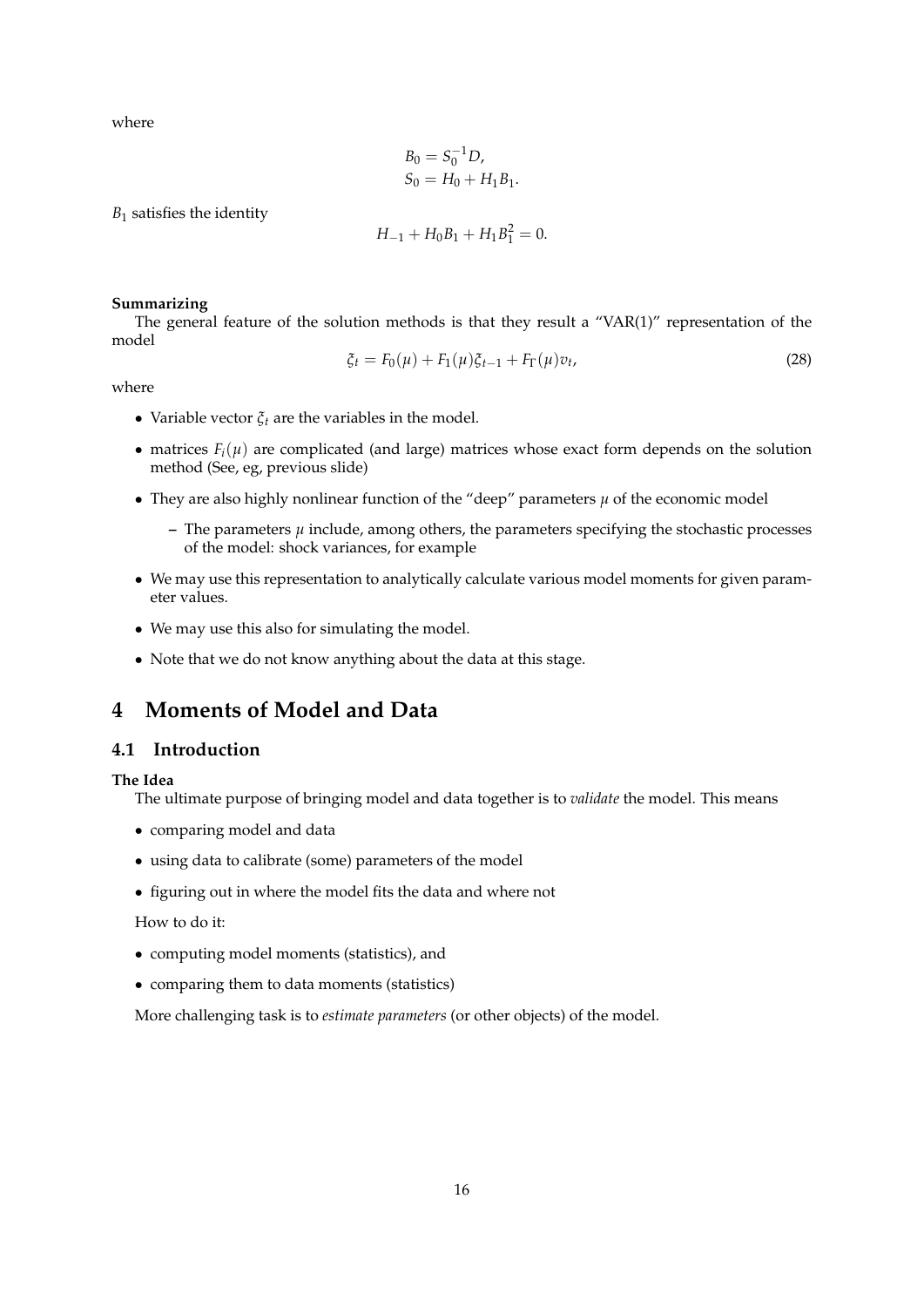### **How to compute model moments**

(After all the hazzle of the previous section) the model is in the linear form. Many statistics may be computed analytically using the linear form.

For some statistics this is not possible. The simulation (Monte Carlo) alternative:

```
N = 10000; % large number
for iN = 1:Ndraw_shock_innovation;
 relying_on_the_solution_compute_endog._variables;
 compute_test_statistic;
 save_it_to_vector;
end;
my_test_statistic = meanc(test_statistic)
```
### **Comparing data and model**

Note that the data moments are *estimated*!

- $\rightarrow$  there is uncertainty related to these estimates
- $\rightarrow$  use confidence bounds (of data moments) when comparing data moments and model moments

Very often the comparison involves plotting. Do not forget bounds in plots.

Univariate comparisons are straightforward. Multivariate comparison involves identification problem: *impulse responses*

### **What moments?**

Standard moments are

- means: great ratios
- variances: relative to, for example, output
- correlation: with different lags
- similar moments in *frequency* domain
	- **–** spectral density
	- **–** coherence
	- **–** gain
- impulse responses
- forecast error variance decomposition
- other VAR statistics

People are innovative in comparing, for example, *forecasts*!

### **Structure of this section**

- 1. Introduce univariate or bivariate moments in time domain: auto and cross correlations
- 2. Same stuff in frequency domain
- 3. Have a look at multivariate stuff: VARs

### **Exclusions**

I exclude

- univariate time series model (eg ARMA): you should know these!
- nonlinear time series models (eg ARCH): the current model solution methods (as we use them) do not support nonlinearity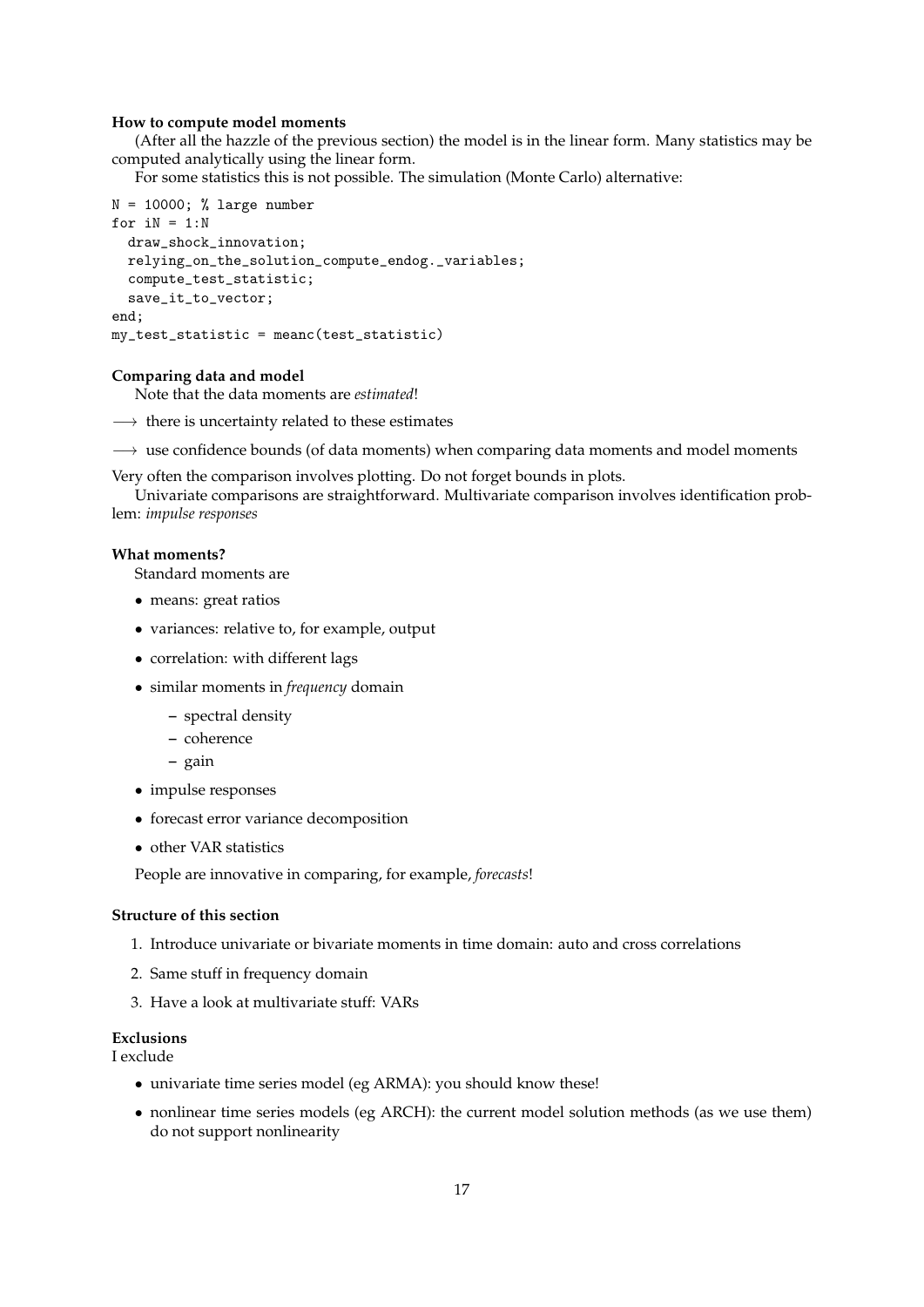### **4.2 Autocovariance functions and alike**

### **Stochastic process**

**Definition 1** (Stochastic process)**.** A set of *random variables*

$$
\{X_t=(x_{1t},\ldots,x_{mt})'|t\in\mathcal{T}\}
$$

is called *stochastic process*, where *t* denotes time and *X<sup>t</sup>* is an observation that is related to time *t*.

Since this is infinite dimensional, we cannot determine its' joint distribution. According to Kolmogorov (1933), under certain regularity conditions we can characterize its joint distribution by its' finite dimensional marginal distributions

$$
F_{X_{t_1},\ldots,X_{t_p}} \quad (t_1,\ldots,t_p\in\mathcal{T}).
$$

Large part of material of this section are based on the excellent lecture notes by Markku Rahiala (http://stat.oulu.fi/rahiala/teachmr.html)

### **Stochastic process and its properties**

**Definition 2** (Stationarity)**.** If

$$
F_{X_{t_1},...,X_{t_p}} = F_{X_{t_1+\tau},...,X_{t_p+\tau}}
$$

for all *p*, *τ*, *t*1, . . . , *tp*, the process is *strictly stationary*.

If it applies only to the first and second moments, ie

$$
\begin{cases} E X_t \equiv \mu = \text{constant} & \text{and} \\ \Gamma(\tau) = E X_{t+\tau} X_t' - \mu \mu' = \text{cov}(X_{t+\tau}, X_t) \end{cases}
$$

the process is *weakly stationary*.

**Definition 3** (Autocovariance function)**.**

$$
\Gamma(\tau) = \text{cov}\left(X_{t+\tau}, X_t\right)
$$

is called *autocovariance function*.

Note that  $\Gamma(\tau)' = \Gamma(-\tau)$ . A weakly stationary process  $\{X_t\}$  that has  $\Gamma(\tau) = 0$  (for all  $\tau \neq 0$ ) is called *white noise*.

**Definition 4** (Autocovariance-generating function)**.** For each covariance-stationary (weakly stationary) process  $X_t$  we calculate the sequence of autcovariances  $\{\Gamma(\tau)\}_{\tau=-\infty}^{\infty}$ . If this sequence is *absolutely summable*, we may summarize the autocovariances through a scalar-valued function called *autocovariancegenerating function*

$$
g_X(z) = \sum_{\tau = -\infty}^{\infty} \Gamma(\tau) z^{\tau},
$$

where *z* is complex scalar.

**Definition 5** (Autocorrelation). Let  $\{x_t\}$  be weakly stationary scalar process and  $\gamma_x(\tau)$  its autocovariance function. Then

$$
\gamma_x(0) = \text{var}(x_t) = \sigma_x^2 = \text{constant}
$$

and

$$
\rho_x(\tau) = \frac{\gamma_x(\tau)}{\gamma_x(0)} = \frac{\text{cov}(x_{t+\tau}, x_t)}{\text{var}(x_t)}
$$

depends only on  $\tau$ . The sequency  $\rho_x(\tau)$  (for all  $\tau = 0, \pm 1, \pm 2, \ldots$ ).

**Definition 6** (Crosscorrelation). If  $X_t = (x_{1t} \cdots x_{mt})'$  is multivariate, then function

$$
\rho_{x_i,x_j}(\tau) = \frac{\text{cov}(x_{i,t}, x_{j,t+\tau})}{\sqrt{\text{var}(x_{i,t})\text{var}(x_{j,t})}}
$$

is called *cross correlation* of components *xi*,*<sup>t</sup>* and *xj*,*<sup>t</sup>* .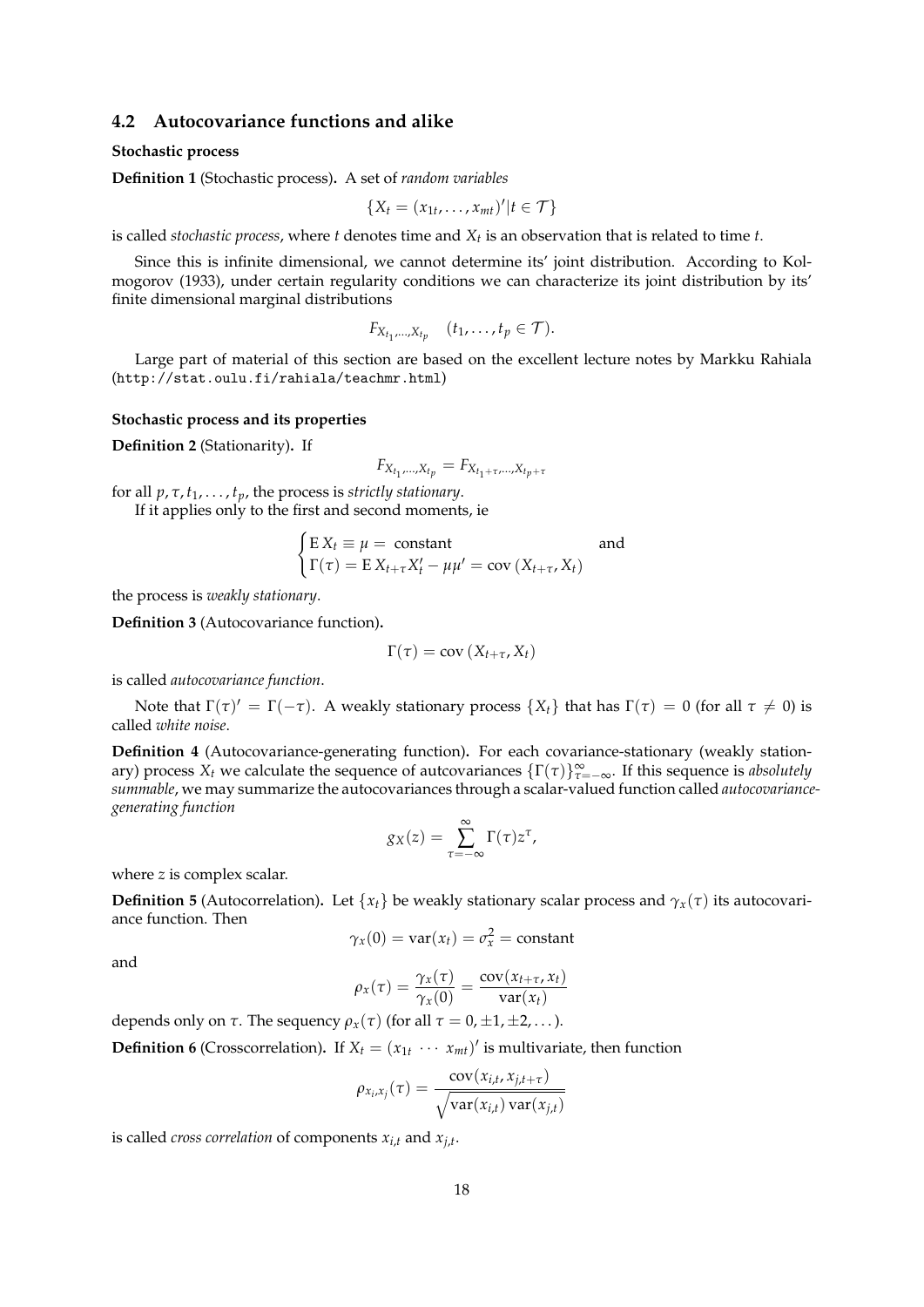#### **Sample counterparts and some usefull theorems**

**Definition 7** (Sample autocorrelation). For observations  $(x_1, \ldots, x_n)$  the *sample autocorrelation* is the sequence

$$
r_{x}(\tau)=\frac{\frac{1}{n-\tau}\sum_{t=1}^{n-\tau}(x_{t}-\bar{x})(x_{t+\tau}-\bar{x})}{\frac{1}{n}\sum_{t=1}^{n}(x_{t}-\bar{x})^{2}},\quad \tau=0,\pm 1,\pm 2,\ldots,\pm (n-1),
$$

where  $\bar{x} = \frac{1}{n} \sum_{t=1}^{n} x_t$ .

To make inference about the size of sample autocorrelation, the following theorems can be useful

**Theorem 8.** *Let K be fixed positive integer and* {*εt*} *white noise. Then*

$$
\sqrt{n}R = \sqrt{n}(r_{\varepsilon}(1) \cdots r_{\varepsilon}(K))' \sim^{asympt.} N_K(0,I),
$$

*when n approaches infinity.*

*And*

$$
Q_n = (n+2) \sum_{\tau=1}^K \left(1 - \frac{\tau}{n}\right) r_{\varepsilon}(\tau)^2 \sim^{as.} \chi_K^2.
$$

*when n approaches infinity.*

Similar results can be shown to *sample crosscorrelation*.

### **4.3 Spectral analysis**

### **4.3.1 Univariate Frequency-Domain Methods**

#### **Spectral Analysis**

The spectral analysis section is based on the course material by Markku Lanna and Henri Nyberg, see the course "Empirical macroeconomics" http://blogs.helsinki.fi/lanne/teaching

- In physics and engineering light is considered as electromagnetic waves that consists of in terms of energy, wavelength, or frequency.
- One may use prism to decompose light to spectrum (probably you did this in the high school).
- Similarly a stationary time series can be considered as constant electromagnetic wave.
- Economic time series can be seen as consisting of components with different periodicity.
	- **–** trend, business cycle, seasonal component etc.
- In *frequency-domain* analysis, the idea is to measure the contributions of different periodic components in a series.
	- **–** Different components neet not be identified with regular (fixed) cycles, but there is only a tendency towards cyclical movements centered around a particular frequency.
		- ∗ For instance, the business cycle is typically defined as variation with periodicity of 2–8 years.
- Frequency-domain methods are complementary to time-domain methods in studying the properties of, e.g.,
	- **–** detrending methods,
	- **–** seasonal adjustment methods,
	- **–** data revisions, and
	- **–** interrelations between the business cycle components of various economic variables.

### **Wave length**

wave length  $\times$  frequency  $=$  constant (light speed in physics)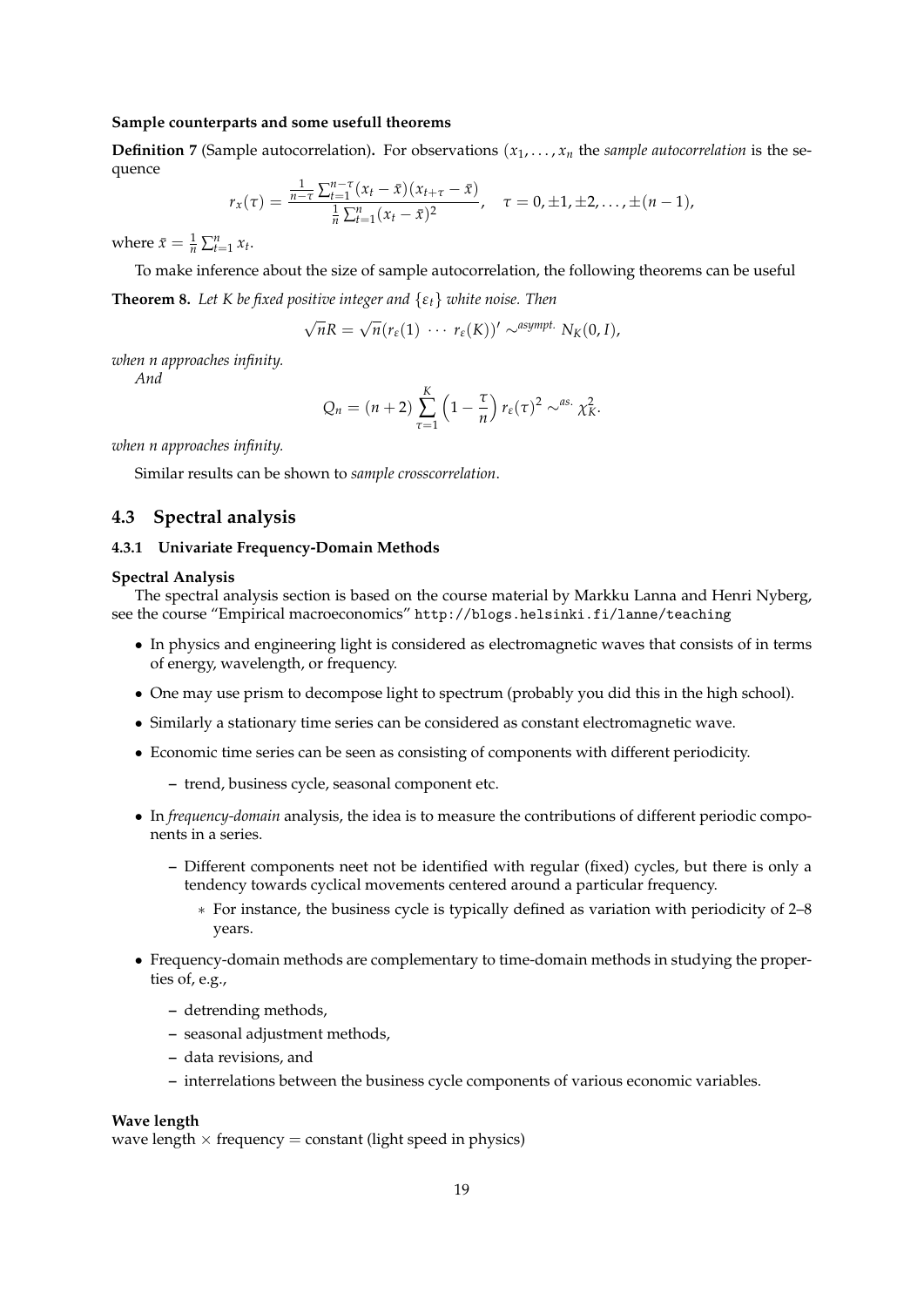### **Preliminaries**

From high school algebra:

$$
\sin(x + y) = \sin(x) \cdot \cos(y) + \cos(x) \cdot \sin(y)
$$

$$
\cos(x + y) = \cos(x) \cdot \cos(y) - \sin(x) \cdot \sin(y)
$$

$$
[\sin(x)]^2 + [\cos(x)]^2 \equiv 1
$$

from which follows

$$
b \cdot \cos(x) + c \cdot \sin(x) = a \cdot \cos(x + \theta),
$$

where

$$
a = \sqrt{b^2 + c^2}
$$
 and  $\theta = \arctan\left(\frac{c}{b}\right)$ 

*θ* is called *phase angle*. Complex number

$$
z = x + i \cdot y \in \mathcal{C}
$$
 and conjugate  $\overline{z} = x - i \cdot y \in \mathcal{C}$ 

Euler's formula

$$
e^{z} = e^{x+i \cdot y} = e^{x}e^{i \cdot y} = e^{x}(\cos(y) + i\sin(y))
$$

#### **Spectral representation theorem**

Any covariance-stationary process  $X_t$  can be expressed as sum of cycles

$$
X_t = \mu + \int_0^{\pi} [\alpha(\omega)\cos(\omega t) + \delta(\omega)\sin(\omega t)]d\omega.
$$

The random processes  $\alpha(\cdot)$  and  $\delta(\cdot)$  have zero mean and they are not correlated across frequencies.

### **Fixed Cycles**

- Although economic time series are not characterized by cycles with fixed periodicity, let us first, for simplicity, consider fixed cycles to introduce the main concepts.
- For example, the cosine function is periodic, i.e., it produces a fixed cycle.
	- $-y = cos(x)$  goes through its full complement of values (one full cycle) as *x* (measured in radians) moves from 0 to 2*π*.
	- **–** The same pattern is repeated such that for any integer *k*,  $\cos(x + 2\pi k) = \cos(x)$ .
	- **–** By defining  $x = \omega t$ , where  $\omega$  is measured in radians and t is time,  $y = \cos(\omega t)$  becomes a function of time *t* with fixed *frequency ω*.
		- ∗ By setting *ω* equal to different values, *y* can be made to expand or contract in time.
		- ∗ For small *ω* (low frequency) it takes a long time for *y* to go through the entire cycle.
		- ∗ For big *ω* (high frequency) it takes a short time for *y* to go through the entire cycle.
		- ∗ Example: try to play with command plot cos(180\*(pi/180)\*(x-0)) in the site www. wolframalpha.com
- Each frequency *ω* corresponds to the *period* of the cycle (denoted by *p*), which is the time taken for *y* to go through its complete sequence of values.
- Given  $\omega$ , how is the period  $p$  computed?
	- **–** cos (*ωt*) = cos (*ωt* + 2*π*), so how many periods does it take for *ωt* to increase by 2*π*? ∗ 2*π*/*ω* periods.
	- **–** A cycle with period 4 thus repeats itself every four periods and has frequency  $\omega = 2\pi/4 =$  $\pi/2 \approx 1.57$  radians.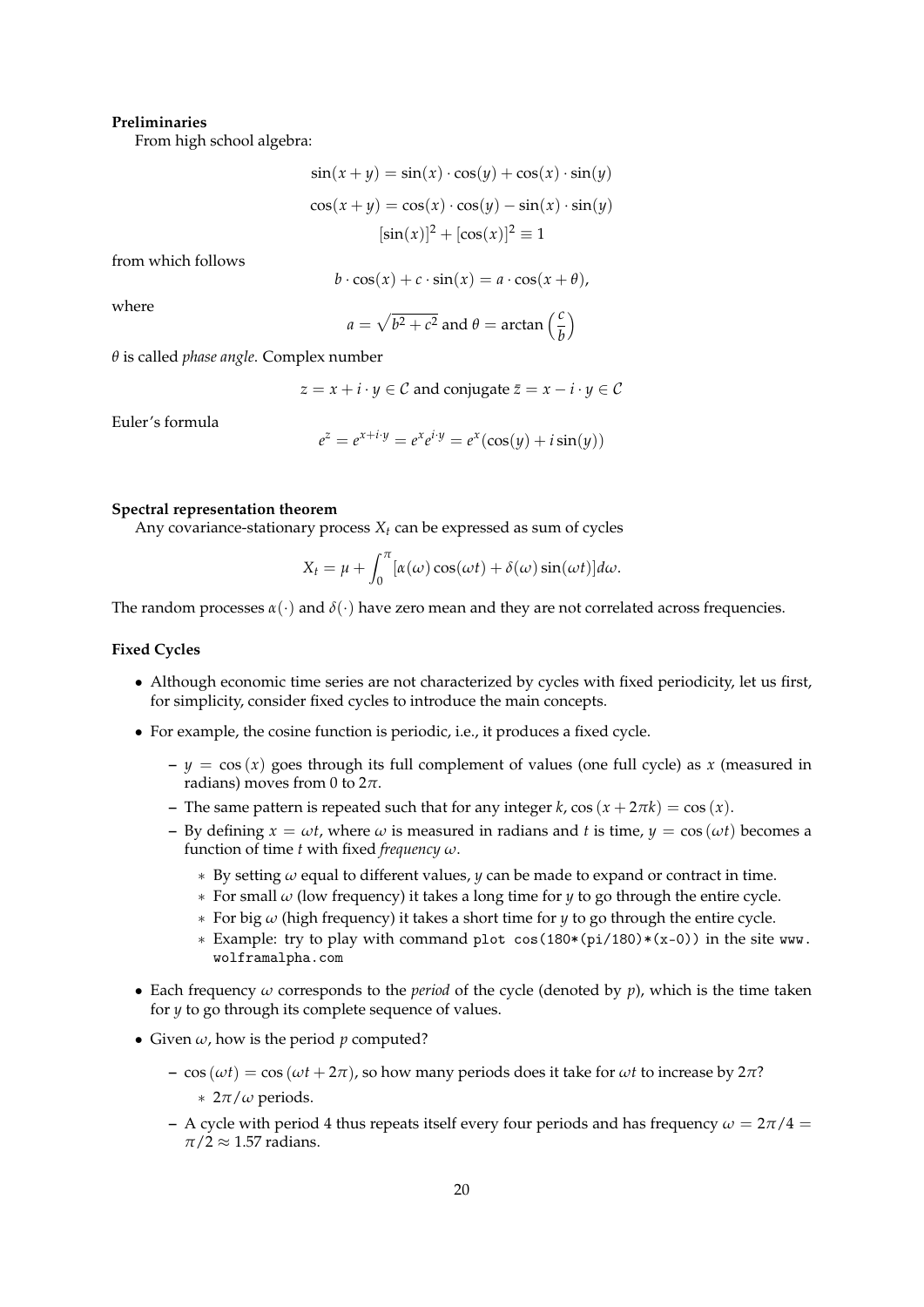### **Fixed Cycles**

- The range of *y* is controlled by multiplying  $cos(\omega t)$  by the *amplitude*,  $\rho$ .
- The location of *y* along the time axis can be shifted by introducing the *phase*, *θ*.
- Incorporating the amplitude and phase into *y* yields

$$
y = \rho \cos (\omega t - \theta) = \rho \cos [\omega (t - \xi)],
$$

where  $\xi = \theta/\omega$  gives the shift in terms of time.

*Example* 9. Suppose the cosine function has a period of 4 so that it peaks at  $t = 0, 4, 8, \ldots$  If we want it to have peaks at  $t = 2, 6, 10, \ldots$ , i.e.  $\xi = 2$ , the phase  $\theta = \xi \omega = 2(2\pi/4) = \pi$ . Note, however, that this phase shift is not unambiguous because the same effect would have been obtained by setting *ξ* = −2, indicating *θ* = *ξω* = −2 (2*π*/4) = −*π*.

### **Spectrum**

- The *(power) spectrum* (or *spectral density*) gives the decomposition of the variance of a time series process in terms of frequency.
- The spectral density function  $s_y(\omega)$  of a weakly stationary process  $y_t$  is obtained by evaluating the autocovariance- generating function (AGF) at *e* <sup>−</sup>*i<sup>ω</sup>* and standardizing by 2*π*:

$$
s_{y}(\omega) = \frac{1}{2\pi} g_{y} \left( e^{-i\omega} \right) = \frac{1}{2\pi} \sum_{j=-\infty}^{\infty} \gamma_{j} e^{-i\omega j},
$$

where  $i =$ √  $-1.$ 

• By de Moivre's theorem,

$$
e^{-i\omega j} = \cos{(\omega j)} - i\sin{(\omega j)}\,
$$

we obtain

$$
s_{y}(\omega) = \frac{1}{2\pi} \sum_{j=-\infty}^{\infty} \gamma_{j} \left[ \cos{(\omega j)} - i \sin{(\omega j)} \right],
$$

and making use of the fact that for a weakly stationary process  $\gamma_{-i} = \gamma_i$  and well-known results from trigonometry,  $s_y(\omega)$  simplifies to

$$
s_{y}(\omega) = \frac{1}{2\pi} \left[ \gamma_0 + 2 \sum_{j=1}^{\infty} \gamma_j \cos{(\omega j)} \right].
$$

*Properties*

- Assuming the sequence of autocovariances  $\{\gamma_j\}_{j=-\infty}^{\infty}$  is absolutely summable, the spectrum of  $y_t$ is a continuous, real-valued function of *ω*.
- If the process  $y_t$  is weakly stationary, the spectrum is nonnegative for all  $\omega$ .
- It suffices to consider  $s_y(\omega)$  in the range  $[0, \pi]$ .
	- **–** The spectrum is symmetric around zero, because cos (−*ωj*) = cos (*ωj*).
	- **–** The spectrum is a periodic function of *ω*, i.e., *s<sup>y</sup>* (*ω* + 2*πk*) = *s<sup>y</sup>* (*ω*), because cos [(*ω* + 2*πk*) *j*] =  $\cos(\omega j)$  for any integers *k* and *j*.

*Example: White Noise*

• To get some intuition of how the spectrum decomposes the variance of a time series in terms frequency, let us first, for simplicity, consider the white noise process.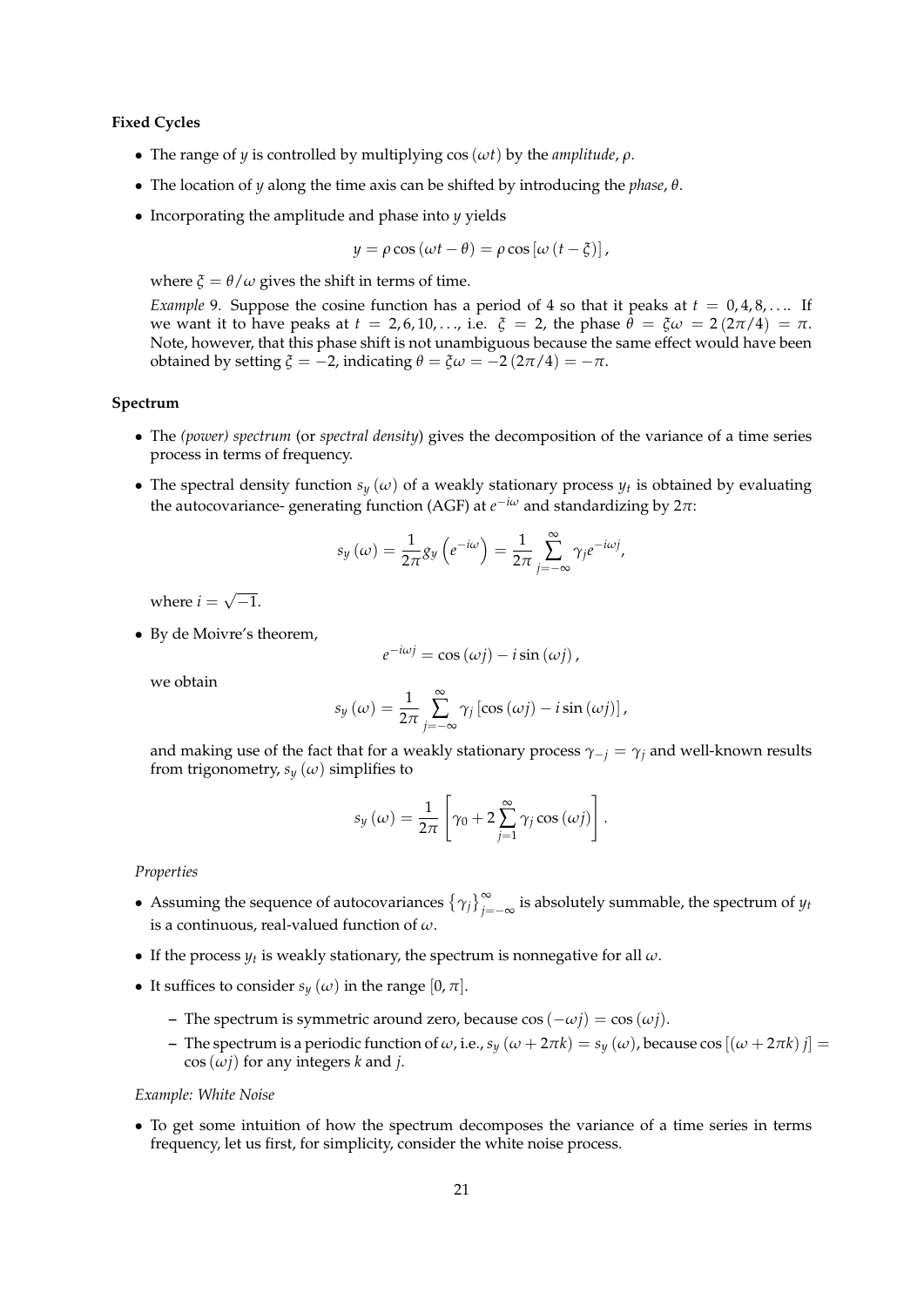- For a white noise process  $y_t = \varepsilon_t$ ,  $\gamma_0 = \sigma_\varepsilon^2$  and  $\gamma_j = 0$  for  $j \neq 0$ .
	- **–** Hence, the AGF  $g_y(z) = \sigma_{\varepsilon}^2$  and the spectrum is flat:

$$
s_y(\omega) = \frac{1}{2\pi}\gamma_0 = \frac{\sigma_{\varepsilon}^2}{2\pi}.
$$

**–** The area under the spectrum over the range  $[-\pi, \pi]$  equals  $\sigma_{\varepsilon}^2$ :

$$
\int_{-\pi}^{\pi} s_y(\omega) d\omega = \frac{\sigma_{\varepsilon}^2}{2\pi} (\pi + \pi) = \sigma_{\varepsilon}^2.
$$

**Fact 10.** *The area under the spectrum over the range* [−*π*, *π*] *always equals the variance of y<sup>t</sup> . Comparisons of the height of s<sup>y</sup>* (*ω*) *for different values of ω indicate the relative importance of fluctuations at the chosen frequencies in influencing variations in y<sup>t</sup> .*

• It is useful to relate the radians *ω* to the associated period (the number of units of time it takes the cyclical component with frequency  $\omega$  to complete a cycle),  $p = 2\pi/\omega$ .

*Example* 11. The period associated with frequency  $\omega = \pi/2$  is  $2\pi/\omega = 2\pi/( \pi/2) = 4$ . With annual data, a cyclical component with frequency  $\pi/2$  thus corresponds to a cycle with a periodicity of 4 years. With quarterly data it corresponds to a cycle with a periodicity of 4 quarters or 1 year.

*Example: MA(1)*

• The AGF of the MA(1) process is

$$
g_y(z) = \sigma_{\varepsilon}^2 (1 + \theta_1 z) \left( 1 + \theta_1 z^{-1} \right).
$$

Thus

$$
s_y(\omega) = \frac{\sigma_{\varepsilon}^2}{2\pi} g_y \left( e^{-i\omega} \right)
$$
  
=  $\frac{\sigma_{\varepsilon}^2}{2\pi} \left( 1 + \theta_1 e^{-i\omega} \right) \left( 1 + \theta_1 e^{i\omega} \right)$   
=  $\frac{\sigma_{\varepsilon}^2}{2\pi} \left( 1 + \theta_1 e^{i\omega} + \theta_1 e^{-i\omega} + \theta_1^2 e^{i\omega - i\omega} \right)$   
=  $\frac{\sigma_{\varepsilon}^2}{2\pi} \left( 1 + \theta_1^2 + 2\theta_1 \cos(\omega) \right).$ 

*Example: AR(1)*

• The AGF of the AR(1) process is

$$
g_y(z) = \sigma_\varepsilon^2 \frac{1}{\phi(z)\,\phi(z^{-1})} = \frac{1}{(1-\phi_1 z)\,(1-\phi_1 z^{-1})}.
$$

Thus

$$
s_y(\omega) = \frac{\sigma_{\varepsilon}^2}{2\pi} g_y \left( e^{-i\omega} \right)
$$
  
= 
$$
\frac{\sigma_{\varepsilon}^2}{2\pi} \frac{1}{\left( 1 - \phi_1 e^{-i\omega} \right) \left( 1 - \phi_1 e^{i\omega} \right)}
$$
  
= 
$$
\frac{\sigma_{\varepsilon}^2}{2\pi} \frac{1}{\left( 1 - \phi_1 e^{-i\omega} \right) \left( 1 - \phi_1 e^{i\omega} \right)}
$$
  
= 
$$
\frac{\sigma_{\varepsilon}^2}{2\pi} \frac{1}{1 - \phi_1 e^{-i\omega} - \phi_1 e^{i\omega} + \phi_1^2}
$$
  
= 
$$
\frac{\sigma_{\varepsilon}^2}{2\pi} \frac{1}{1 + \phi_1^2 - 2\phi_1 \cos(\omega)}.
$$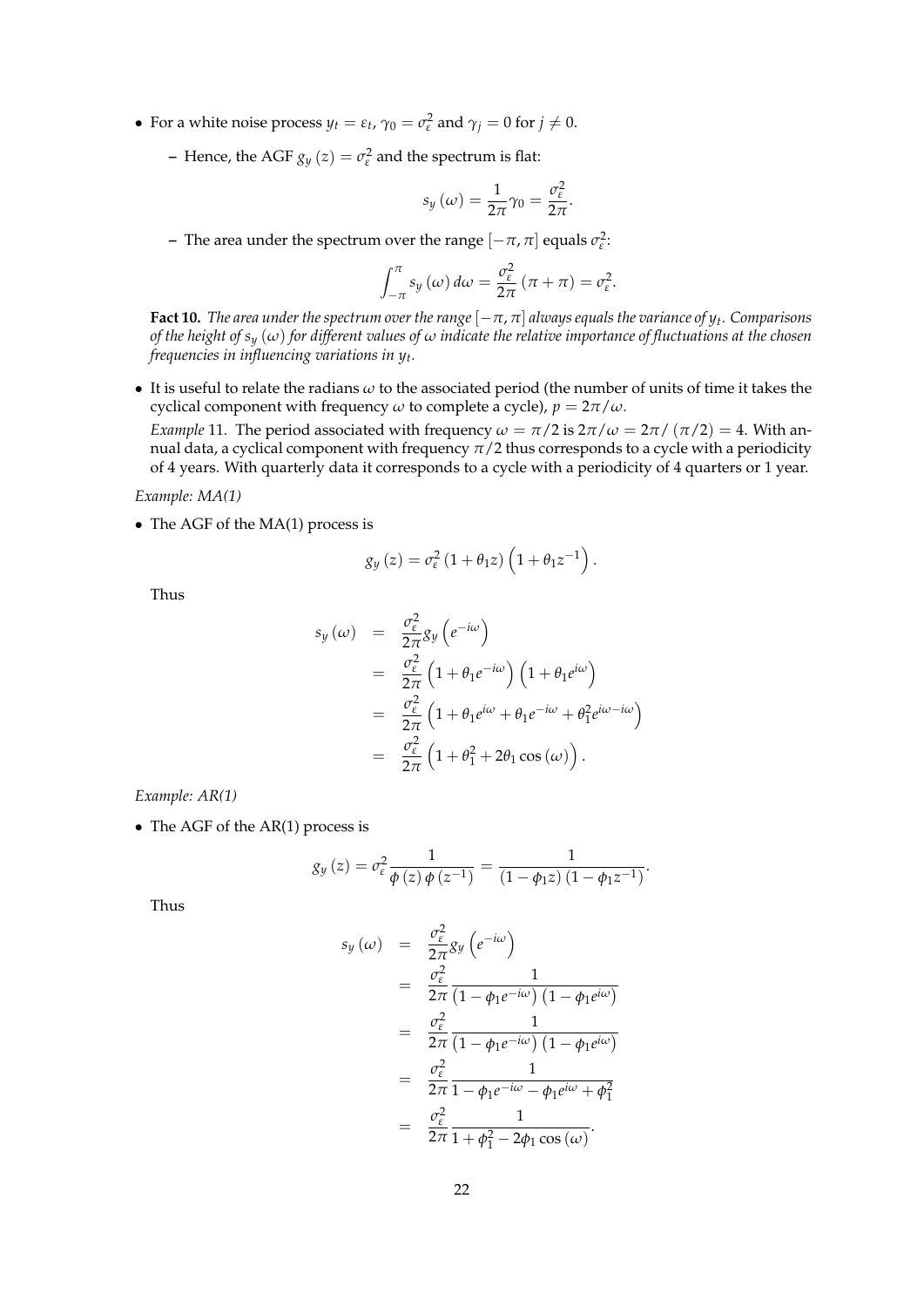*Example: AR(2)*

- The spectrum of the AR(2) process need not be monotonically decreasing, but its peak depends on the values of  $\phi_1$  and  $\phi_2$ .
- A peak at *ω*<sup>∗</sup> indicates a *tendency* towards a cycle at a frequency around *ω*<sup>∗</sup> .
	- **–** This stochastic cycle is often called a *pseudo cycle* as the cyclical movements are not regular.
- The peak of the spectrum can be found by setting the derivative of  $s_y(\omega)$  equal to zero and solving for  $\omega$ .
- The AGF of an AR(2) process is

$$
g_y(z) = \sigma_{\varepsilon}^2 \frac{1}{\phi(z) \phi(z^{-1})}
$$
  
= 
$$
\frac{\sigma_{\varepsilon}^2}{(1 - \phi_1 z - \phi_2 z^2) (1 - \phi_1 z^{-1} - \phi_2 z^{-2})}.
$$

• Thus

$$
s_y(\omega) = \frac{\sigma_{\varepsilon}^2}{2\pi} g_y \left( e^{-i\omega} \right)
$$
  
=  $\frac{\sigma_{\varepsilon}^2}{2\pi} \frac{1}{\left( 1 - \phi_1 e^{-i\omega} - \phi_2 e^{-i2\omega} \right) \left( 1 - \phi_1 e^{i\omega} - \phi_2 e^{i2\omega} \right)}$   
=  $\frac{\sigma_{\varepsilon}^2}{2\pi} \frac{1}{1 + \phi_1^2 + \phi_2^2 - 2\phi_1 \left( 1 - \phi_2 \right) \cos(\omega) - 2\phi_2 \cos(2\omega)}$ 

#### **4.3.2 Estimation**

### **Estimation of Spectrum Sample Periodogram**

• The spectrum of an observed time series can, in principle, be estimated by replacing the autocovariances  $\gamma_j$  in the theoretical spectrum

$$
s_{y}(\omega) = \frac{1}{2\pi} \left[ \gamma_0 + 2 \sum_{j=1}^{\infty} \gamma_j \cos{(\omega j)} \right]
$$

by their estimates  $\widehat{\gamma}_j$  to obtain the sample periodogram

$$
\widehat{s}_{y}(\omega) = \frac{1}{2\pi} \left[ \widehat{\gamma}_{0} + 2 \sum_{j=1}^{T-1} \widehat{\gamma}_{j} \cos (\omega j) \right].
$$

- This yields a very jagged and irregular estimate of the spectrum.
	- **–** Because we are, effectively, estimating *T* parameters with *T* observations, this pattern persists irrespective of the sample size.

#### *Nonparametric Estimation*

- It is reasonable to assume that  $s_y(\omega)$  will be close to  $s_y(\lambda)$  when  $\omega$  is close to  $\lambda$ .
- This suggests that  $s_y(\omega)$  might be estimated by a weighted average of the values of  $\hat{s}_y(\lambda)$  for values of  $\lambda$  in the neighborhood around  $\omega$ , with the weights depending on the distance between *ω* and *λ*:

$$
\widehat{s}_{y}\left(\omega_{j}\right)=\sum_{m=-h}^{h}\kappa\left(\omega_{j+m},\omega_{j}\right)\widehat{s}_{y}\left(\omega_{j+m}\right).
$$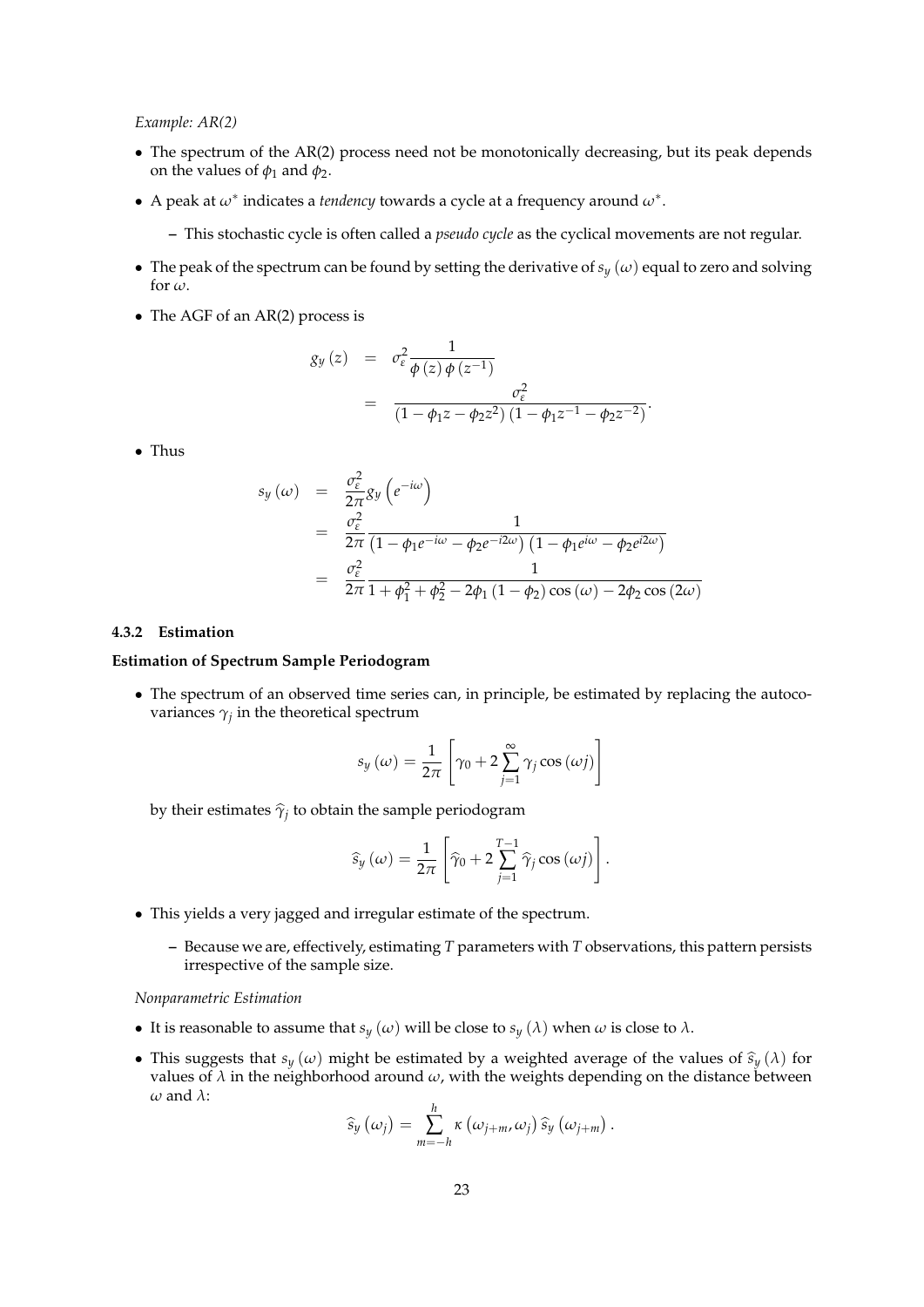- **–** *h* is a *bandwidth* parameter indicating how many frequencies around *ω<sup>j</sup>* are included in estimating  $\widehat{s}_y \left( \omega_j \right)$ .
- $-$  The *kernel*  $\kappa$   $(\omega_{j+m}, \omega_{j+m})$  gives the weight of each frequency, and these weights sum to unity,

$$
\sum_{m=-h}^{h} \kappa \left( \omega_{j+m}, \omega_j \right) = 1.
$$

*Modified Daniell Kernel*

- Several kernels are available for the nonparametric estimation of the spectrum.
- The default kernel in *R* is the modified Daniell kernel, possibly used repeatedly.
	- **–** The kernel puts half weights at end points.
		- ∗ For example, with bandwidth parameter *h* = 1, the weights of  $\hat{s}_y(\omega_{j-1})$ ,  $\hat{s}_y(\omega_j)$  and  $\hat{\hat{s}}_y(\omega_{j-1})$ ,  $\hat{s}_y(\omega_j)$  and  $\widehat{s}_y(\omega_{j+1})$  are 1/4, 2/4 and 1/4, respectively.
	- **−** Applying the same kernel again yields weights 1/16, 4/16, 6/16, 4/16, 1/16 for  $\hat{s}_y$  ( $\omega_{j-2}$ ), ...,  $\hat{s}_y$  ( $\omega_{j+2}$ ), respectively. respectively.
- Choosing the bandwidth parameter is arbitrary. One possibility is to plot the estimated spectrum based on several different bandwidths and rely on subjective judgment.

### *Autoregressive Spectral Estimation*

- An estimate of the spectrum can be based on an  $AR(p)$  model fitted to the observed time series:
	- 1. Estimate an adequate  $AR(p)$  model for  $y_t$ .
	- 2. Plug the estimated coefficients  $\hat{\varphi}_1$ ,  $\hat{\varphi}_2$ , ...,  $\hat{\varphi}_p$  in the expression of  $s_y(\omega)$  derived for the AR(*p*) model.
- The order of the AR model, *p*, must be carefully chosen.
	- **–** If *p* is too small, i.e., the AR model does not adequately capture the dynamics of *y<sup>t</sup>* , the ensuing spectrum may be misleading.
	- **–** If *p* is too large, the spectrum may be inaccurately estimated.

### **4.3.3 Linear Filters**

### **Linear Filters**

• Many commonly used methods of extracting the business cycle component of macroeconomic time series (and seasonal adjustment methods) can be expressed as linear filters,

$$
y_t = \sum_{j=-r}^s w_j x_{t-j}
$$

where, say,  $x_t$  is the original series and  $y_t$  its business cycle component.

- A filter changes the relative importance of the various cyclical components. To see how different frequencies are affected, the spectra of the unfiltered and filtered series can be compared.
- A more direct way is to inspect the *squared frequency response function* that gives the factor by which the filter alters the spectrum of *y<sup>t</sup>* .
- The filter may also induce a shift in the series with respect to time, and this is revealed by the *phase diagram*.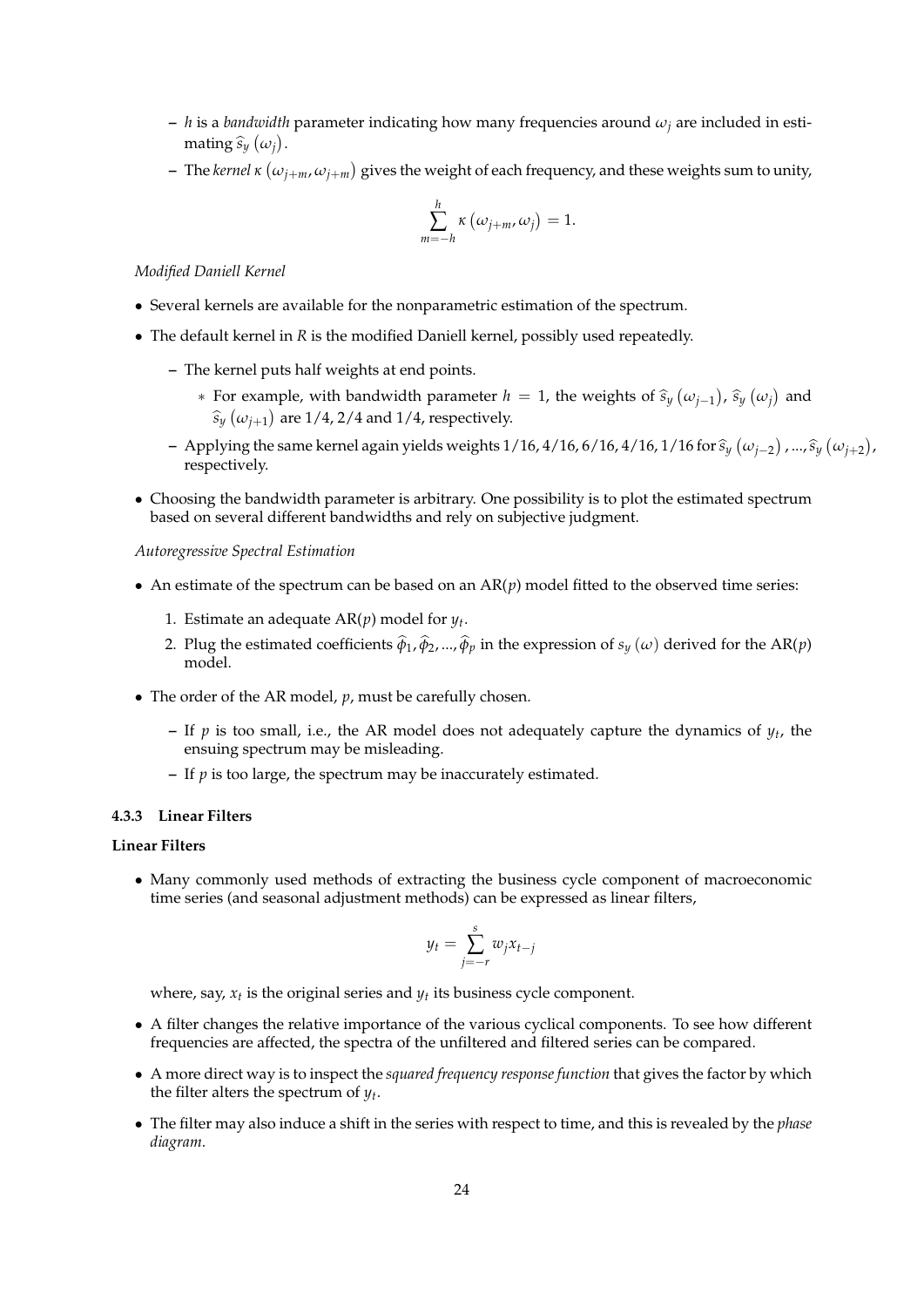*Squared Frequency Response Function* Assuming the original series  $x_t$  has an infinite-order MA representation  $x_t = \psi(L) \varepsilon_t$ , the filtered series can be written as  $y_t = W(L) x_t = W(L) \psi(L) \varepsilon_t$ , where  $W(L) = w_{-r}L^{-r} + \cdots + w_{-1}L^{-1} + w_0 + w_1L + \cdots w_sL^s.$ 

The spectrum of  $y_t$  thus equals

$$
s_{y}(\omega) = \frac{1}{2\pi}g_{y}(e^{-i\omega})
$$
  
\n
$$
= \frac{\sigma_{\varepsilon}^{2}}{2\pi}W(e^{-i\omega})\psi(e^{-i\omega})W(e^{i\omega})\psi(e^{i\omega})
$$
  
\n
$$
= \frac{\sigma_{\varepsilon}^{2}}{2\pi}W(e^{-i\omega})W(e^{i\omega})\psi(e^{-i\omega})\psi(e^{i\omega})
$$
  
\n
$$
= W(e^{-i\omega})W(e^{i\omega})s_{x}(\omega).
$$

The term  $W(e^{-i\omega})$   $W(e^{i\omega})$  is called the squared frequency response function and it shows how the filtering changes the spectrum of the original series.

*Squared Frequency Response Function:*

*Example* 12*.* Consider taking first differences of a variable *x<sup>t</sup>* ,

$$
y_t = x_t - x_{t-1} = (1 - L) x_t = W(L) x_t.
$$

Now

$$
s_{y}(\omega) = W\left(e^{-i\omega}\right)W\left(e^{i\omega}\right)s_{x}(\omega),
$$

i.e., the squared frequency response function equals

$$
W(e^{-i\omega}) W(e^{i\omega}) = (1 - e^{-i\omega}) (1 - e^{i\omega})
$$
  
= 2 - e^{i\omega} - e^{-i\omega}  
= 2 - [\cos(\omega) - i \sin(\omega) + \cos(\omega) + i \sin(\omega)]  
= 2 [1 - \cos(\omega)].

#### **Linear filters: Gain**

In the literature, the properties of filters are often illustrated using the *gain* function,  $G(\omega)$ , which is just the modulus of the squared frequency response function (squared gain):

$$
G(\omega) = \sqrt{W(e^{-i\omega}) W(e^{i\omega})} \equiv |W(e^{-i\omega})|.
$$

*Example* 13. For the first-difference filter  $(1 - L)$ , the gain function is given by

$$
G(\omega) = \sqrt{\left(1 - e^{-i\omega}\right)\left(1 - e^{i\omega}\right)}
$$
  
=  $\sqrt{2\left[1 - \cos(\omega)\right]}$ .

This carries the same information as the squared frequency response function.

Try plot  $sqrt(2*(1-cos(w)))$ 

• Given the gain function  $G(\omega)$ , the relationship between  $s_y(\omega)$  and  $s_x(\omega)$  can be written

$$
s_y(\omega) = G(\omega)^2 s_x(\omega).
$$

- The gain function expresses how the employed filter serve to isolate cycles.
	- **–** Gain function with the value 0 indicates that the filter eliminates those frequencies.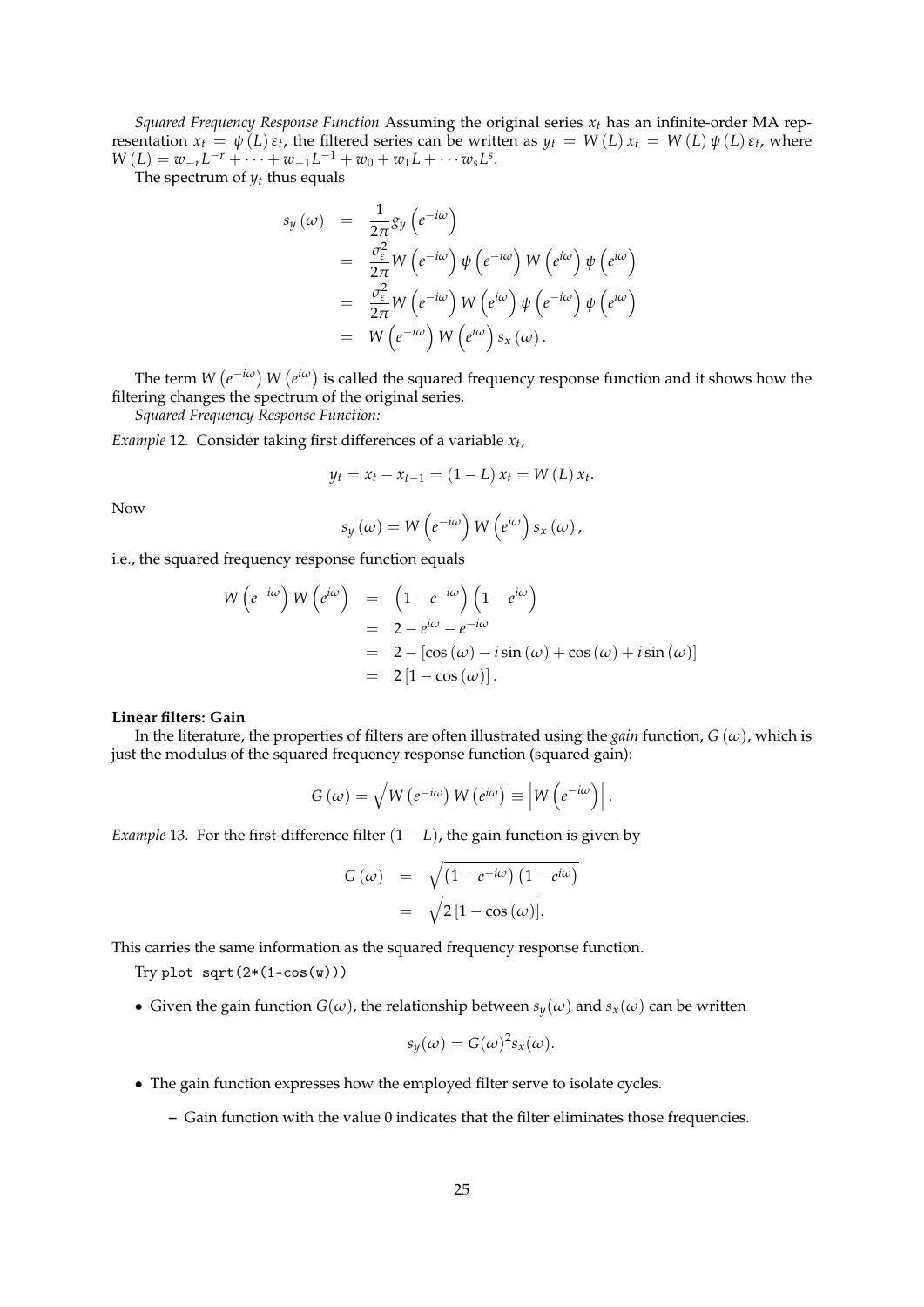### **Linear filters: Phase Diagram**

• The squared frequency response function  $W(e^{-i\omega})$   $W(e^{i\omega})$  takes on real values only. However, the frequency response function  $W(e^{-i\omega})$  is, in general a complex quantity,

$$
W\left(e^{-i\omega}\right) = W^*\left(\omega\right) + iW^{\dagger}\left(\omega\right)
$$

where  $W^{*}\left(\omega\right)$  and  $W^{\dagger}\left(\omega\right)$  are both real.

• The phase diagram, i.e., the slope of the phase function

$$
Ph\left(\omega\right) = \tan^{-1}\left[-W^{\dagger}\left(\omega\right)/W^*\left(\omega\right)\right]
$$

gives the delay in time periods.

The phase diagram measures the shift that how much the lead-lag relationships in time series are altered by the filter.

*Example* 14*.* Consider a filter that shifts the series back by three time periods,

$$
y_t = x_{t-3} = L^3 x_t = W(L) x_t.
$$

The frequency reponse function equals  $W(e^{-i\omega}) = e^{-3i\omega} = \cos(3\omega) - i\sin(3\omega)$  Thus  $Ph(\omega) =$  $\tan^{-1}$  [sin  $(3\omega)$  /  $\cos(3\omega)$ ] =  $\tan^{-1}$  [tan  $(3\omega)$ ] =  $3\omega$ . In other words, the phase diagram is a straight line with slope 3.

*Phase Diagram: Symmetric Filter*

Most filters used to extract the business cycle component of macroeconomic time series are symmetric.

For a symmetric linear filter, the phase function equals zero, i.e., they exhibit no phase shift. The frequency response function equals

$$
W\left(e^{-i\omega}\right) = w_{-r}e^{-ri\omega} + \dots + w_{-1}e^{-i\omega} + w_0
$$
  
+ $w_1e^{i\omega} + \dots + w_re^{ri\omega}$   
=  $\sum_{j=-r}^{r} w_j \cos{(\omega j)} - i \sum_{j=-r}^{r} w_j \sin{(\omega j)}$   
=  $w_0 + 2 \sum_{j=1}^{r} \cos{(\omega j)}$ .

Hence,  $W^{\dagger}(\omega) = 0$ , indicating that  $Ph(\omega) = \tan^{-1}\left[-W^{\dagger}(\omega)/W^*(\omega)\right] = 0$ .

### **Cross-Spectral Analysis**

- In addition to the spectra of single time series, the relationships between pairs of variables can be examined in the frequency domain.
- The spectrum can be generalized for the vector case, and the cross spectrum between  $y_t$  and  $x_t$  is defined analogously with the spectrum of a single series,

$$
s_{yx}(\omega) = \frac{1}{2\pi} \sum_{\tau=-\infty}^{\infty} \gamma_{yx}(\tau) e^{-i\omega\tau}.
$$

• Instead of the cross spectrum, functions derived from it (phase and coherence) allow for convenient interpretation of the relationship between two variables in the frequency domain.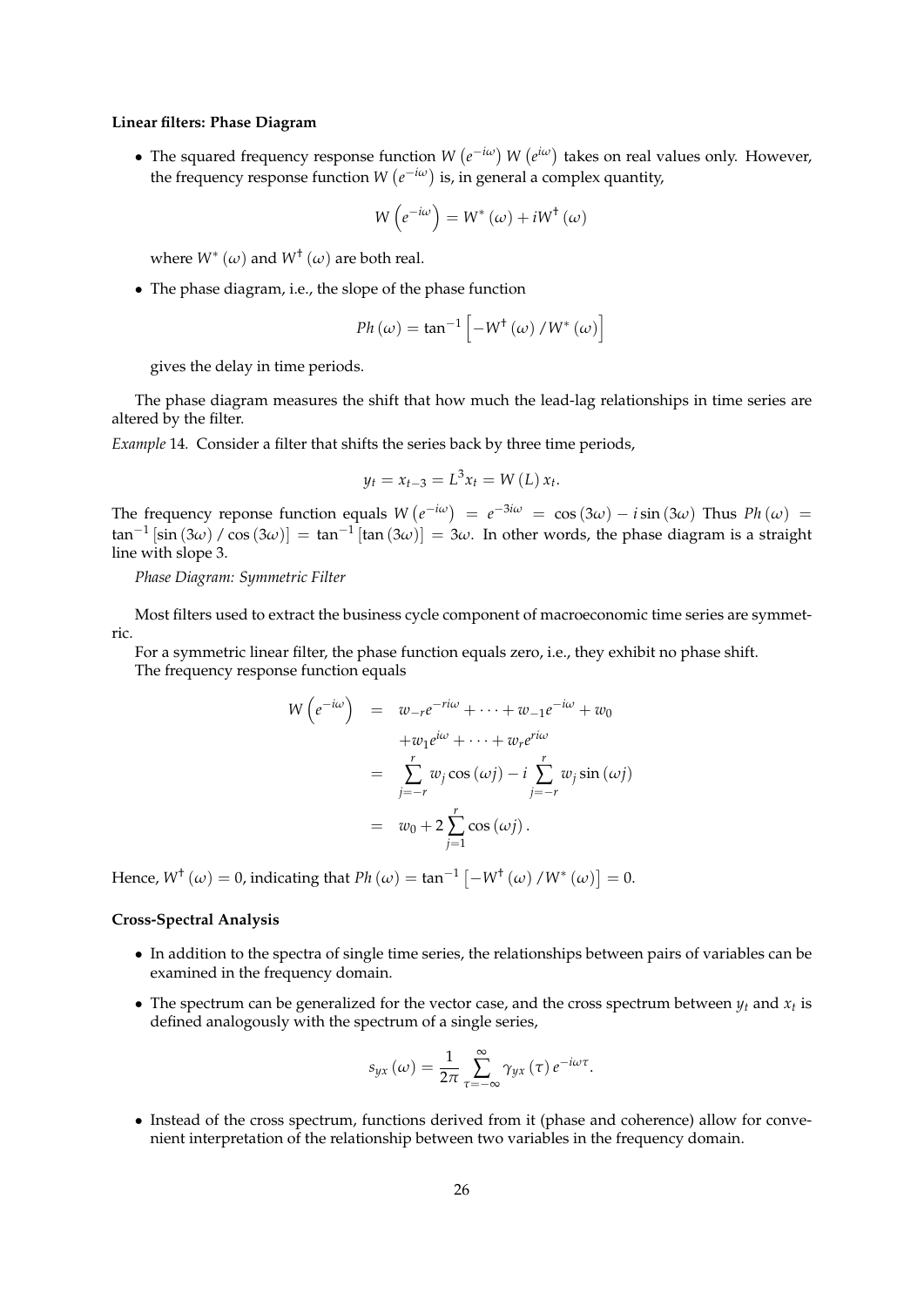• Given data on *y* and *x*, the cross spectrum and the derived functions can be computed analogously to the power spectrum. In particular, some smoothing is required to obtain consistent estimators of the phase and coherence.

The cross-spectral density function can be expressed in terms of its real component  $c_{yx}(\omega)$  (the cospectrum) and imaginary component  $q_{yx}$  (the quadrature spectrum)

$$
s_{yx}(\omega) = c_{yx}(\omega) + i q_{yx}(\omega).
$$

In polar form, the cross-spectral density can be written

$$
s_{yx}(\omega) = R(\omega) e^{i\theta(\omega)},
$$

where

$$
R(\omega) = \sqrt{c_{yx}(\omega)^2 + q_{yx}(\omega)^2}
$$

and

$$
\theta(\omega) = \arctan \frac{-q_{yx}(\omega)}{c_{yx}(\omega)}.
$$

- The function  $R(\omega)$  is the gain function.
- $\theta(\omega)$  is called the phase function.

### **Phase Diagram**

- The phase function has the same interpretation as in the case of a linear filter.
	- **–** If in the plot of the phase function against *ω* (the phase diagram), the phase function is a straight line over some frequency band, the direction of the slope tells which series is leading and the amount of the slope gives the extent of the lag.
		- ∗ The lag need not be an integer number.
		- ∗ If the slope is zero there is no lead-lag relationship.
		- ∗ If the slope is positive, the first variable is lagging.
		- ∗ If the slope is negative, the first variable leading.
- A confidence band may be computed around the estimated phase function to evaluate statistical significance.

### **Coherence**

- The coherence measures the strength of the relationship between two variables,  $y_t$  and  $x_t$ , at different frequencies.
- The (squared) coherence is defined analogously to correlation:

$$
C(\omega) = \frac{|s_{yx}(\omega)|^2}{s_x(\omega)s_y(\omega)},
$$

and it can be interpreted as a measure of the correlation between the series *y* and *x* at different frequencies.

- $0 \leq C(\omega) \leq 1$
- If  $C(\omega)$  is near one, the  $\omega$ -frequency components of *y* and *x* are highly (linearly) related, and if  $C(\omega)$  is near zero, these components are only slightly related.
- A confidence band can be used to evaluate the statistical significance.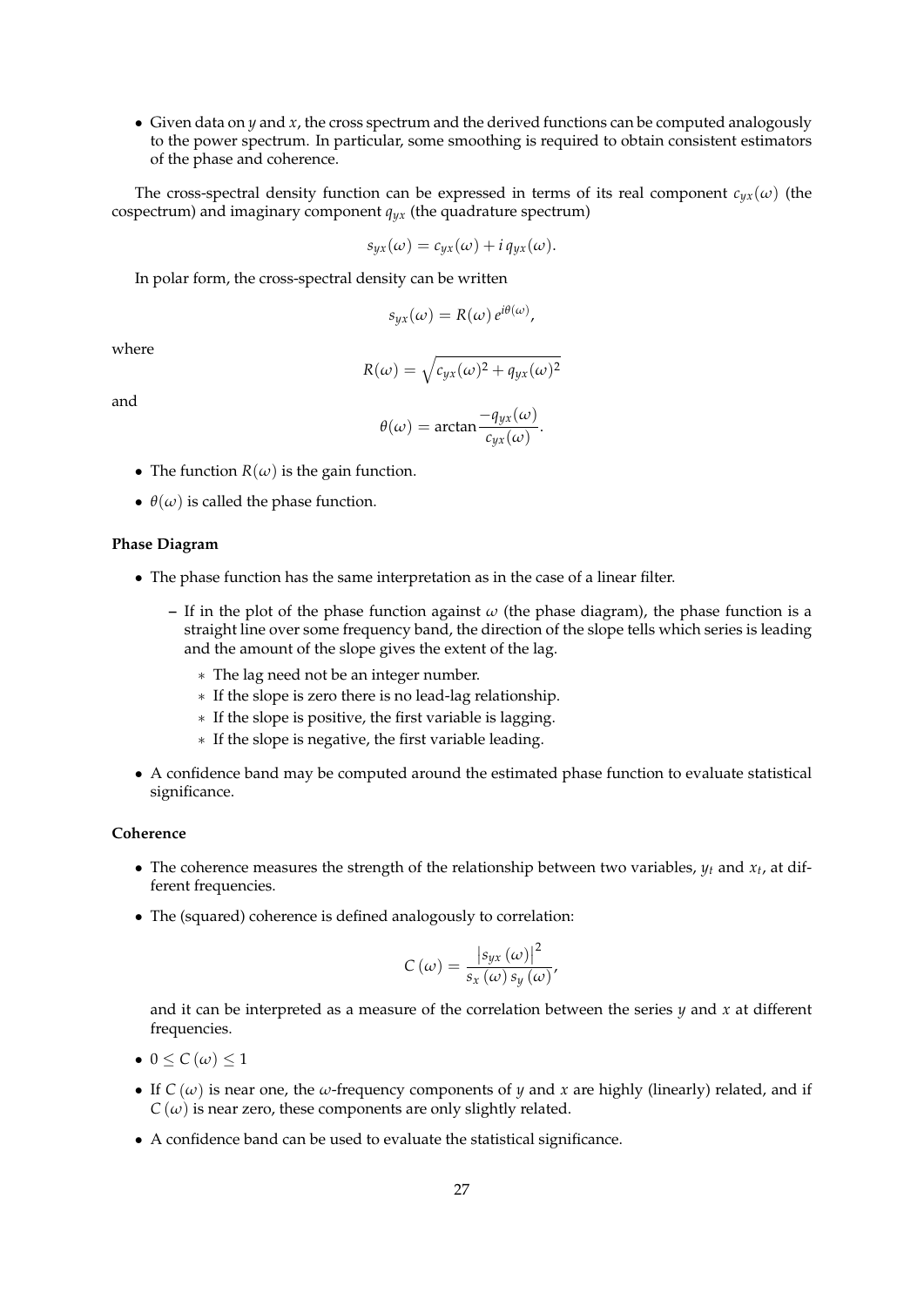### **4.4 Measuring Business Cycles**

(This relies on Lanne's and Nyberg's material).

### **Methods for Extracting the Cyclical Component**

- A number of methods are commonly used to extract the business cycle component of macroeconomic time series.
- In this course, we concentrate on:
	- **–** Linear detrending (fitting a linear trend model)
	- **–** Differencing
	- **–** Beveridge-Nelson decomposition
	- **–** Filters
- As discussed above, a reasonable detrending method must
	- 1. allow for variation over time in the growth rate and
	- 2. ensure that short-term fluctuations are correctly categorized as cyclical deviations from trend.
- In addition, the detrended time series must be stationary, i.e., its frequency response must be zero at frequency zero.

### **Linear Detrending and Differencing**

- These two methods are conducted under the implicit assumption that the growth rate of  $y_t$  is constant.
- In linear detrending, a constant term and a linear trend is regressed to  $y_t$ . In other words,  $y_t =$  $\alpha_0 + \alpha_1 t + c_t$ .
	- **–** The estimated cyclical component is  $\hat{c}_t = y_t \hat{\alpha}_0 \hat{\alpha}_1 t$ .
	- **–** Parameter *α*1, and its estimate *α*ˆ <sup>1</sup>, can be interpreted as a trend coefficient.

### **Linear Detrending and Differencing**

• The first-order difference leads to the cyclical component

$$
c_t = y_t - y_{t-1}.
$$

- The choice between detrending and differencing depends on which one provides a more appropriate representation of  $y_t = \log(Y_t)$ .
- In practice, the choice of either specification is problematic as the data do not appear to follow a constant average growth rate throughout the sample period.

### **Beveridge-Nelson Decomposition**

- Starting point: Any I(1) process  $y_t$  consists of the stationarity component  $\eta_t$  and the permanent (trend) component  $\xi_t$ ,  $y_t = \xi_t + \eta_t$ .
- Any I(1) process *y<sup>t</sup>* whose first difference ∆*y<sup>t</sup>* satisfies

$$
\Delta y_t = \psi(L) \, \varepsilon_t = \sum_{j=0}^{\infty} \psi_j \varepsilon_{t-j},
$$

 $\sum_{j=0}^{\infty} j |\psi_j| < \infty$ ,  $E(\Delta y_t) = 0$ , with  $\varepsilon_t$  a white noise process, can be written as the sum of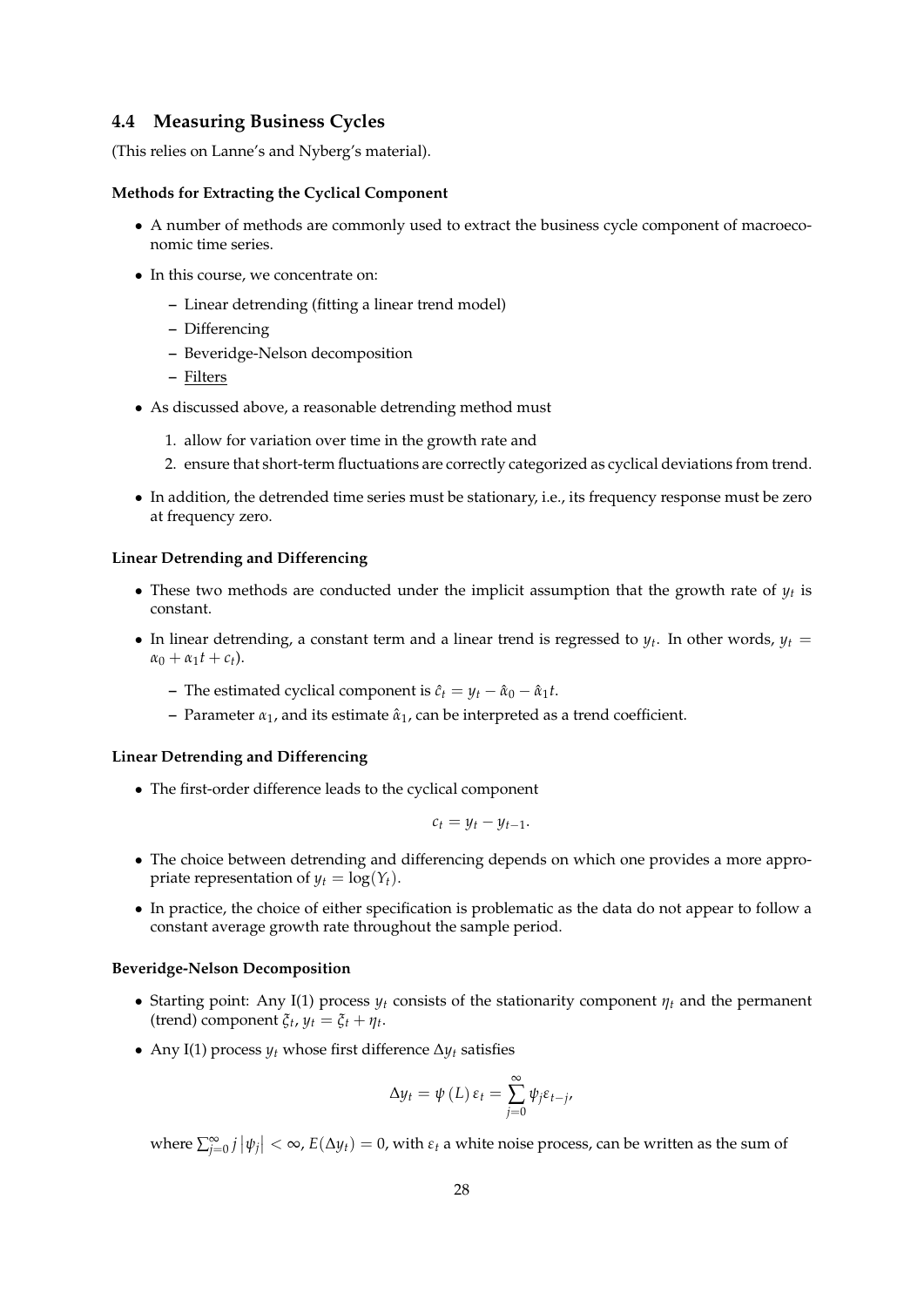- **−** a random walk  $\psi(1)\varepsilon_t$  or equivalently  $\Delta \xi_t = \psi(1)\varepsilon_t$
- **–** a stationary process *η<sup>t</sup>* , and
- **–** initial conditions *y*<sup>0</sup> − *η*0.
- $\eta_t$  is often interpreted as the cyclical component  $c_t$  of the series  $y_t$ .

### **Beveridge-Nelson Decomposition In Practice**

The Beveridge-Nelson decomposition can be applied in the following steps

- 1. Identify an appropriate ARMA model for  $\Delta y_t$ , estimate the parameters  $\psi(1)$  and save the residuals *ε*ˆ*t* .
- 2. Given the initial value of *ξ*0, the trend component can be generated following the presentation  $\Delta \widehat{\xi}_t = \hat{\psi}(1)\widehat{\varepsilon}_t.$
- 3. Construct the cyclical component  $\hat{c}_t = y_t \hat{\xi}_t$ .

*Example* 15. Assume that ARMA(1,1) model is an appropriate model for  $\Delta y_t$ . This means that  $\psi(1)$  =  $\frac{\theta(1)}{\phi(1)} = \frac{1+\theta_1}{1-\phi_1}$  $\frac{1+θ_1}{1-φ_1}$ . Given the initial value *ξ*<sub>0</sub>, the estimated parameters  $\hat{θ}_1$  and  $\hat{φ}_1$  and residuals  $\hat{ε}_t$ , the trend  $\text{component can be constructed as } \Delta \widehat{\xi}_t = \frac{1+\hat{\theta}_1}{1-\hat{\phi}_1}$  $\frac{1+\sigma_1}{1-\hat{\phi}_1}\hat{\varepsilon}_t$ .

#### **Filters Using Filters to Isolate Cycles**

- Filters are tools designed to eliminate the influence of cyclical variation at various frequencies.
- Low frequencies are associated with cycles of long periods of oscillation (infrequent shifts from a peak to trough) and vice versa with high frequencies.
	- **–** Slowly evolving trends (i.e. cycles with an infinite periodicity) are associated with very low frequencies.
	- **–** Constant trend is associated with zero frequency  $\omega = 0$ .

### **High-Pass and Band-Pass Filters**

- Two kinds of filters are used to extract the business cycle component (with period of 2–8 years) of quarterly time series.
	- **–** A *high-pass filter* passes only components with periodicity less than or equal to 32 quarters (or with frequency  $\omega$  greater than or equal to  $2\pi/32 = \pi/16 \approx 0.20$ ).
		- ∗ The frequency response function equals 0 for *ω* < *π*/16 and 1 for *ω* ≥ *π*/16.
		- ∗ A high-pass filter passes also variation associated with seasonal frequencies, so it can only be applied to seasonally adjusted data.
	- **–** A *band-pass filter* passes only components with periodicity between 8 and 32 quarters (or with frequency between  $2\pi/8 = \pi/4 \approx 0.79$  and  $2\pi/32 = \pi/16 \approx 0.20$ .
		- ∗ The frequency response function equals 1 for *π*/16 ≤ *ω* ≤ *π*/4 and zero otherwise.
- With a finite number of observations it is not possible to filter out exactly the desired frequencies.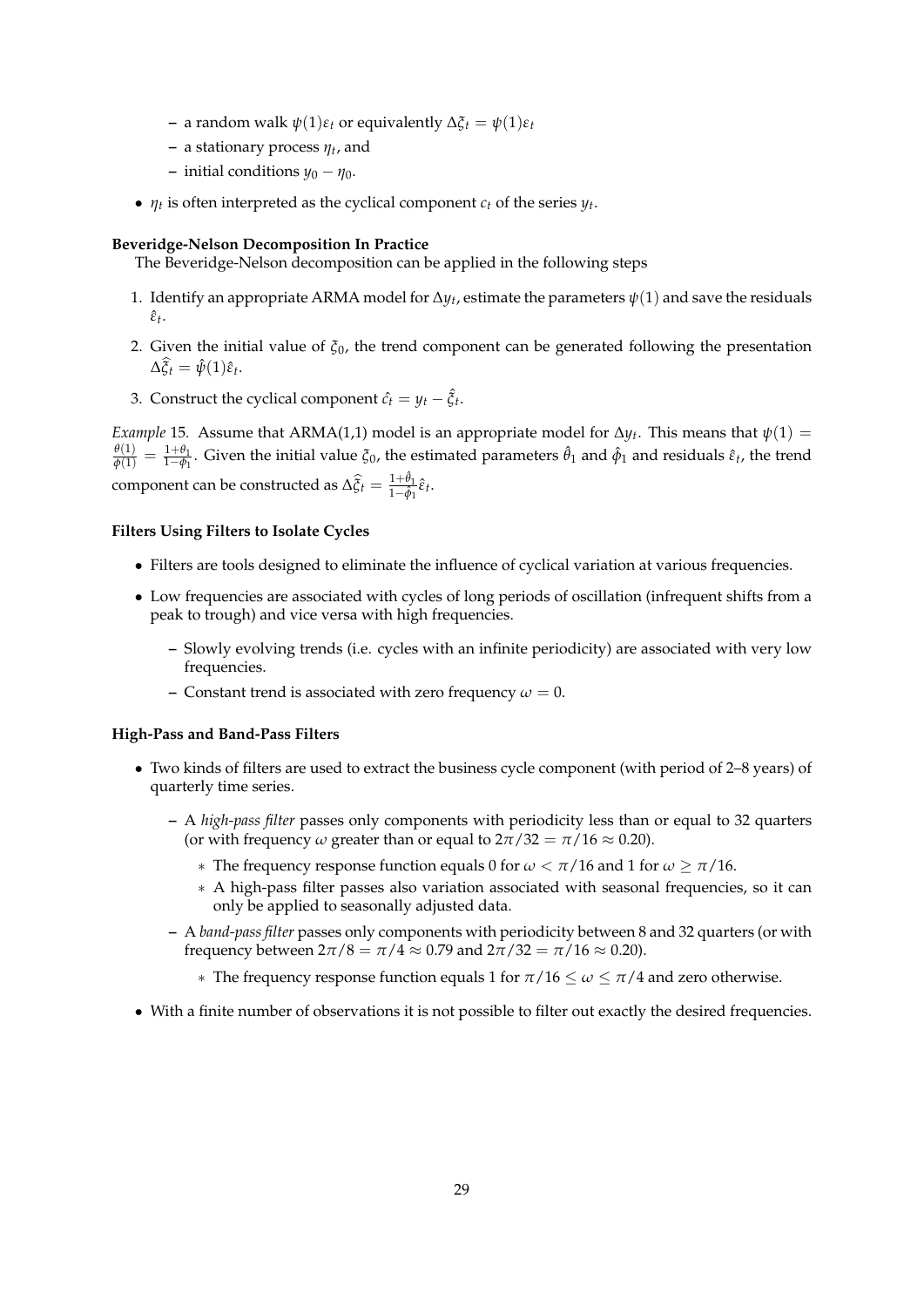#### **Hodrick-Prescott Filter**

- The Hodrick-Prescott filtering is probably the most commonly used method of extracting business cycle components in macroeconomics.
- The general idea is to compute the growth (trend) component  $g_t$  and cyclical component  $c_t$  of  $y_t$ by minimizing the magnitude

$$
\sum_{t=1}^T \underbrace{(y_t - g_t)}_{c_t}^2 + \lambda \sum_{t=1}^{T-1} \left[ (g_{t+1} - g_t) - (g_t - g_{t-1}) \right]^2.
$$

- **–** The second term minimizes the changes in the growth rate over time while the first term bringing  $g_t$  as close as possible to the observed series  $y_t$ .
- **–** The smoothing parameter *λ* tells how much weight is given to the first objective.
	- $*$  If  $\lambda = 0$ ,  $g_t = y_t$  (no smoothing).
	- ∗ The greater *λ* is, the smoother the growth component. When *λ* → ∞, *g<sup>t</sup>* is a straight line.
- Using the lag operator *L*, the cyclical component produced by the Hodrick-Prescott filter can be written as (see, Baxter and King, 1999)

$$
c_{t} = \left[\frac{\lambda (1 - L)^{2} (1 - L^{-1})^{2}}{1 + \lambda (1 - L)^{2} (1 - L^{-1})^{2}}\right] y_{t}.
$$

- **–** The filter removes unit root components.
- **–** The filter is a symmetric infinite-order two-sided moving average.
	- $*$  *c<sub>t</sub>* depends on past and future values of  $y_t$ ,  $t = 1, 2, ..., T$ . Therefore, the first and last values of *c<sup>t</sup>* are inaccurate and may change considerably as new observations become available.
	- ∗ The filter introduces no phase shift.

#### **Hodrick-Prescott Filter**

- With quarterly data  $\lambda$  is most often set to 1600, which produces a filter reasonably close to the ideal high-pass filter.
- With annual data three values of  $\lambda$ , 400, 100 and 10 are the most common. In this case the filter is not so close to the ideal filter.

#### **Baxter-King Filter**

• The cyclical component extracted by all high-pass and band-pass filters are infinite two-sided symmetric moving averages of *y<sup>t</sup>* ,

$$
c_t = \sum_{j=-\infty}^{\infty} w_j y_{t-j}.
$$

• Baxter and King suggest approximating these filters by truncating,

$$
c_t = \sum_{j=-K}^{K} w_j y_{t-j},
$$

and selecting the weights  $w_i$  based on the frequencies that are filtered out.

**–** *K* observations at the beginning and end of the series are lost.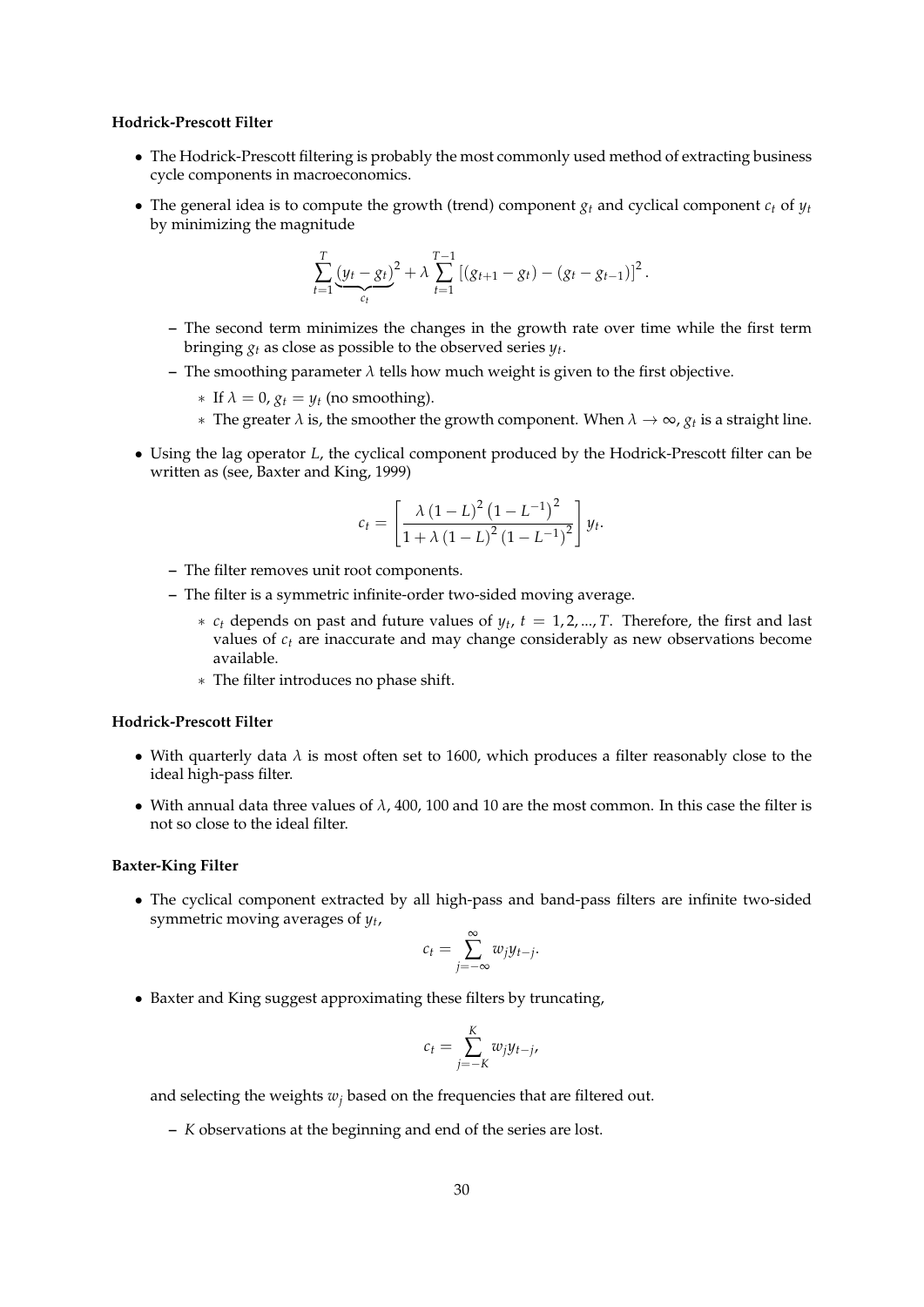

**Baxter-King Filter**

**Baxter-King Filter**

# **4.5 Multivariate time series models**

This material is based on professor Lanne's "Macroeconometrics" course.

**VAR model**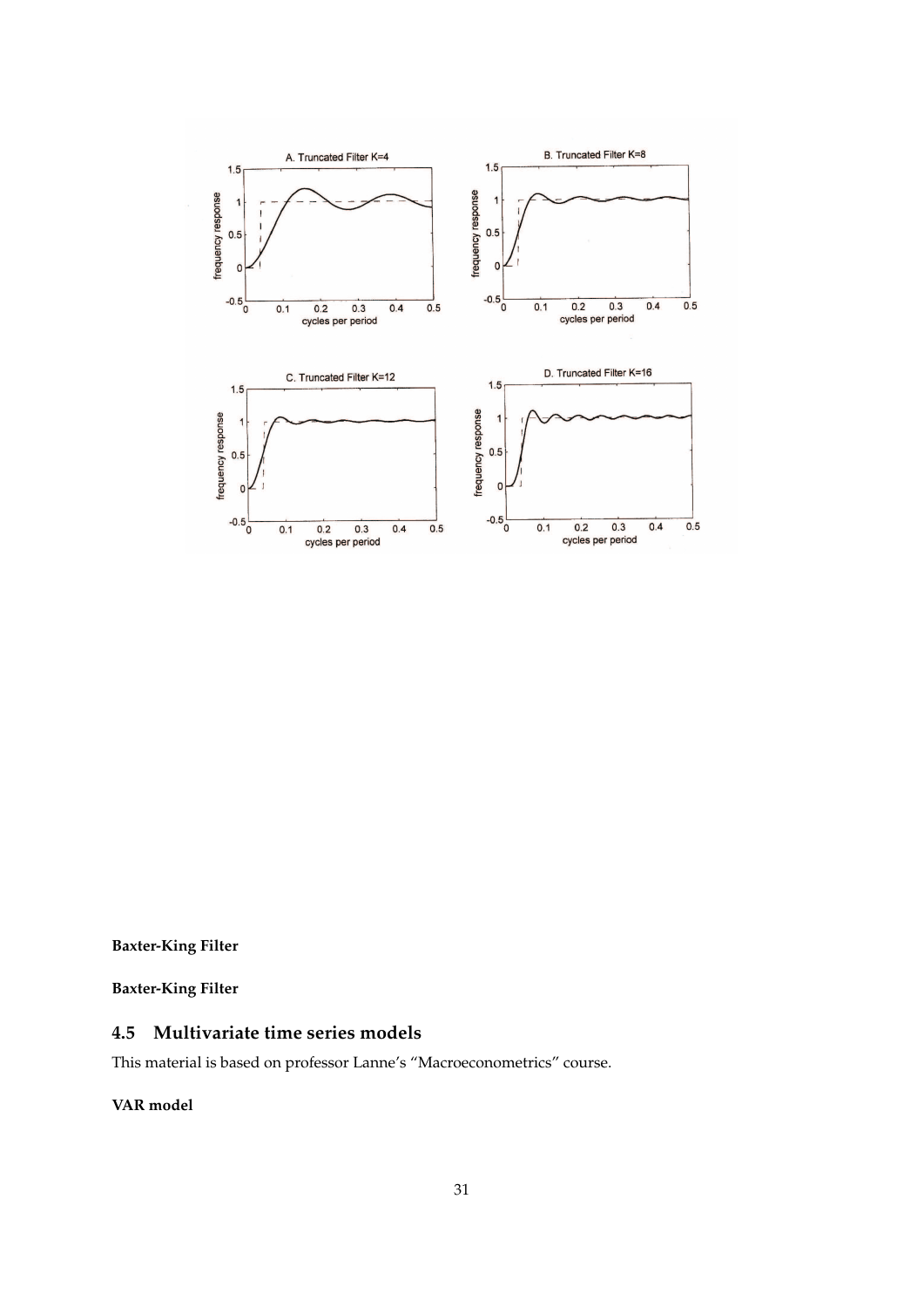

The VAR(*p*) model is a generalization of the univariate AR(*p*) model. For example, a two-variable VAR(2) model can be written as

$$
y_{1t} = \phi_{1,11}y_{1,t-1} + \phi_{1,12}y_{2,t-1} + \phi_{2,11}y_{1,t-2} + \phi_{2,12}y_{2,t-2} + u_{1t}
$$
  
\n
$$
y_{2t} = \phi_{1,21}y_{1,t-1} + \phi_{1,22}y_{2,t-1} + \phi_{2,21}y_{1,t-2} + \phi_{2,22}y_{2,t-2} + u_{2t}
$$

or in matrix form,

$$
\begin{bmatrix}\ny_{1t} \\
y_{2t}\n\end{bmatrix} = \begin{bmatrix}\n\phi_{1,11} & \phi_{1,12} \\
\phi_{1,21} & \phi_{1,22}\n\end{bmatrix} \begin{bmatrix}\ny_{1,t-1} \\
y_{2,t-1}\n\end{bmatrix} + \begin{bmatrix}\n\phi_{2,11} & \phi_{2,12} \\
\phi_{2,21} & \phi_{2,22}\n\end{bmatrix} \begin{bmatrix}\ny_{1,t-2} \\
y_{2,t-2}\n\end{bmatrix} + \begin{bmatrix}\nu_{1t} \\
u_{2t}\n\end{bmatrix}
$$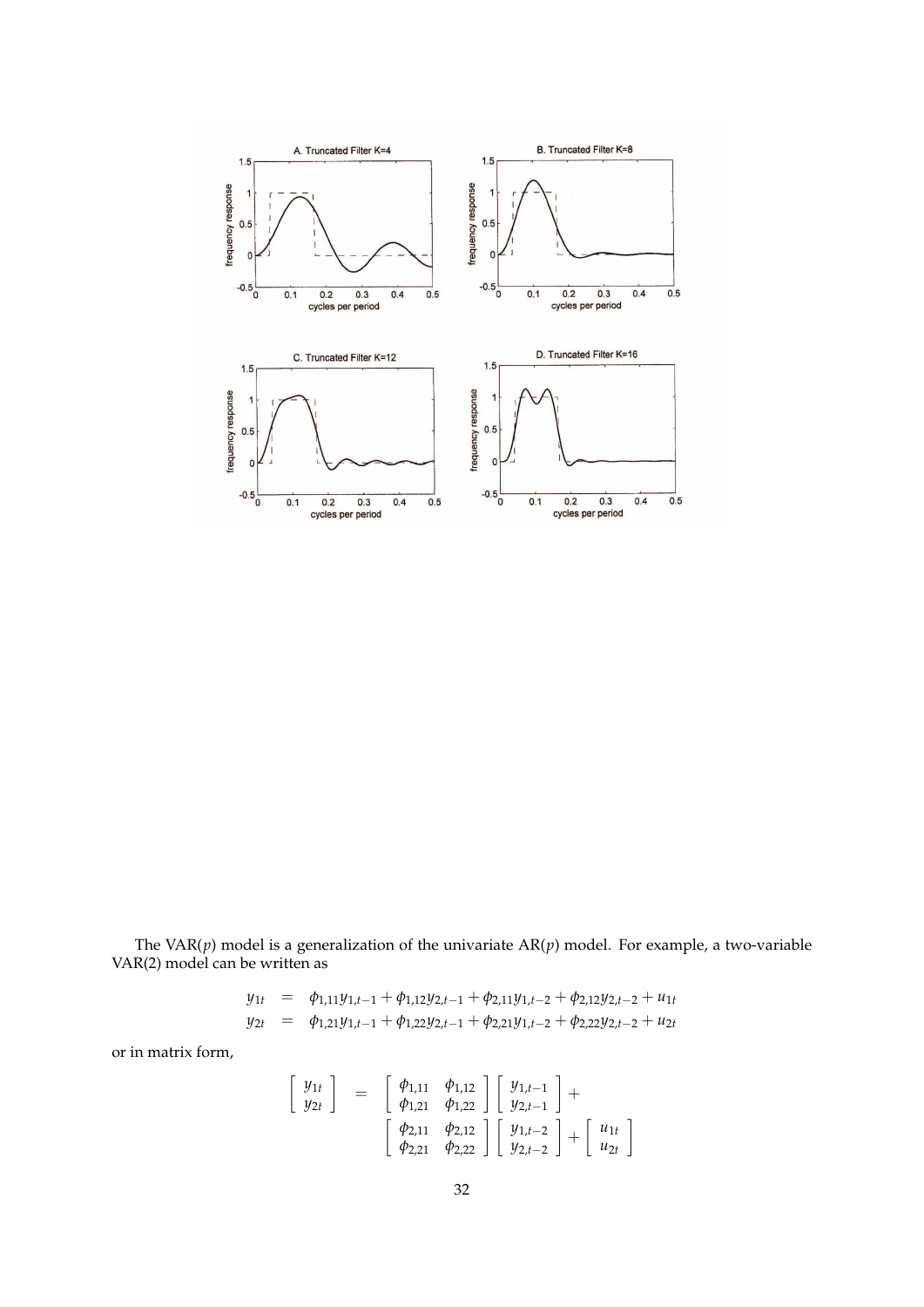or

$$
\mathbf{y}_t = \Phi_1 \mathbf{y}_{t-1} + \Phi_2 \mathbf{y}_{t-2} + \mathbf{u}_t.
$$

Let  $\mathbf{y}_t = (y_{1t} \cdots y_{Kt})'$  be a  $K \times 1$  vector.

**Definition 16** (VAR $(p)$  model). VAR $(p)$  model is

$$
\mathbf{y}_t = \Phi_1 \mathbf{y}_{t-1} + \cdots + \Phi_p \mathbf{y}_{t-p} + \mathbf{u}_t \quad \mathbf{u}_t \sim NID_m(0, \Sigma).
$$

Denote matrix polynomial  $\Phi(L) \equiv I - \Phi_1 L - \cdots - \Phi_p L^p$ .

 $\mathbf{u}_t = (u_{1t}, ..., u_{Kt})'$  is a *K*-dimensional *white noise* process:

$$
E(\mathbf{u}_t) = \mathbf{0},
$$
  
\n
$$
E(\mathbf{u}_t \mathbf{u}'_t) = \Sigma_u
$$
, and  
\n
$$
E(\mathbf{u}_t \mathbf{u}'_s) = \mathbf{0} \text{ for } s \neq t.
$$

In subsequent derivations, it is often convenient to write the VAR(*p*) model using the lag operator *L*,

or

$$
\mathbf{y}_t = \Phi_1 L \mathbf{y}_t + \Phi_2 L^2 \mathbf{y}_t + \cdots + \Phi_p L^p \mathbf{y}_t + \mathbf{u}_t
$$

or

$$
(I_K - \Phi_1 L - \Phi_2 L^2 - \dots - \Phi_p L^p) \mathbf{y}_t = \mathbf{u}_t
$$
  

$$
\Phi(L) \mathbf{y}_t = \mathbf{u}_t.
$$

- The VAR(*p*) model may also contain deterministic terms such as an intercept, linear trend or seasonal dummies.
- The VAR(*p*) model is a simple linear model to describe the joint probability distribution of the data.
- It is hard to interprete and, as such, rarely tells nothing about the cause and effect.

#### **Companion form**

Sometimes it is more convenient to use the so-called companion form of the  $VAR(p)$  model. The VAR(*p*) process

$$
\mathbf{y}_t = \Phi_1 \mathbf{y}_{t-1} + \cdots + \Phi_p \mathbf{y}_{t-p} + \mathbf{u}_t
$$

can be written as the following VAR(1) process

$$
\xi_t = \mathbf{F}\xi_{t-1} + \mathbf{v}_t,
$$

where

$$
\xi_t \equiv \begin{bmatrix} \mathbf{y}_t \\ \mathbf{y}_{t-1} \\ \vdots \\ \mathbf{y}_{t-p+1} \end{bmatrix},
$$

$$
\mathbf{F} \equiv \begin{bmatrix} \Phi_1 & \Phi_2 & \cdots & \Phi_{p-1} & \Phi_p \\ \mathbf{I}_K & \mathbf{0} & \cdots & \mathbf{0} & \mathbf{0} \\ \mathbf{0} & \mathbf{I}_K & \cdots & \mathbf{0} & \mathbf{0} \\ \vdots & \vdots & \cdots & \vdots & \vdots \\ \mathbf{0} & \mathbf{0} & \cdots & \mathbf{I}_K & \mathbf{0} \end{bmatrix},
$$

$$
\mathbf{v}_t \equiv \begin{bmatrix} \mathbf{u}_t \\ \mathbf{0} \\ \vdots \\ \mathbf{0} \end{bmatrix}
$$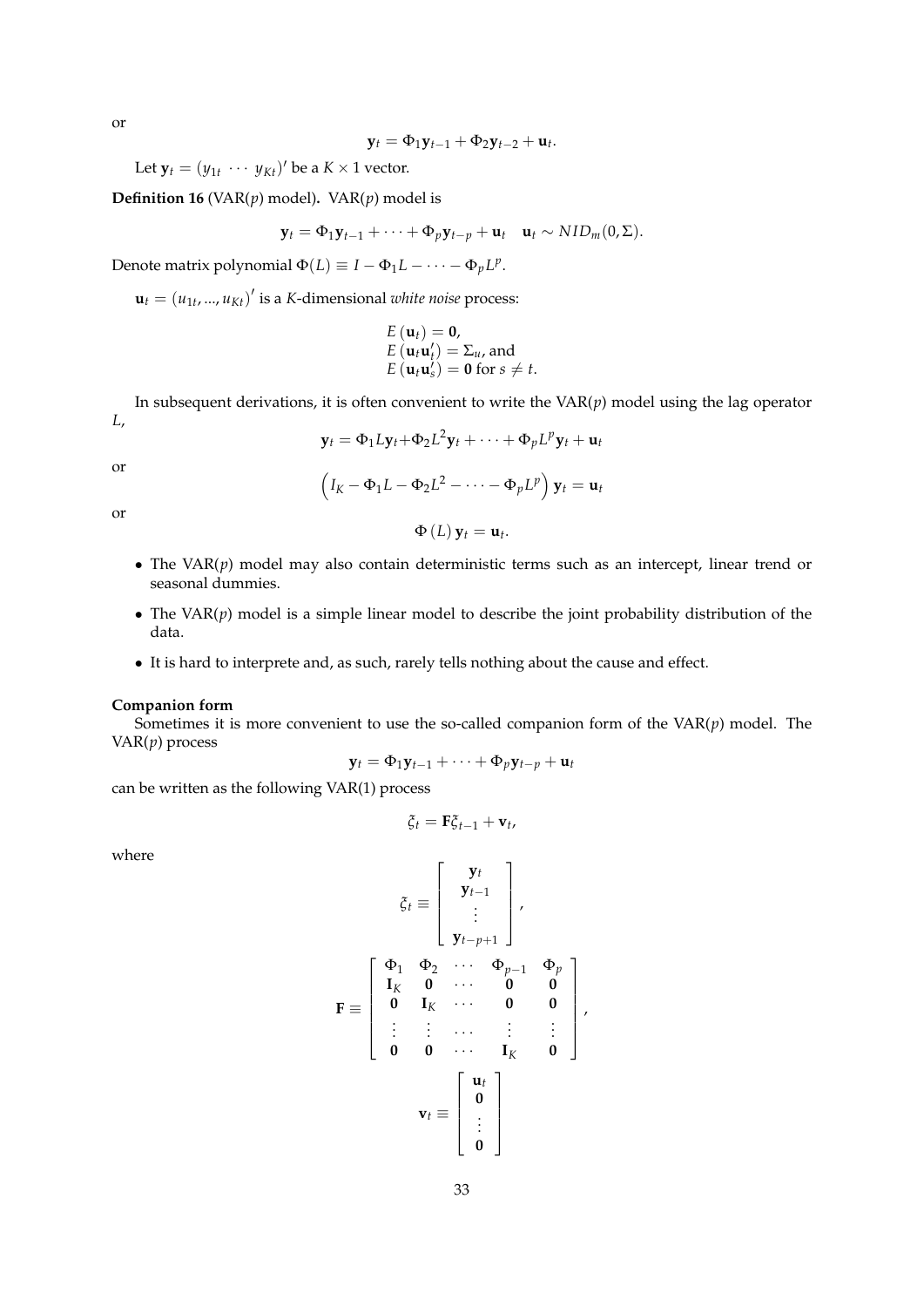and

$$
E(\mathbf{v}_t \mathbf{v}'_s) = \left\{ \begin{array}{ll} \mathbf{Q} & t = s \\ \mathbf{0} & \text{otherwise} \end{array} \right.
$$

with

|                                     |   | $\sum_u$ 0<br>0 0 | 0<br>$\overline{0}$ |  |
|-------------------------------------|---|-------------------|---------------------|--|
| $\mathbf{r} \rightarrow \mathbf{r}$ | 0 |                   |                     |  |

### **Stationarity**

The VAR( $p$ ) process  $\mathbf{y}_t$  is covariance-stationary (weakly stationary) if  $E\left(\mathbf{y}_t\right)$  and  $E\left(\mathbf{y}_t\mathbf{y}'_{t-j}\right)$  do not depend on the date *t*. In this case, the consequences of any given shock **u***<sup>t</sup>* must eventually die out. Weak stationarity imposes the following stability condition: a VAR(*p*) process **y***<sup>t</sup>* is weakly stationary if the roots of the equation

$$
\left|I_K - \Phi_1 z - \Phi_2 z^2 - \cdots - \Phi_p z^p\right| = 0
$$

are greater than unity in absolute value. To see how this condition arises, consider for simplicity the VAR(1) process

$$
\mathbf{y}_t = \Phi_1 \mathbf{y}_{t-1} + \mathbf{u}_t.
$$

By *recursive substitution*, this can be written as

$$
\mathbf{y}_t = \Phi_1^{j+1} \mathbf{y}_{t-j-1} + \sum_{i=0}^j \Phi_1^i \mathbf{u}_{t-i},
$$

and the effect of any shock will die out only if  $\Phi_1^j \to 0$  as  $j \to \infty$ . From linear algebra we know that this, in turn, is the case only if all the eigenvalues of  $\Phi_1$  are less than unity in absolute value, which is equivalent to the equation

$$
|I_K - \Phi_1 z| = 0
$$

having all roots greater than unity in absolute value. Because a VAR(*p*) process can be written in the companion form, this condition holds for a general VAR process. It can generally be expressed as the matrix **F** of the VAR(1) form having all eigenvalues less than unity in absolute value or the equation

$$
|I_K - \mathbf{F}z| = |I_K - \Phi_1 z - \Phi_2 z^2 - \dots - \Phi_p z^p| = 0
$$

having all roots greater than unity in absolute value.

#### **Estimation and testing**

- The unrestricted stationary VAR can be estimated *consistently* by OLS, equation by equation.
- If the distribution of **u***<sup>t</sup>* is known, it can be estimated by maximum likelihood.
- Under normality of **u***<sup>t</sup>* , ML estimator is numerically equal to OLS. (Otherwise quasi-ML)
- Under regularity conditions (incl. stationarity), the OLS (ML) is asymptotically normal −→ standard *t*-tests can be applied

#### **Model checking**

The error term **u***t* is assumed to be normal white noise. The properties of the *estimated* error term (residuals) may be studied by

- autocorrelation, and cross-correlation of individual residual series
- Pormanteau test and LM-test for (vector) autocorrrelation.
- Autoregressive conditional heteroscedasticity may be studied by *squared* residuals.
- and normality by Jarque-Bera test.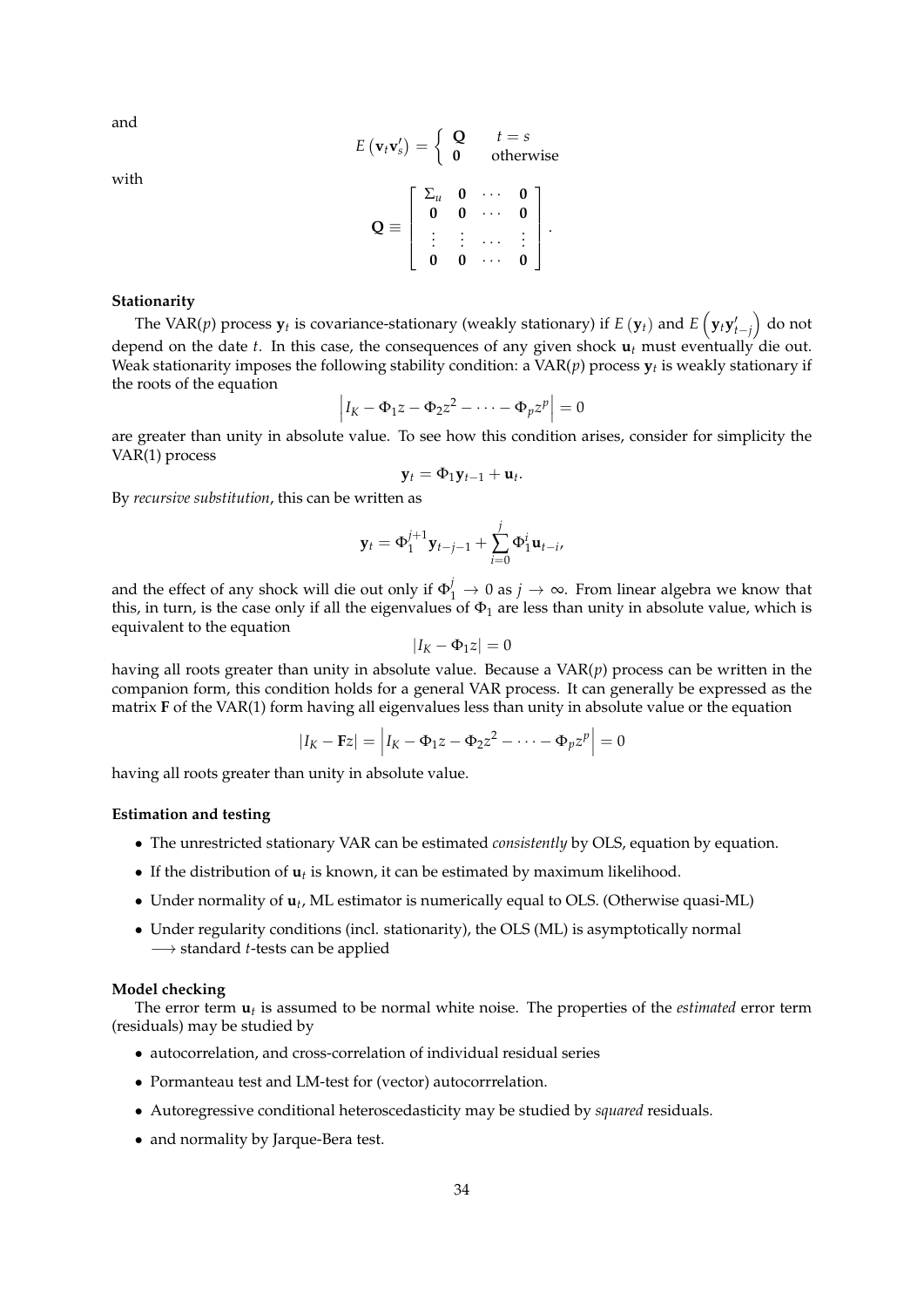#### **Moving average representation**

The roots of the VAR representation corresponds to the *mp* factors of equation

$$
\det\left[\Phi(s^{-1})\right] = 0.
$$

If they lie inside of the unit circle, and all elements in  $X_t$  are stationary the process  $X_t$  is stationary and we have the Wold decomposition

$$
\mathbf{y}_t = \Phi(L)^{-1} \mathbf{u}_t = \sum_{j=0}^{\infty} \Psi_j \mathbf{u}_{t-j},
$$

where  $m \times m$  coefficient matrices  $\Psi_j$  ( $j = 0, 1, 2, \ldots$ ) are called *impulse responses*. They can be computed recursively from

$$
\Psi_i = \Phi_1 \Psi_{i-1} + \Phi_2 \Psi_{i-2} + \dots + \Phi_p \Psi_{i-p} \quad i = 1, 2, \dots,
$$

with  $\Psi_0 = I_m$  and  $\Psi_i = 0$  for  $i < 0$ . They tell how earlier innovations  $\mathbf{u}_{t-j}$  are reflected by  $\mathbf{y}_t$  observations.

The  $MA(\infty)$  representation allows for tracing out the dynamic effects of shocks to the variables. i.e.,

$$
\Psi_s = \frac{\partial \mathbf{y}_{t+s}}{\partial \mathbf{u}'_t}.
$$

The row *i*, column *j* element of Ψ*<sup>s</sup>* gives the effect of a one-unit increase in the error of the *j*th variable at time *t* on the *i*th variable at time *t* + *s*, holding all other errors constant. For instance, the first column of Ψ<sup>1</sup> gives the effect in period 1 of a unit increase in the error of the first variable in period 0 on each variable in the system.

### **Structural VAR**

The problem is that each component in  $\mathbf{u}_t$  may correlate with another component. Identification problem arises. The innovations **u***<sup>t</sup>* may be *orthogonalized* by Cholesky decomposition:

 $\overline{\phantom{0}}$ 

Let  $\varepsilon_t$  be orthogonalized innovation so that

$$
E \varepsilon_t \varepsilon'_t = I.
$$
  
Define a matrix *B* such that  

$$
B^{-1} \Sigma B'^{-1} = I.
$$
  
which implies  

$$
\Sigma = BB'.
$$
  
(29)  

$$
\varepsilon_t
$$
 may be constructed using  

$$
\varepsilon_t = B^{-1} \mathbf{u}_t
$$

*Note, that this is not the only way to make the innovations orthogonal!*

The Cholesky decomposition of  $\Sigma$  is a lower-triangular matrix that satisfies (29), with diagonal elements containing the square root of the diagonal elements of  $\Sigma$ . Note, that the ordering of the variables in  $y_t$  affects *B*. It is not unique in that sense.

The whole *structural VAR* litterature aims finding (economic) theoretically consistent ways to orthogonalize innovations.

#### **Structural VAR: B-model**

The recursive structure implied by the Choleski decomposition may not always be reasonable.

Let us keep assuming that the errors of the VAR model are linear combinations of the economic shocks

 $u_t = B\varepsilon_t$ 

and let us, for simplicity assume that  $r_t$  has covariance matrix  $I_K$ . As seen above, this implies that

$$
\Sigma_u = \mathbf{B} \mathbf{B}'.
$$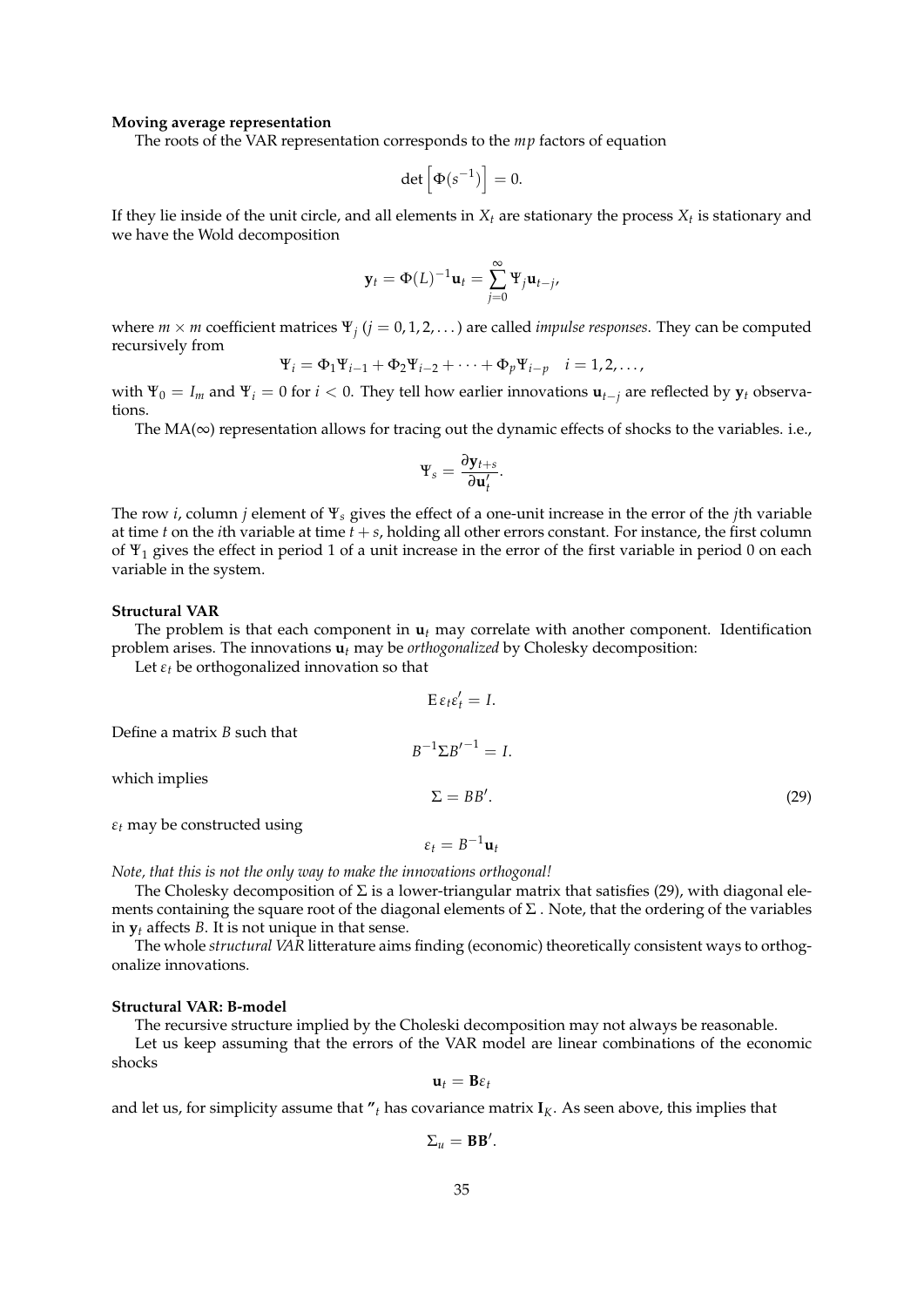- Because  $\Sigma_u$  is symmetric, this involves  $K(K+1)/2$  different equations.
- However, there are  $K^2$  elements in the matrix **B**, so that we need  $K^2 K(K+1)/2 = K(K-1)/2$ further restrictions to identify all the  $K^2$  elements.
- The *K* (*K* − 1) /2 restrictions must be inferred from economic theory or institutional knowledge. This happens in Choleski decomposition.
- Once a sufficient number of restrictions have been found, the structural VAR model imposing these restrictions can be estimated by ML and its dynamic properties examined through impulse response analysis.
- The VAR model based on the assumption that  $\mathbf{u}_t = \mathbf{B''}_t$  is called the B-model (Lütkepohl 2005, Chapter 9) and it is probably the most commonly employed structural VAR model.

#### **Structural VAR: AB-model**

A natural extension of the B-model is the so-called AB-model, where

$$
Au_t=B\varepsilon_t.
$$

In this model, the structural shocks are identified by modelling the instantaneous relations between the observable variables directly.

Here

$$
\mathbf{u}_t = \mathbf{A}^{-1} \mathbf{B} \varepsilon_t,
$$

and, hence,

$$
\Sigma_u = \mathbf{A}^{-1} \mathbf{B} \mathbf{B}' \mathbf{A}^{-1}.
$$

Thus, again, we have  $K(K + 1)$  /2 restrictions, but now the matrices **A** and **B** have together  $2K^2$ parameters, and, therefore, we need  $2K^2 - K(K+1)$  /2 additional restrictions.

With enough restrictions, the model can be estimated by restricted ML.

Note that the B-model is a special case of the AB-model, where **A** is the identity matrix. By restricting **B** to the identity matrix, we obtain the so-called A-model.

#### **Forecast error variance decomposition**

In addition to impulse response functions, the effects of the identified structural shocks can be studied by means of their proportional contribution to the forecast error variance of each of the variables at different forecast horizons. Let us first consider the VAR(1) model

$$
\mathbf{y}_t = \Phi_1 \mathbf{y}_{t-1} + \mathbf{u}_t.
$$

Previously it was shown that in this case the forecast error of  $\mathbf{y}_{t+h}$  is

$$
\mathbf{y}_{t+h} - E_t \left( \mathbf{y}_{t+h} \right) = \mathbf{y}_{t+h} - \Phi_1^h \mathbf{y}_t = \sum_{j=0}^{h-1} \Phi_1^j \mathbf{u}_{t+h-j}
$$

and, thus, the forecast error covariance matrix is

$$
\Sigma_{y}(h) = E\left[\left(\sum_{j=0}^{h-1} \Phi_{1}^{j} \mathbf{u}_{t+h-j}\right) \left(\sum_{j=0}^{h-1} \Phi_{1}^{j} \mathbf{u}_{t+h-j}\right)' \right] = \sum_{j=0}^{h-1} \Phi_{1}^{j} \Sigma_{u} \left(\Phi_{1}^{j}\right)'
$$
  
=  $\Sigma_{u} + \Phi_{1} \Sigma_{u} \Phi_{1}' + \Phi_{1}^{2} \Sigma_{u} \left(\Phi_{1}^{2}\right)' + \cdots + \Phi_{1}^{h-1} \Sigma_{u} \left(\Phi_{1}^{h-1}\right)'$ 

Because any VAR(*p*) model can be written as a VAR(1) model in companion form, for a general VAR $(p)$  model, this is

$$
\Sigma_y(h) = \Sigma_u + \Psi_1 \Sigma_u \Psi_1' + \Psi_2 \Sigma_u \Psi_2' + \cdots + \Psi_{h-1} \Sigma_u \Psi_{h-1}'.
$$

where Ψ*j*s are the coefficient matrices of the MA(∞) representation.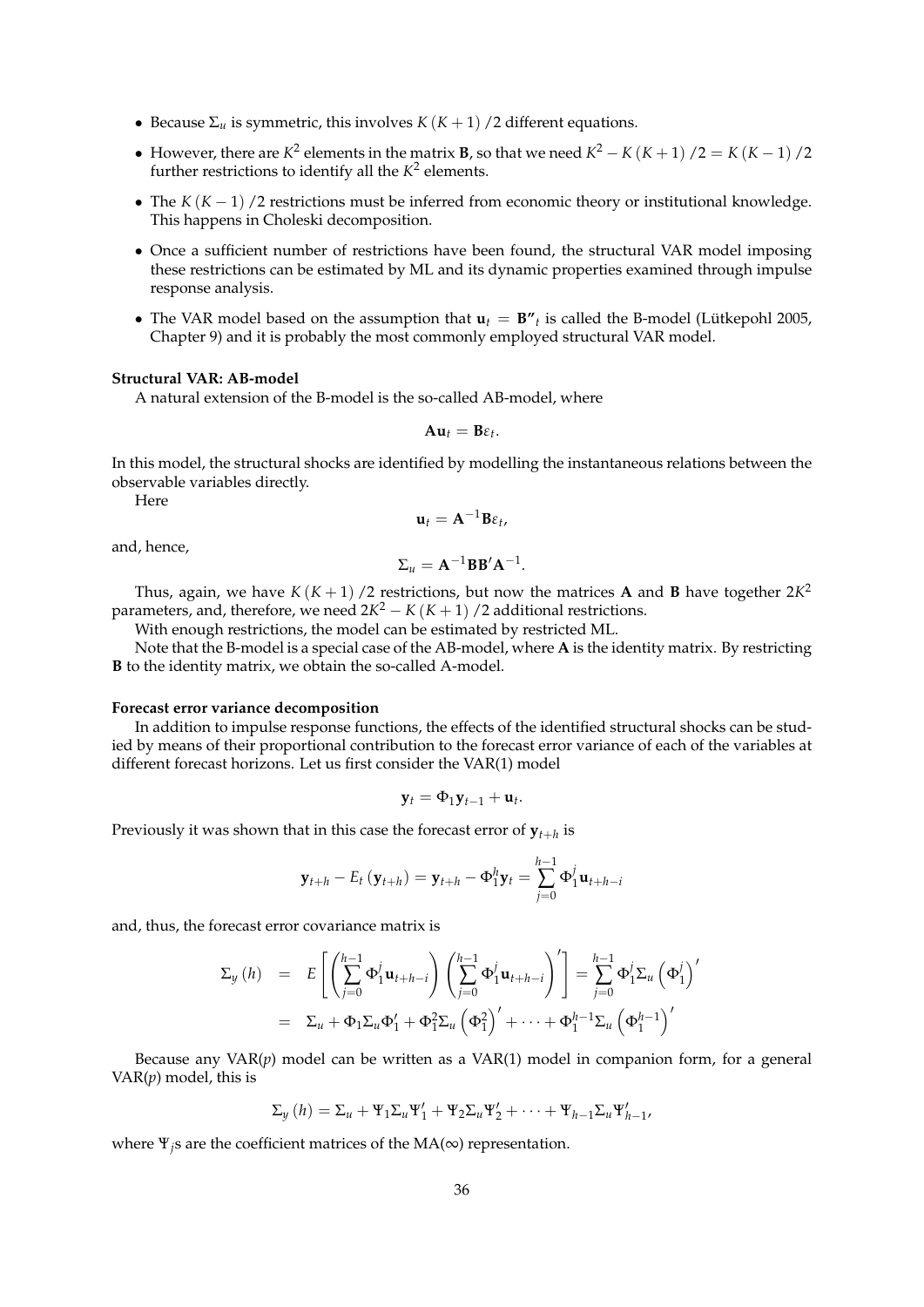In terms of the structural shocks  $''$ <sub>*t*</sub> with diagonal covariance matrix  $\Sigma$ <sub>*ε*</sub> such that  $\mathbf{u}_t = \mathbf{B}''$ <sub>*t*</sub>, this can be written as

$$
\Sigma_{y}(h) = \Theta_{0}\Sigma_{\varepsilon}\Theta'_{0} + \Theta_{1}\Sigma_{\varepsilon}\Theta'_{1} + \Theta_{2}\Sigma_{\varepsilon}\Theta'_{2} + \cdots + \Theta_{h-1}\Sigma_{\varepsilon}\Theta_{h-1},
$$

where  $\Theta_i = \Psi_j \mathbf{B}$ .

The forecast error variance of the *k*th variable is thus the kth diagonal element of  $\Sigma_y(h)$ ,

$$
\sigma_k^2(h) = \sum_{n=0}^{h-1} \left( \theta_{n,k1}^2 \sigma_1^2 + \theta_{n,k2}^2 \sigma_2^2 + \dots + \theta_{n,kK}^2 \sigma_K^2 \right)
$$
  
= 
$$
\sum_{j=1}^K \sigma_j^2 \left( \theta_{0,kj}^2 + \theta_{1,kj}^2 + \dots + \theta_{h-1,kj}^2 \right),
$$

and the contribution of the *j*th shock  $\varepsilon_{kt}$  at horizon *h* to this is  $\sigma_j^2\left(\theta_{0,kj}^2 + \theta_{1,kj}^2 + \cdots + \theta_{h-1,kj}^2\right)$ . Dividing the latter by  $\sigma_k^2(h)$  hence gives the proportional contribution of the *j*th shock to variable *k*.

By plotting the proportions of the forecast error variance accounted for by each shock at diffent forecast horizons, their importance can be assessed. For instance, it may be concluded that a shock is important only for certain variables or that its contribution for all variables is minor etc.

### **Some VAR based statistics**

**Definition 17** (Contemporaneous variance-covariance matrix)**.** Let

$$
\Gamma(0) = \mathrm{E} \,\xi_t \xi_t' = \mathrm{E}(\mathbf{F}\xi_{t-1} + \mathbf{v}_t)(\mathbf{F}\xi_{t-1} + \mathbf{v}_t)' = F\Gamma(0)F' + \Sigma,
$$

where Γ(0) denotes the *contemporaneous variance-covariance matrix* of *ξ<sup>t</sup>* . The solution of above is given by

$$
\text{vec}\left(\Gamma(0)\right) = (I - \mathbf{F} \otimes \mathbf{F})^{-1} \text{vec}\left(\Sigma\right).
$$

**Definition 18** ( $\tau$ <sup>th</sup> order covariance matrix).

$$
\Gamma(\tau)=E\,z_t z'_{t-\tau}
$$

Note that

$$
\Gamma(1) = \mathrm{E}(\xi_t \xi'_{t-1} = \mathrm{E}(\mathbf{F}\xi_{t-1} + \mathbf{v}_t)\xi'_{t-1} = \mathbf{F}\Gamma(0),
$$

and, in general,

$$
\Gamma(\tau) = \mathbf{F}^\tau \Gamma(0)
$$

### **4.6 Filtering the data and model**

#### **To pre-filter**

Often the theoretical model show no growth. The balanced growth path issues are then ignored.

Ironically, the RBC models that build on the neo-classical growth model do not — as a prototype model the economic growth.

Data portrays growth

 $\rightarrow$  in order to compare data and model moments, one needs to get rid of the growth in data.

→ detrend the data!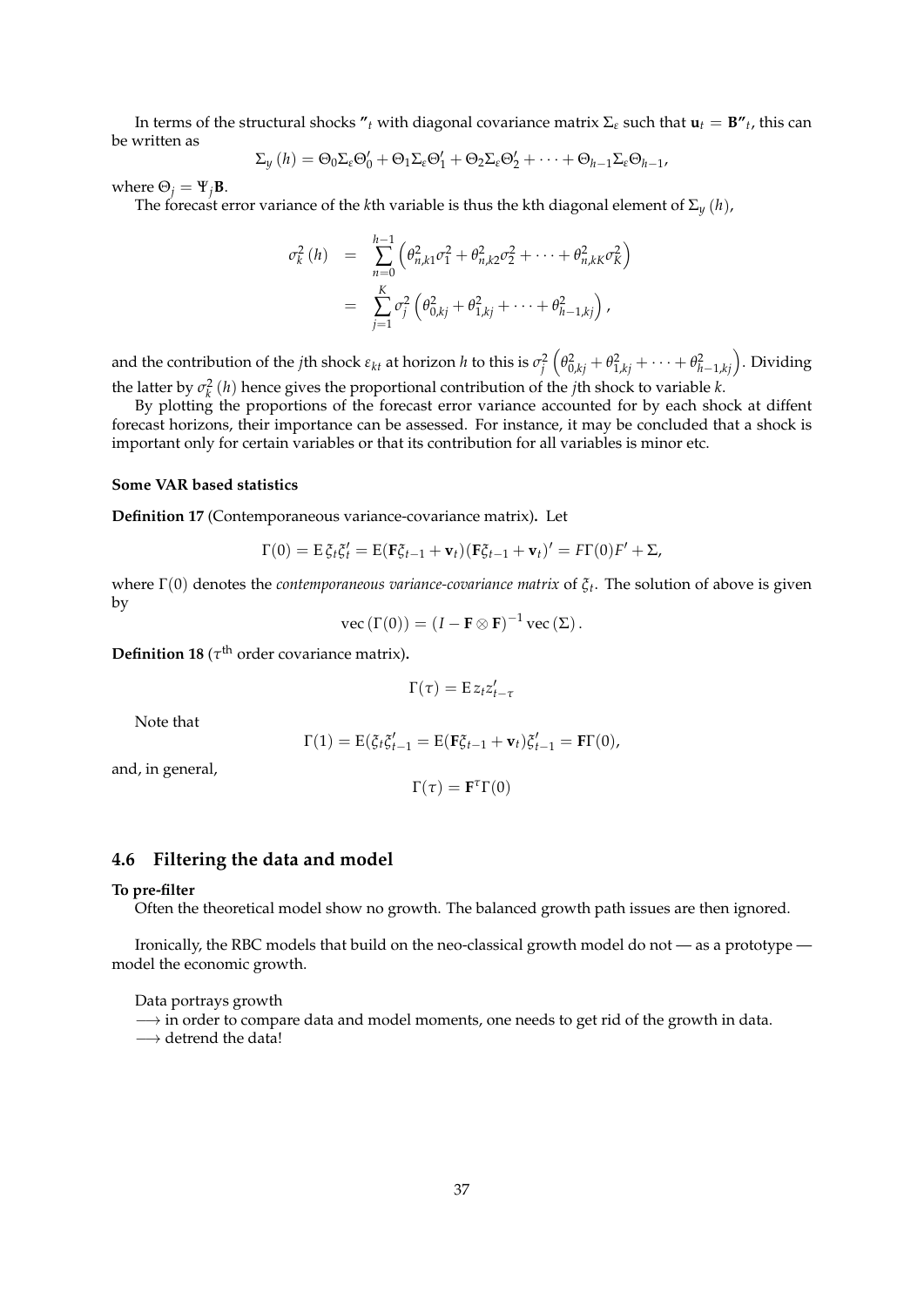### **To pre-filter the data**

The idea is to remove certain frequencies of the data

- Seasonal filters remove seasonality
- Hodrick-Prescott filter removes the trend
- Band-pass filter removes chosen frequencies

Univariate filters

- Hodrick-Prescott filter
- Band-pass filter
- Baxter-King filter
- Beverage-Nelson filter
- Seasonal filters

Multivariate filters

### **To pre-filter or not to pre-filter**

### **Problems in pre-filtering the data**

Do not take into account the restriction by the theoretical model: number of trends, style of trends. Filtering is subsitute of poor modeling of trends/balanced growth path.

Filtering is never perfect. Leakage.

## **5 Matching moments**

### **Matching moments**

*Moment* is a fancy word to describe the statistics we use to compare model and data.

There is no clear guide which moments to match. It may depend on

- purpose of the modeling: policy vs. forecast, . . .
- style of the model: for example growth vs. dynamics or both!
- frequency: short-run vs long-run
- $\bullet$  . . .

In the previous chapter we had large list of moments. It is easy to invent more!

### **Benefits of calibration/moment matching**

Get aquainted with your model!

### **5.1 Calibrating steady-state**

### **Three sets of parameters**

We may typically partition the parameters of the theoretical model  $\mu$  into three sets

- 1. Parameters that affect only the steady-state
- 2. Parameters that does not affect steady state but affect dynamics (temporal dependency) of the system
- 3. Parameters that affect both

We may utilize the separation of the sets in calibration.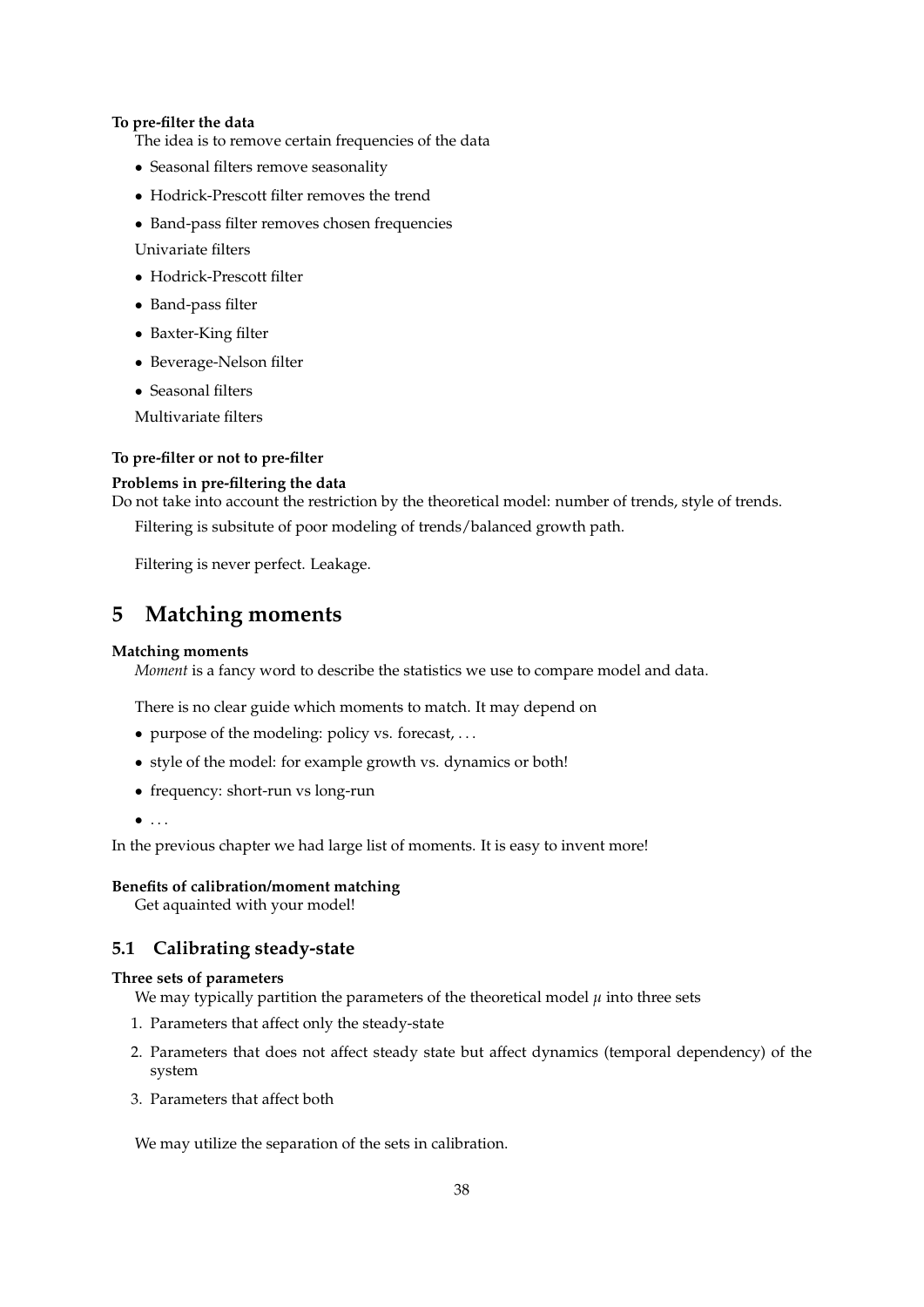### **How to calibrate steady-state: moments of the steady state**

Consider the first set of parameters, ie parameters that affect only the steady-state. They can be chosen such as they exactly match

- great ratios in the data: *I*/*K*, *C*/*Y*, *I*/*Y*, (*X* − *M*)/*Y*, . . .
- average growth rates in the data: ∆*y*, *π<sup>t</sup>* .

given the chosen parameters of the set 3.

### **How to do it**

You may follow the procedure

- 1. Choose the data and *the sample*!
- 2. Compute the great ratios that can be found from the model too. Plot them to check that they really are stationary
- 3. Compute sample average.
- 4. Solve the steady-state model
	- (a) Compute the same great ratios using steady-state model
	- (b) Try another set of parameter values
- 5. Repeat the above until the distance between great ratios computed from the data and from the model are minimized

Often conflict: Matching certain moment results unmatching other one. → try GMM and do it formally (statistically consistent way)

### **5.2 Comparing model and data moments**

### **Calibrating dynamics: moments of temporal dependence**

These are difficult to calibrate!

You may try the following moments

- Cross-correlations
- Coherence could be useful.
- Impulse response function
	- **–** look the response at impact,
	- **–** the shape,
	- **–** the persistence
	- **–** Identification problem: how to compute the impulse responses we observe in the data. Structural VAR!

### **5.3 GMM**

#### **The generalized method of moments**

Let *w<sup>t</sup>* denote the variables we observe at time *t* and let Θ be the unknown parameters of interest. They are related by the function *h*(Θ, *wt*), where the dimension of the function vector is *l*.

- The orthogonality conditions lies at the hearth of the generalized methods of moments.
- The orthogonality condition says that when evaluated at  $\Theta^*$  (the true value), the unconditional expections satisfy

$$
E[h(\Theta^*, w_t)] = 0,\t\t(30)
$$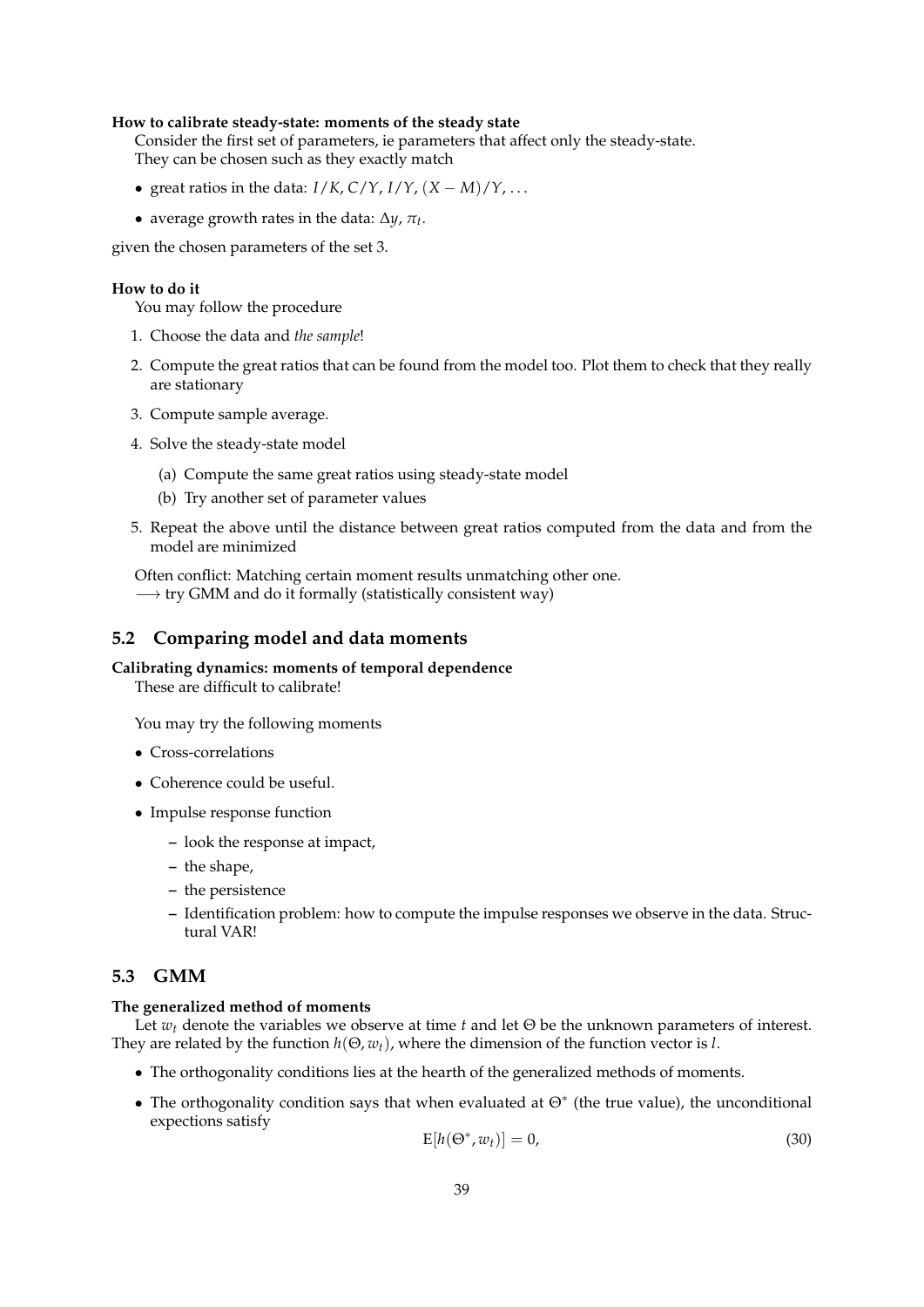• The sample mean of these conditions are

$$
g(\Theta; w_1, \dots, w_T) \equiv \frac{1}{T} \sum_{t=1}^T h(\Theta, w_t),
$$

• The GMM objective function to be minimized is

$$
Q(\Theta) = g(\Theta; w_1, \dots, w_T)' W g(\Theta; w_1, \dots, w_T), \tag{31}
$$

where *W* is the weighting matrix of the orthogonality conditions. Any positive definite matrix is ok, but optimal weighting is obtained by using the covariance matrix of the orthogonality conditions  $S_T$ .

• The estimator of the covariance matrix is the following

$$
S = \lim_{T \to \infty} (1/T) \sum_{t=1}^{T} \sum_{v=-\infty}^{\infty} E\left[h(\Theta^*, w_t)h(\Theta^*, w_{t-v})'\right],
$$

where Θ<sup>∗</sup> denotes the true value of Θ. I have used

- **–** the VARHAC estimator by den Haan and Levin (1996) and
- **–** quadratic the spectral kernel estimator by Newey and West (1994) that allow autocorrelation (and heteroscedasticity) in the sample orthogonality conditions.
- If the number of orthogonality conditions, *l*, exceeds the number of parameters, *j*, the model is overidentified. Hansen (1982) shows that it is possible to test the *overidentification restrictions* (*J*test), since

$$
\left[\sqrt{T}g(\hat{\Theta}, w_1, \ldots, w_T)\right]' \hat{S}_T^{-1} \left[\sqrt{T}g(\hat{\Theta}, w_1, \ldots, w_T)\right] \xrightarrow{d} \chi^2(l-j),
$$

where  $\stackrel{d}{\to}$  denotes convergence in distribution.

- Problems and solutions
	- **–** In the GMM estimation, we encounter the problem of defining the orthogonality conditions (instruments in the typical case).
	- **–** The GMM estimator is different for different set of orthogonality conditions.
	- **–** According to the simulation experiments of Tauchen (1986) and Kocherlakota (1990), increasing the number of orthogonality conditions reduces the estimators' variance but increases the bias in small samples.
	- **–** In the iteration of the GMM objective (31), follow the guidence of Hansen et al. (1996): Since the weighting matrix in the objective function is also a function of the parameters, it is useful to iterate that as well. This, of course, increases the computational burden.
- Extensions (that follow GMM spirit)
	- **–** Simulated method of moments: extends the generalized method of moments to cases where theoretical moment functions cannot be evaluated directly, such as when moment functions involve high-dimensional integrals.
	- **–** Indirect inference: introduce auxiliary model and match the simulated and data moments of the auxialiary model. (Use, eg, VAR as the auxiliary model) If the auxiliary model is correctly specified this is *maximum likelihood*.
	- **–** Empirical likelihood

**–** . . .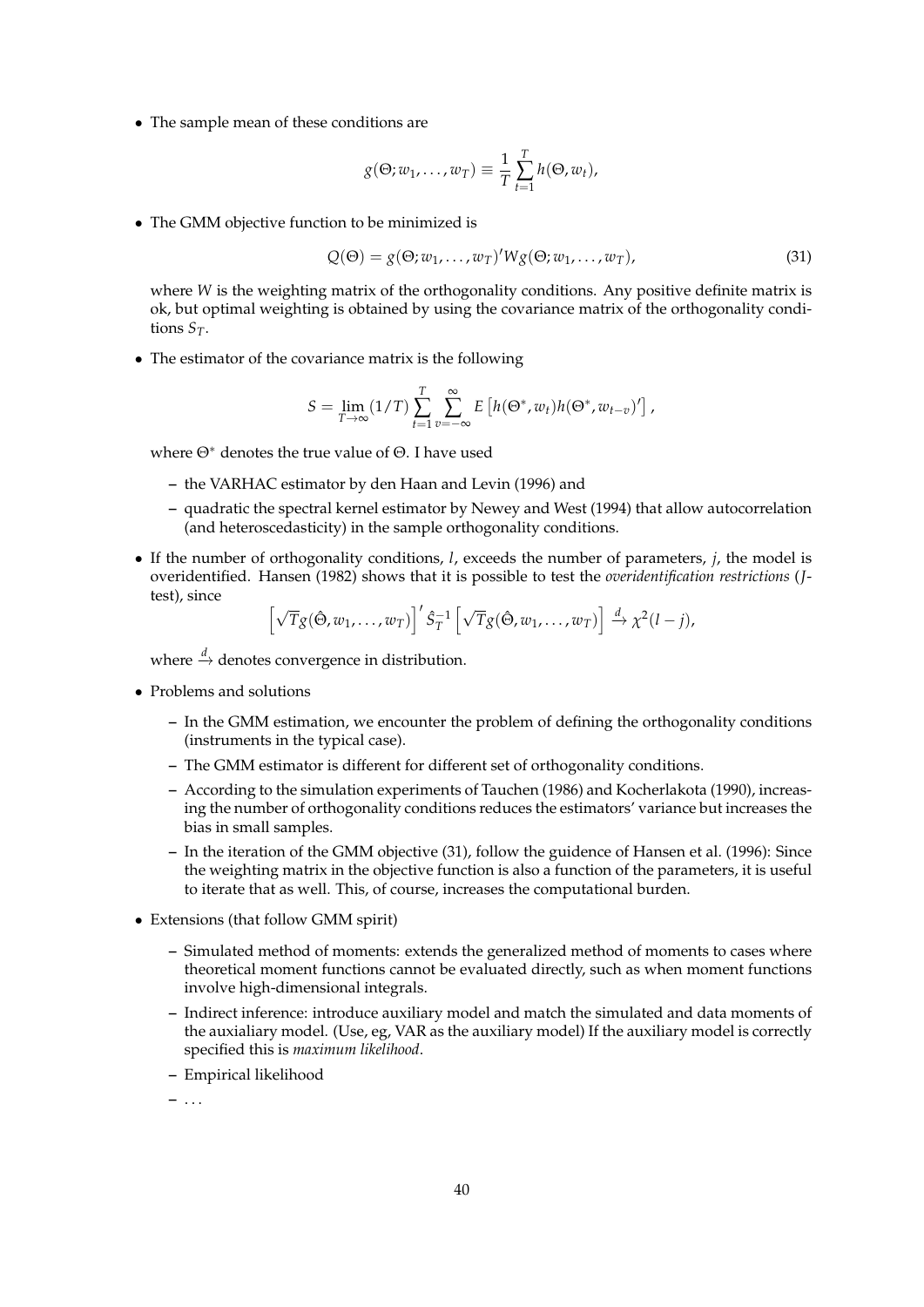## **6 Filtering and Likelihood approach**

### **6.1 Kalman filter and the maximum likelihood**

#### **The state space form**

In following I follow the notation of Hamilton (1994) and Yada manual but the logic of Harvey (1989, Structural Time Series Models). Harvey's setup is more general than that of Hamilton.

**Definition 19** (Measurement equation)**.** Let *y<sup>t</sup>* be multivariate time series with *n* elements. They are observed and related to an  $r \times 1$  *state* vector  $\xi_t$  via *measurement* equation

$$
y_t = H_t \xi_t + x_t + w_t, \quad t = 1, \dots, T
$$
\n
$$
(32)
$$

where  $H_t$  is an  $n \times r$  matrix,  $x_t$  is  $k \times 1$  vector and  $w_t$  is ab  $n \times 1$  vector of serially uncorrelated disturbances with mean zero and covariance matrix *R<sup>t</sup>* :

$$
E w_t = 0 \text{ and } var(w_t) = R_t.
$$

In general the elements of *ξt* are not observable.

**Definition 20** (Transition equation, state equation). The state variables  $\xi_t$  are generated by a first-order Markov process

$$
\xi_t = F_t \xi_{t-1} + c_t + B_t v_t,\tag{33}
$$

where  $F_t$  is an  $r \times r$  matrix,  $c_t$  is an  $r \times 1$  vector,  $B_t$  is an  $m \times g$  matrix and  $v_t$  is a  $g \times 1$  vector of serially uncorrelated disturbances with mean zero and covariance matrix *Q<sup>t</sup>* , that is

$$
E v_t = 0 \text{ and } var(v_t) = Q_t.
$$

**Assumption 1.**

$$
E \xi_0 = \hat{\xi}_0 \text{ and } \text{var}(\xi_0) = P_0
$$

**Assumption 2.**

$$
E(w_t v'_k) = 0, \text{ for all } k, t = 1, \dots, T
$$
  

$$
E(w_t \xi'_0) = 0, \quad E(v_t \xi'_0) = 0 \text{ for } t = 1, \dots, T
$$

The first line in above assumption may be relaxed.

Matrices  $F_t$ ,  $x_t$ ,  $R_t$ ,  $H_t$ ,  $c_t$ ,  $B_t$  and  $Q_t$  are called *system matrices*. If they do not change over time, the model is said to be *time-invariant* or *time-homogenous*. Stationary models are special case.

#### **State space form and the economic model**

Equation (28) on slide 44 looks familiar:

$$
\xi_t = F_0(\mu) + F_1(\mu)\xi_{t-1} + F_\Gamma(\mu)v_t,\tag{28}
$$

Redefining  $c_t = F_0(\mu)$  and  $B_t = F_\Gamma(\mu)$ , the solution of the economic model is the transition (state) equation of the state space representation of (32) and (33). *This makes the state space representation attractive!*

With the measurement equation, we are able to map the (theoretical) model variables to actual data!

#### **The Kalman filter**

**Definition 21** (The Kalman filter)**.** The Kalman filter is a recursive procedure for computing the *optimal estimator* of the state vector  $\hat{\xi}_{t|t}$  at time *t*, based on the information available at time *t*.

Combined with an assumption that the disturbances and the initial state vector are normally distributed, it enables the likelihood function to be calculated via what is known as the prediction error decomposition. The derivation of Kalman filter below rests on that assumption.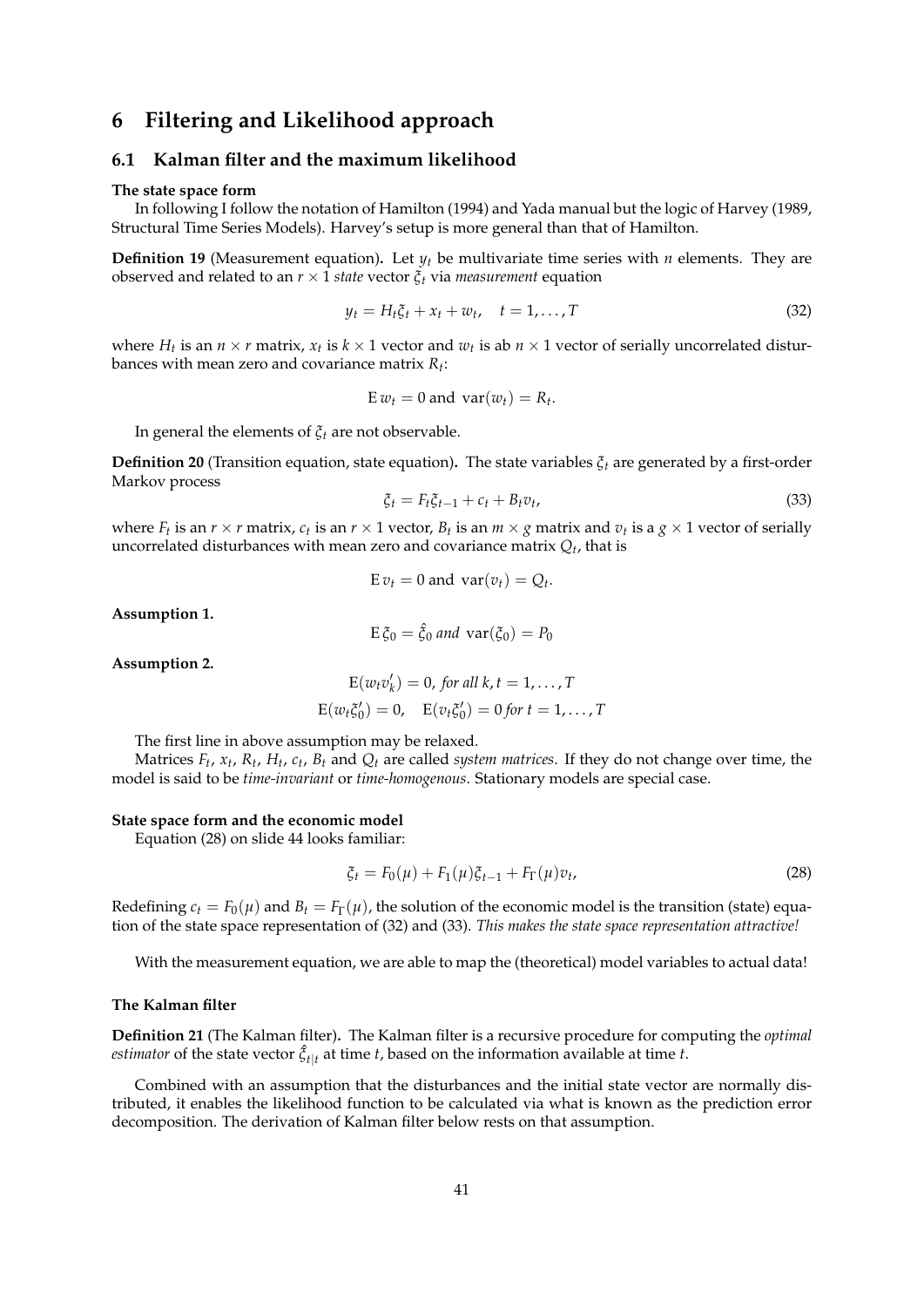#### **Conditional multivariate normal**

*This a sidestep to statistics. We need this result in constructing the Kalman filter!*

If *X* ∼ *N*(*µ*, Σ) where *µ* and Σ are mean and covariance of multivariate normal distribution and are partitioned as follows

$$
X = \begin{bmatrix} X_1 \\ X_2 \end{bmatrix}
$$

$$
\mu = \begin{bmatrix} \mu_1 \\ \mu_2 \end{bmatrix}, \quad \Sigma = \begin{bmatrix} \Sigma_{11} & \Sigma_{12} \\ \Sigma_{21} & \Sigma_{22} \end{bmatrix}
$$

then the distribution of *X*<sub>1</sub> conditional on *X*<sub>2</sub> = *a* is multivariate normal, i.e.  $(X_1|X_2 = a) \sim N(\bar{\mu}, \bar{\Sigma})$ , where

$$
\bar{\mu} = \mu_1 + \Sigma_{12} \Sigma_{22}^{-1} (a - \mu_2)
$$

and covariance matrix

$$
\overline{\Sigma}=\Sigma_{11}-\Sigma_{12}\Sigma_{22}^{-1}\Sigma_{21}.
$$

### **Derivation of the Kalman filter**

Consider the state space representation of (32) and (33).

Under normality,  $\xi_0$  is multivariate normal with mean  $\hat{\xi}_0$  and covariance  $P_0=\text{E}(\xi_0-\hat{\xi}_0)(\xi_0-\hat{\xi}_0)'$ .

 $t = 1$ 

$$
\xi_1 = F_1 \xi_0 + c_1 + B_1 v_1
$$

−→ Due to normality, the conditional expectation of *ξ*<sup>1</sup> is

$$
\hat{\xi}_{1|0} = F_1 \hat{\xi}_0 + c_1
$$

and its conditional covariance matrix

$$
P_{1|0} = E(\xi_1 - \hat{\xi}_{1|0})(\xi_1 - \hat{\xi}_{1|0})'
$$
  
\n
$$
= E(F_1\xi_0 + c_1 + B_1v_1 - F_1\hat{\xi}_0 - c_1)(F_1\xi_0
$$
  
\n
$$
+ c_1 + B_1v_1 - F_1\hat{\xi}_0 - c_1)'
$$
  
\n
$$
= E[F_1(\xi_0 - \hat{\xi}_0) + B_1v_1][F_1(\xi_0 - \hat{\xi}_0) + B_1v_1]'
$$
  
\n
$$
= E[F_1(\xi_0 - \hat{\xi}_0) + B_1v_1][((\xi_0 - \hat{\xi}_0)')F'_1 + v'_1B'_1]
$$
  
\n
$$
= E[F_1(\xi_0 - \hat{\xi}_0)(\xi_0 - \hat{\xi}_0')'F'_1 + F_1(\xi_0 - \hat{\xi}_0)v'_1B'_1
$$
  
\n
$$
+ B_1v_1(\xi_0 - \hat{\xi}_0')F'_1 + B_1v_1v'_1B'_1]
$$
  
\n
$$
= F_1P_0F'_1 + B_1Q_1B'_1,
$$
 (34)

since — by assumption —  $E(\xi_0 - \hat{\xi}_0)v'_1 = 0$ .

For the distribution of  $\xi_1$  conditional on  $y_1$  write

$$
\begin{aligned}\n\xi_1 &= \qquad \qquad \hat{\xi}_{1|0} + \\
y_1 &= H_1 & \qquad \hat{\xi}_{1|0} + x_1 + H_1 & \qquad \qquad (\xi_1 - \hat{\xi}_{1|0}) + w_1.\n\end{aligned}
$$

The second equation is rearranged measurement equation (32).

 $\longrightarrow$  vector  $[\zeta'_1 \ y'_1]'$  is multivariate normal with mean

$$
[\hat{\xi}'_{1|0} (H_1 \hat{\xi}_{1|0} + x_1)']'
$$

and a covariance

$$
\begin{bmatrix} P_{1|0} & P_{1|0}H'_1 \ H_1P_{1|0} & H_1P_{1|0}H'_1 + R_1 \end{bmatrix}.
$$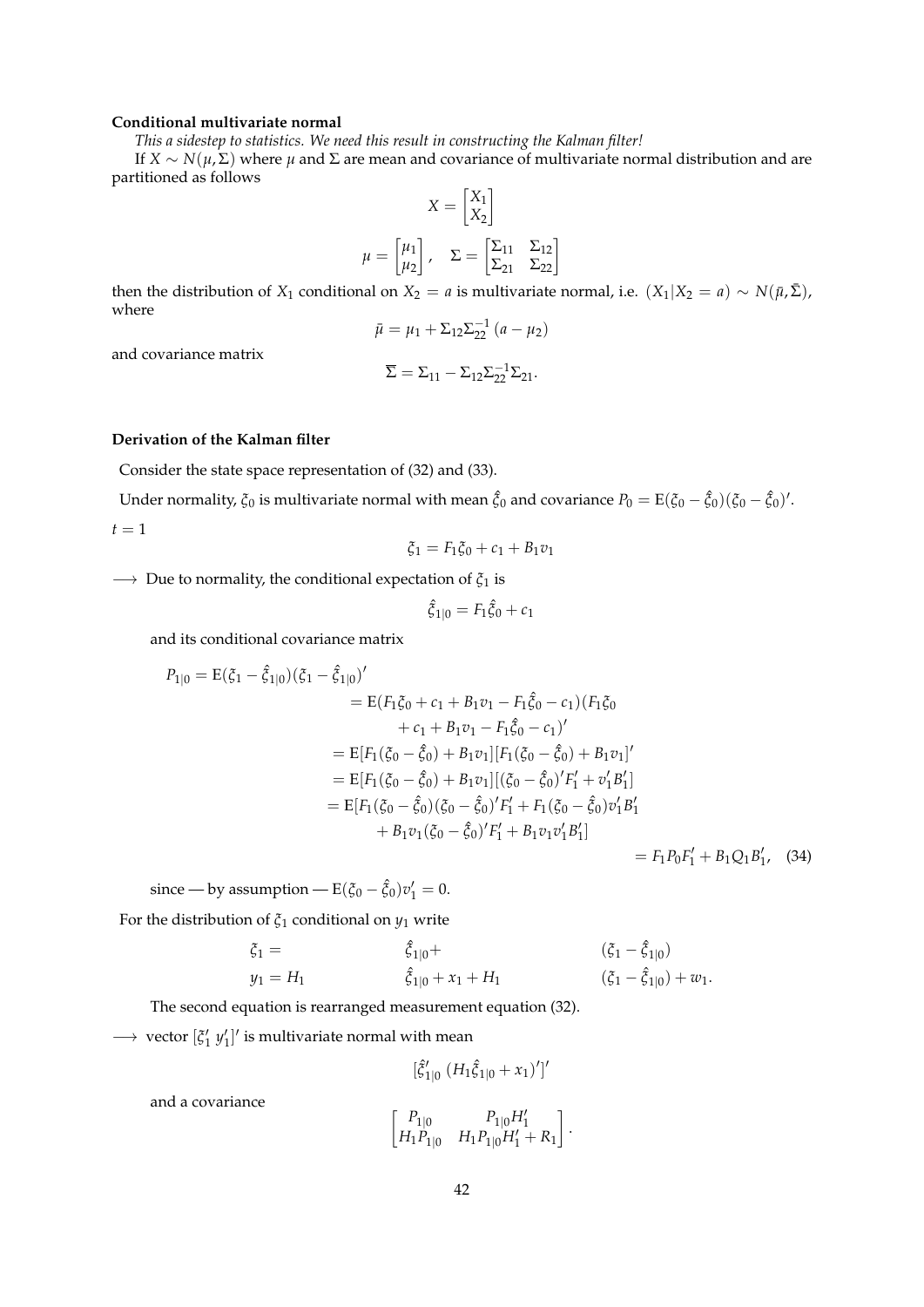Applying the conditional distribution of multivariate normal to the case: *ξ*<sup>1</sup> conditional on particular value of  $y_1$  results the following mean

$$
\hat{\xi}_1 = \hat{\xi}_{1|0} + P_{1|0} H_1' S_1^{-1} (y_1 - H_1 \hat{\xi}_{1|0} - x_1)
$$

and the covariance

$$
P_1 = P_{1|0} - P_{1|0}H'_1S_1^{-1}H_1P_{1|0},
$$

where

$$
S_1 = H_1 P_{1|0} H_1' + R_1
$$

Iterating this over  $t = 2, 3, \ldots, T$  gives us the Kalman filter!

#### **The Kalman filter**

Consider, again, the state space representation of (32) and (33).

*Define*  $\hat{\zeta}_{t-1}$  denotes the optimal estimator of  $\zeta_{t-1}$  based on the observations up to and including  $y_{t-1}$ .

*P*<sub>*t*−1</sub> denotes the *r*  $\times$  *r* covariance matrix of the estimations error

$$
P_{t-1} = \mathbf{E} \left[ (\xi_{t-1} - \hat{\xi}_{t-1}) (\xi_{t-1} - \hat{\xi}_{t-1})' \right]
$$

*Prediction equations* Given  $\hat{\zeta}_{t-1}$  and  $P_{t-1}$ , the optimal estimator of  $\zeta_t$  is given by

$$
\hat{\xi}_{t|t-1} = F_t \hat{\xi}_{t-1} + c_t
$$

and the covariance matrix of estimation error is

$$
P_{t|t-1} = F_t P_{t-1} F'_t + B_t Q_t B'_t, \quad t = 1, ..., T
$$

*Updating equations* Once the new observation  $y_t$  becomes available, the estimator  $\hat{\zeta}_{t|t-1}$  of  $\zeta_t$  can be updated

$$
\hat{\xi}_t = \hat{\xi}_{t|t-1} + P_{t|t-1} H_1' S_t^{-1} (y_t - H_t \hat{\xi}_{t|t-1} - x_t)
$$

and

$$
P_t = P_{t|t-1} - P_{t|t-1}H_t'S_t^{-1}H_tP_{t|t-1},
$$

where

$$
S_t = H_t P_{t|t-1} H'_t + R_t
$$

The equations in these two slides make up the Kalman filter.

They can be written in the single set of recursion from  $\hat{\xi}_{t-1}$  to  $\hat{\xi}_t$  or from  $\hat{\xi}_{t|t-1}$  as follows

$$
\hat{\xi}_{t+1|t} = (F_{t+1} - K_t H_t) \hat{\xi}_{t|t-1} + K_t y_t + (c_{t+1} - K_t x_t),
$$

where the *Kalman gain* is given by

$$
K_t = F_{t+1} P_{t|t-1} H_t' S_t^{-1}, \quad t = 1, \ldots, T.
$$

The recursion for the error covariance matrix is

$$
P_{t+1|t} = F_{t+1}(P_{t|t-1} - P_{t|t-1}H_t'S_t^{-1}H_tP_{t|t-1})F_{t+1}' + B_{t+1}Q_{t+1}B_{t+1}', \ t = 1, ..., T
$$

It is know as a *Riccati equation*.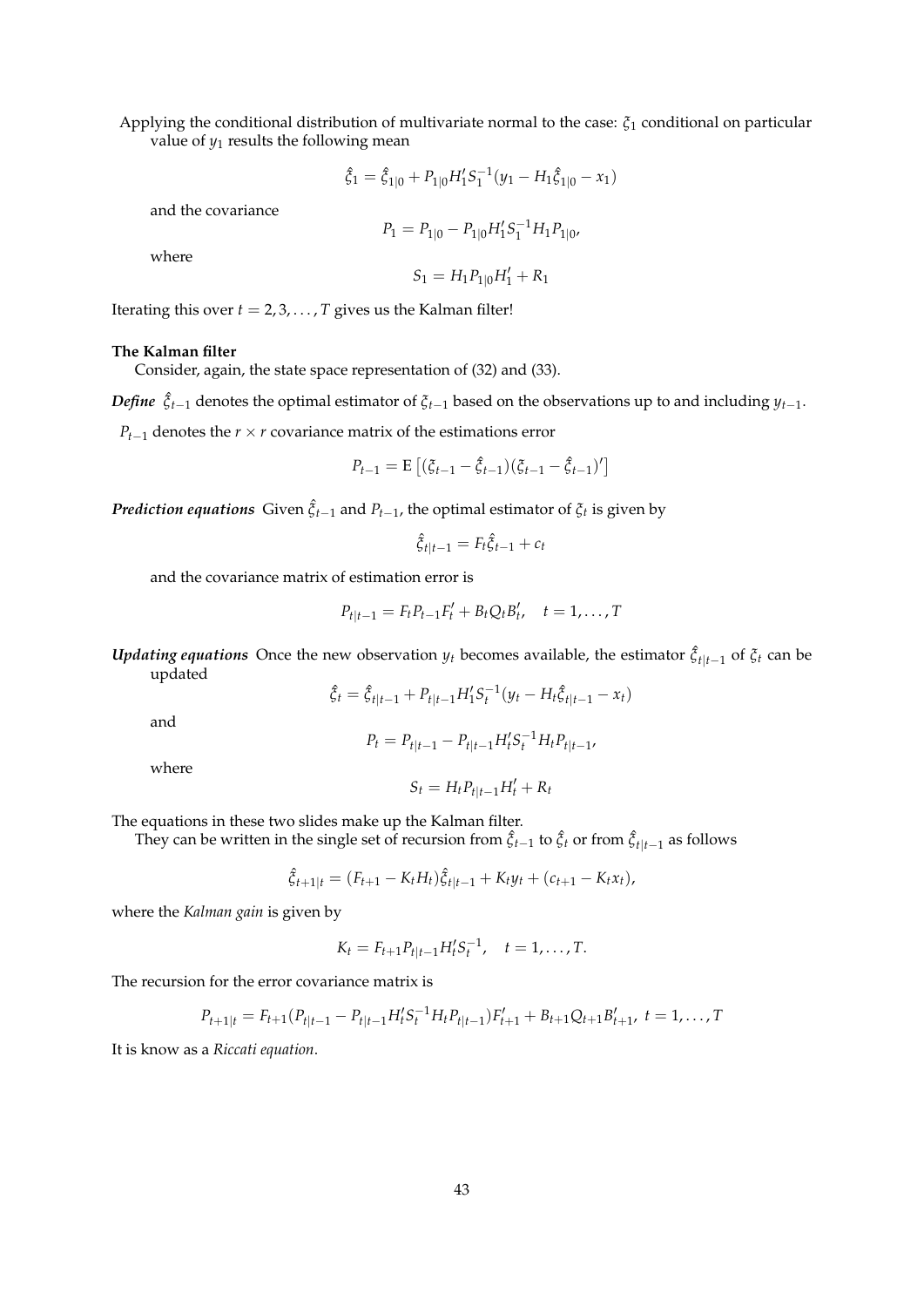#### **Issues**

- The state space representation and Kalman filter tells nothing how to interprete the state variables *ξt* . *Economic model does tell!* Its elements may or may not be identifiable.
- Same economic model may have several state space representations. The one that has smallest state vector is called *minimal realisation*.
- Sometimes transition equation is written in the form where state variables are leaded with one period.
- The system matrices  $F_t$ ,  $R_t$ ,  $H_t$ ,  $B_t$  and  $Q_t$  may depend on a set of unknown parameters, and one of the main statistical tasks will often be the estimation of these parameters.
- Given initial conditions, the Kalman filter delivers the optimal estimator of the state vector.
- *Information filter* is a version of the Kalman filter, where the recursion involves *P* −1 . This is handy when  $P_0$  is infinite or when system matrices are time-varying.
- *Square root filter* is the one where *P* is obtained via Cholesky decomposition. It is known to be numerically stable.

•

$$
\hat{\zeta} = \mathrm{E}_t(\zeta_t) = \mathrm{E}(\zeta|Y_t)
$$

and

$$
P_t = \mathrm{E}_t \left\{ \left[ \xi_t - \mathrm{E}_t(\xi_t) \right] \left[ \xi_t - \mathrm{E}_t(\xi_t) \right]' \right\}
$$

Hence, the conditional mean is the *minimum mean square estimate* of *ξ<sup>t</sup>* .

- The conditional mean can also be regarded as an estimator of *ξ<sup>t</sup>* . Hence it applies to any set of observations. It is also *minimum mean square estimator* of *ξ<sup>t</sup>* .
- In the above case *P<sup>t</sup>* can be considered as the the *mean square error* (MSE) matrix of the estimator.
- For *time invariant* model the necessary and sufficient condition for *stability* is that the characteristic roots of the transition matrix *F* should have modulus less than one.

#### **Maximum likelihood estimation and the prediction error decomposition**

Classical theory of maximun likelihood estimation is based on a situation in which the *T* sets of observations,  $y_1, \ldots, y_T$  are independently and identically distributed. The joint density function is given by

$$
L(y; \phi) = \prod_{t=1}^T p(y_t),
$$

where  $p(y_t)$  is the joint probability density function (p.d.f.) of the *t*-th set of observations. Once the observations have been made,  $L(y; \phi)$  is reinterpreted as a likelihood function and the ML estimator is found by maximizing this function wrt *φ*.

In time series or economic models observations are typically not independent. We write instead the conditional probability density function

$$
L(y; \phi) = \prod_{t=1}^T p(y_t|Y_{t-1}),
$$

where  $Y_{t-1} = \{y_1, y_2, \ldots, y_{t-1}\}.$ 

If the disturbances  $v_t$  and  $w_t$  and initial state vector  $\xi_0$  are multivariate normal,  $p(y_t|Y_{t-1})$  is itself normal with the mean and covariance given by Kalman filter.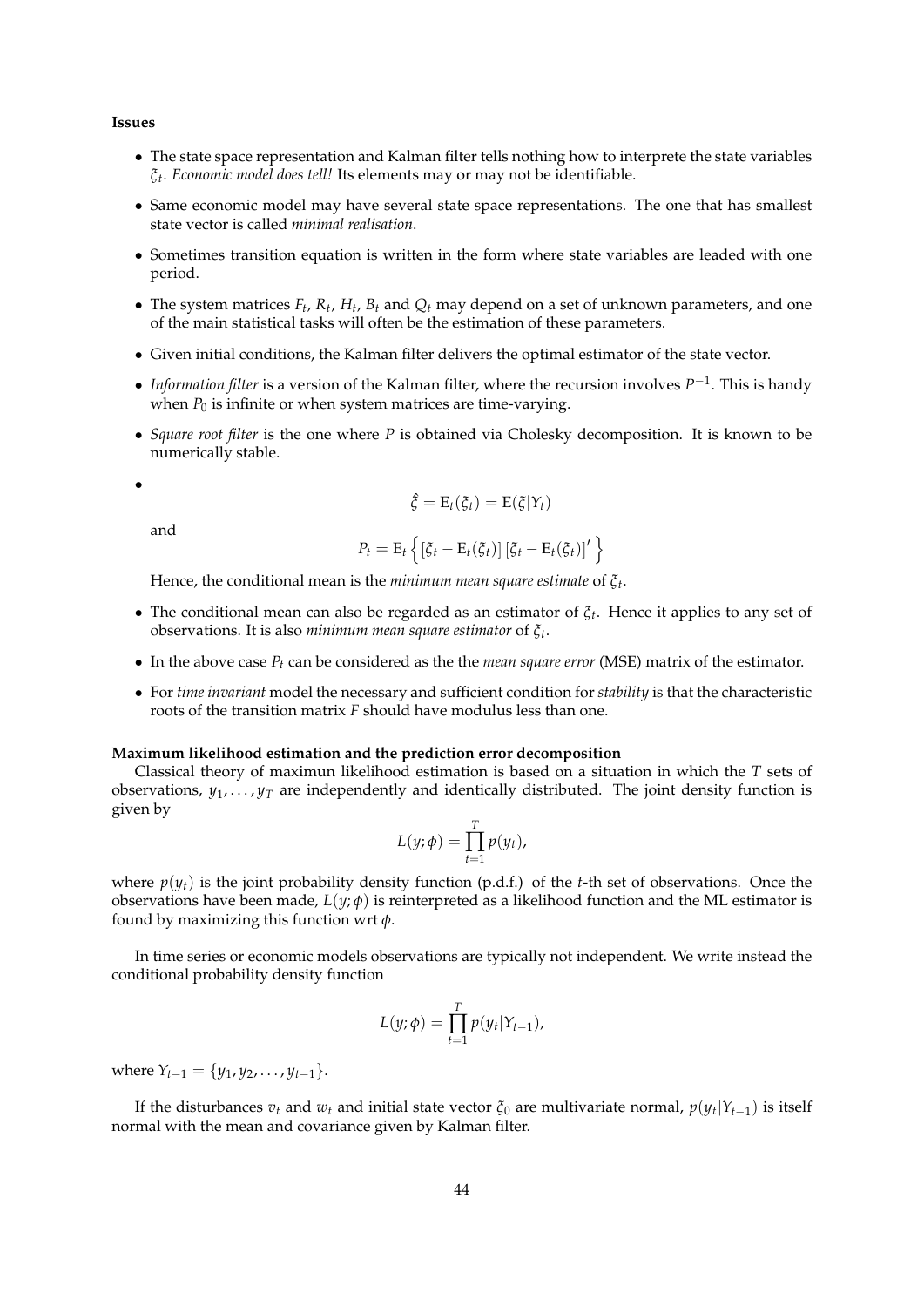- $\bullet$  Conditionally  $Y_{t-1}$ ,  $\xi_t \sim N(\hat{\xi}_{t|t-1}, P_{t|t-1})$ .
- From the measurement equation

$$
\tilde{y}_{t|t-1} \equiv E_{t-1}(y_t) = H_t \hat{\xi}_{t|t-1} + x_t
$$

with covariance matrix *S<sup>t</sup>* .

• Define  $\tilde{v}_t = y_t - \mathbf{E}_{t-1} y_t = y_t - \tilde{y}_{t|t-1}$ 

Then the likelihood can be written as

$$
\log L = -\frac{nT}{2} \log 2\pi - \frac{1}{2} \sum_{t=1}^{T} \log |S_t| - \frac{1}{2} \sum_{t=1}^{T} \tilde{v}_t^t S_t^{-1} \tilde{v}_t.
$$

- Since  $\tilde{y}_{t|t-1}$  is also the MMSE of  $y_t$ ,  $\tilde{v}_t$  can be interpreted as vector of *prediction errors*. The above likelihood is, therefore, called *prediction error decomposition* form of the likelihood.
- Consequently, the likelihood function may easily computed with Kalman filter.
- And numerically maximized wrt unknown parameter *φ*.

#### **ML issues**

- The limiting distribution of the ML estimator of  $\phi$  is normal with covariance matrix obtained as the inverse of the information matrix
	- **–** *φ* has to be interior point
	- **–** derivatives of log *L* exists up to order three, and they are continuous in the neighbourhood of true *φ*
	- **–** *φ* is *identifiable*
- In nonstationary models, the influence of the initial point does not vanish. No steady-state point exists. Then, the KF has to be initialized using first observations and "large" matrix  $P_0$ . This is called *diffuse prior*.
- Forecasting is easy. Multistep forecast may be obtained by applying KF prediction equations repeteadly. Note:  $P_{T+j|T}$  do not take into account the uncertainty related to estimating unknown parameters.

#### **Smoothing**

Filtering is prediction/forecasting. In *smoothing* we want to know the distribution of *ξ<sup>t</sup>* conditional on all the smaple, ie  $E(\xi_t|Y_T)$ .

- it is known as *smoothed estimate*
- and the corresponding estimator as *smoother*
- several algorithms: fixed point, fixed lag, fixed interval

Covariance matrix of *ξt*|*<sup>T</sup> conditional on all T observations*

$$
P_{t|T} = \mathbf{E}_T \left[ (\xi_t - \hat{\xi}_{t|T}) (\xi_t - \hat{\xi}_{t|T})' \right]
$$

when  $\hat{\xi}_{t|T}$  is viewed as an estimator,  $P_{t|T} \leq P_t$   $(t = 1, \ldots, T)$  is its MSE matrix.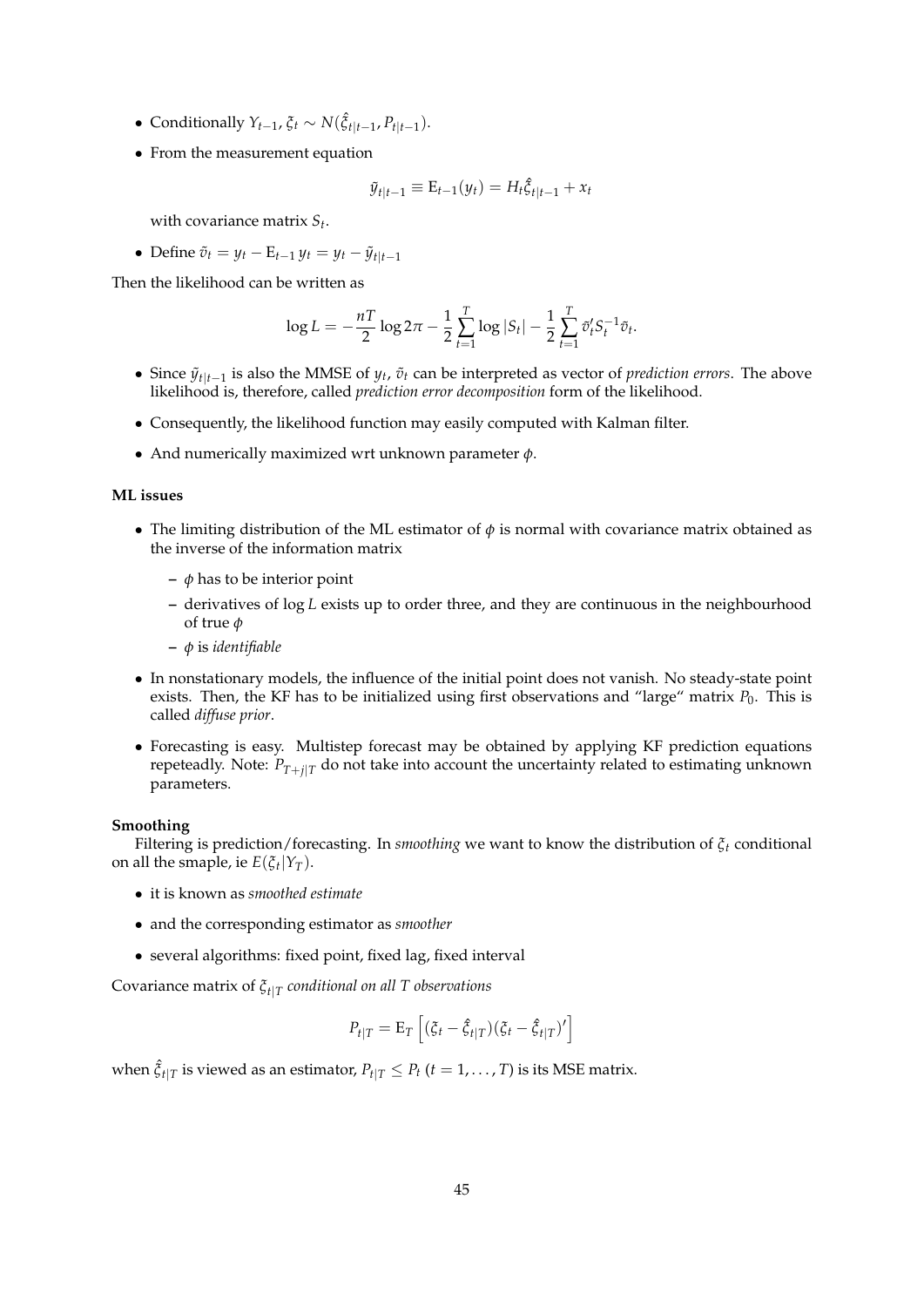#### **Fixed-interval smoothing**

Starts with final quantities  $\hat{\xi}_T$  and  $P_T$  of the Kalman filter and work backwards

$$
\hat{\xi}_{t|T} = \hat{\xi}_t + P_t^{\star}(\hat{\xi}_{t+1|T} - F_{t+1}\hat{\xi}_t)
$$

and

$$
P_{t|T} = P_t + P_t^{\star} (P_{t+1|T} - P_{t+1|t}) P_t^{\star}
$$

where

$$
P_t^* = P_t F_{t+1}' P_{t+1|t}^{-1} \quad t = T - 1, \dots, 1
$$

with  $\hat{\xi}_{T|T} = \hat{\xi}_T$  and  $P_{T|T} = P_T$ .

### **Identification**

Based on Andrle (2010)

- Fundamental issue in economic and statistical modeling.
- Easily acute in state space models.
- *Y* set of observations
- *Model:* distribution for the variable in question.
- *S structure*, ie parameters of that distribution, ie complete probability specification of *Y* of the form

$$
S=F(Y,\theta),
$$

where  $\theta \in \Theta \subset \mathbb{R}^n$  is the vector of parameters that belongs to parameters space  $\Theta$ .

- *Observational equivalence:* two structures,  $S^0 = F(Y, \theta^0)$  and  $S^* = F(Y, \theta^*)$ , having the same joint density function, ie if  $F(Y, \theta^0) = F(Y, \theta^*)$  for almost all *Y*.
- A structure is *identifiable* if the exists no other observationally equivalent structure, ie  $\theta^0 = \theta^*$ .
- A model is identifiable if all its possible structures are identifiable. If no structure is identifiable, the model is said to be *underidentified*.
- *Local identification*: the structure is locally identified if there exists an open neighbourhood of  $\theta^0$ containing no other  $\theta \in \Theta$ , which produces observationally equivalent structure.

**Theorem 22** (Rotemberg, 1971)**.** *Subject to some regularity conditions, θ* 0 *is locally identified for a given structure* if and only if *the Information matrix evaluated at θ* 0 *is not singular.*

Equation

$$
T(\theta,\tau)=0
$$

defines the mapping between the *reduced form parameters*  $\tau \in \mathcal{T} \subset \mathbb{R}^m$  and *structural parameters*  $\theta$ .

If reduced form parameters are (locally) identified, the necessary and sufficient condition for identification is that

$$
T \equiv \frac{\partial T}{\partial \theta'}
$$

is of full rank.

### **Bayesian perspective**

"Identification is a property of likelihood" and, hence, it the Bayesian approach makes no difference. Unidentification affect large sample inference and frequency properties of Bayesian inference since likelihood does not dominate prior as the sample size grows.

Data may be marginally informative even for conditionally inidentified parameter and marginal posterior and prior densities may differ.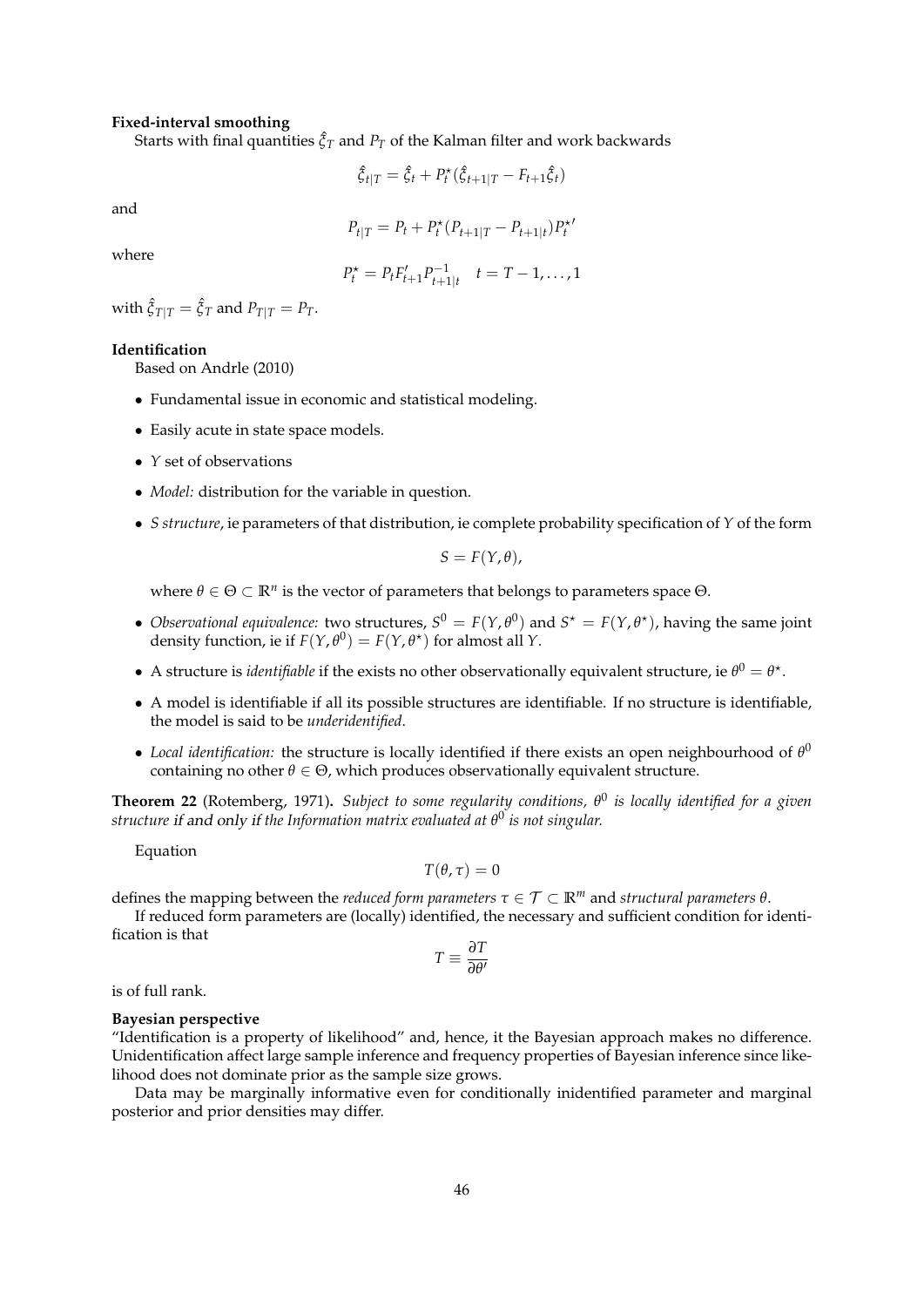### **6.2 Filtering and decompositions**

### **Applications**

The KF opens up many applications even within the context of DSGE models

- Missing observations
- Different frequencies for different variables, eg quarterly, annually, live happily together
- Different vintages of data

### **6.3 Bayesian methods**

### **Features of the maximum likelihood estimation**

- Takes probability distribution generated by the DSGE model very seriously
- Maximum likelihood works well if the misspecification of the DSGE model is small. However, likelihood-based analysis potentially very sensitive to misspecification. State space models are not the best setup to recover misspecification.
- As stressed above, it there is a lack of identification, the likelihood function will be flat in certain directions.
- In practice, likelihood function tends to be multi-modal, difficult to maximize, and often peaks in regions of the parameters space in which the model is hard to interpret.
- $\longrightarrow$  fix subset of parameters.

### **Bayesian inference in a nutshell**

- *Parameter is a random variable!*
- Combine prior distribution of the structural parameters with likelihood function
	- **–** This prior density can contain information from other sources than the current data.
- Use Bayesian theorem to update the prior density by calculating conditional distribution of the parameters given the data (posterior distribution)
- Inference and decisions are then based on this posterior distribution

### **Nutshell of a nutshell**

$$
P(A|B) = \frac{P(A \cap B)}{P(B)}
$$

### **Introduction**

- Structural models have interest parameterization in the sense that we may have a priori information from
	- **–** microeconometric studies;
	- **–** studies from other fields
	- **–** other countries' data

**–** . . .

- Bayesians love this since prior information has an essential role in Bayesian inference.
- Bayesians interprete parameters as random variables.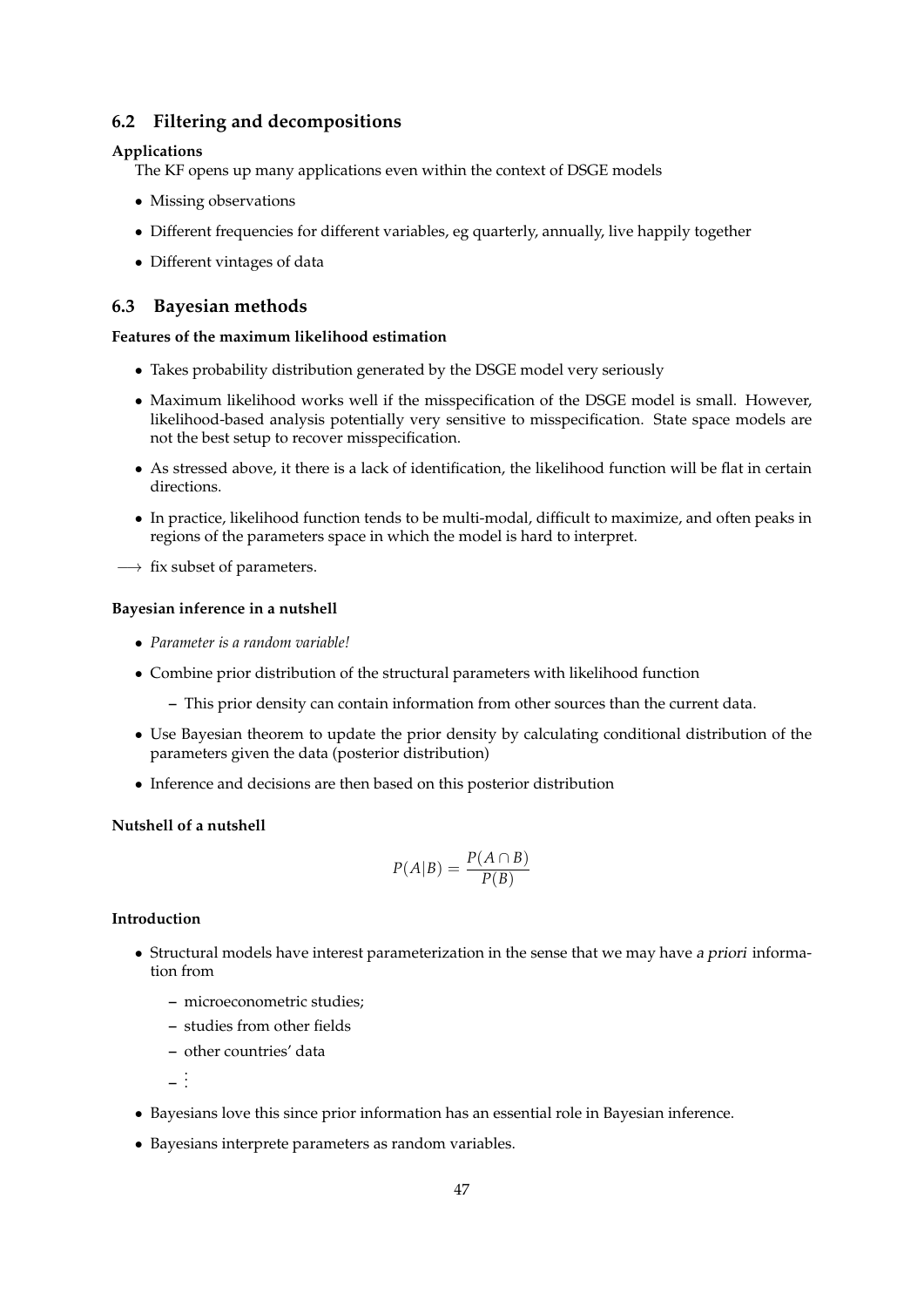- Objective is to make conditional probabilistic statements regarding the parameterization of the model:
	- 1. structure of the model (model specification)
	- 2. the observed data
	- 3. prior distribution of the parameters.
- Likelihood is 1. plus 2.
- Combining likelihood and 3. using Bayes' rule yields an associated posterior distribution.
- Data speaks in likelihood and the researcher speaks in prior distribution.

The incorporation of prior information is not what distinguishes classical ("frequentist") from Bayesian analysis; the distinguishing feature is the probabilistic interpretation assigned to parameters under the Bayesian perspective.

- We may interprete calibration as a Bayesian analysis involving very, very strict prior (probability mass concentrated on a single point).
- By choosing *a diffuse prior* we may let data to speak as much as possible.

### **Objectives in using Bayesian procedures in DSGEs**

- 1. Implement DSGEs as a source of prior information regarding the parameterization of reduced form models (like VAR).
- 2. Facilitate direct estimation of the parameters of DSGEs and to implement estimated models to pursuit different tasks.
- 3. To facilitate model comparisons. Posterior odds analysis. Works also for false and non-nested models.

### **Preliminaries**

Notation:

- *A* structural model
- $\mu$  vector of parameters, primary focus of analysis
- $\Lambda(\mu)$  parameters of state space representation, no (extra) identification problem here. This is the model's solution.
- *X* sample of observations
- $L(X|\mu, A)$  likelihood function
- $L(X|\mu)$  likelihood function if *A* is clear/granted
- $\pi(\mu)$  prior distribution of  $\mu$
- $p(X, \mu)$  joint probability of *X* and  $\mu$
- *p*(*X*) probability of *X*.

Classical (frequentist) view

- parameters are fixed, but unknown objects
- likelihood function is a sampling distribution for the data
- *X* is one of many possible realizations from  $L(X|\mu)$  that could have obtained.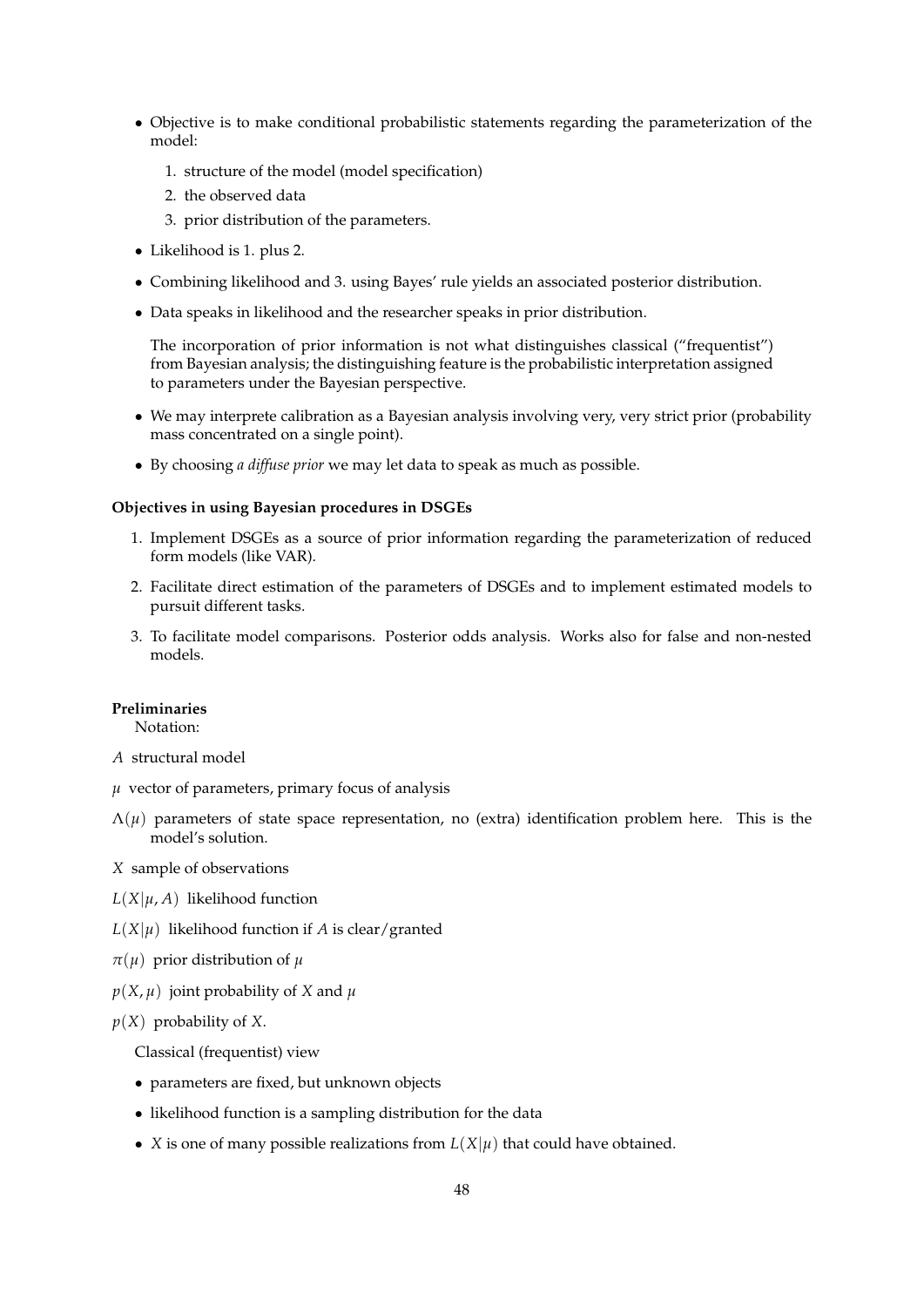• Inference regarding  $\mu$  center on statements regarding probabilities associated with the particular observation of *X* for given values of *µ*.

Bayesian view

- *X* taken as given.
- inference interested in alternative specification of  $\mu$  conditional on *X*.
- This probabilistic interpretation of *µ* gives rise to incorporate prior information on *µ*.
- This is facilitated by the prior distribution for  $\mu$ , denoted by  $\pi(\mu)$ .

How to incorporate prior information

• Calculate joint probability of  $(X, \mu)$  with the help of conditional and unconditional distribution

$$
p(X, \mu) = L(X|\mu)\pi(\mu)
$$

or reversing the role

$$
p(X, \mu) = p(\mu|X)p(X)
$$

- In the first equation the likelihood function  $L(X|\mu)$  has the role of conditional probability and conditioning is made wrt *µ*.
- In the second equation conditioning is wrt *X*.
- Get rid of the joint probability by equating those two:

$$
p(\mu|X)p(X) = L(X|\mu)\pi(\mu).
$$

• Solving for  $p(\mu|X)$  gives Bayes' rule:

$$
p(\mu|X) = \frac{L(X|\mu)\pi(\mu)}{p(X)} \propto L(X|\mu)\pi(\mu).
$$

- **–** The ∝ is because *p*(*X*) is a constant from the point of view of the distribution of *µ*.
- $-p(\mu|X)$  is now the posterior distribution.
- **–** *Conditional on X and the prior π*(*µ*) *it assigns probabilities to alternative values of µ.*
- Bayesian analysis typically involves calcualting the conditional expected value of a function of the parameters  $g(\mu)$ :

$$
E[g(\mu)] = \frac{\int g(\mu)P(\mu|X)d\mu}{\int P(\mu|X)},
$$

where the denominator  $\int P(\mu|X)$  exists to handle the missing  $p(X)$  in the Bayes' rule.

- Examples of  $g(\mu)$ 
	- **–** Identitity function would result posterior mean.
	- $g(\mu)=1$  for  $\mu^j\in[\mu^j,\bar\mu^j)$ , and 0 other wise: If repeated to each element in  $\mu$  would enable to construction of *marginal predictive density functions* (p.d.f.:s) for each *µ<sup>i</sup>* . Here Marginal means that the p.d.f. is *un*conditional on the other elements of *µ*.
	- **–** marginal p.d.f. of spectra
	- **–** marginal p.d.f. of impulse response functions
	- **–** marginal p.d.f. of predictive densities
	- **–** marginal p.d.f. of unobserved shock processes
	- **–** marginal p.d.f. of forecasts!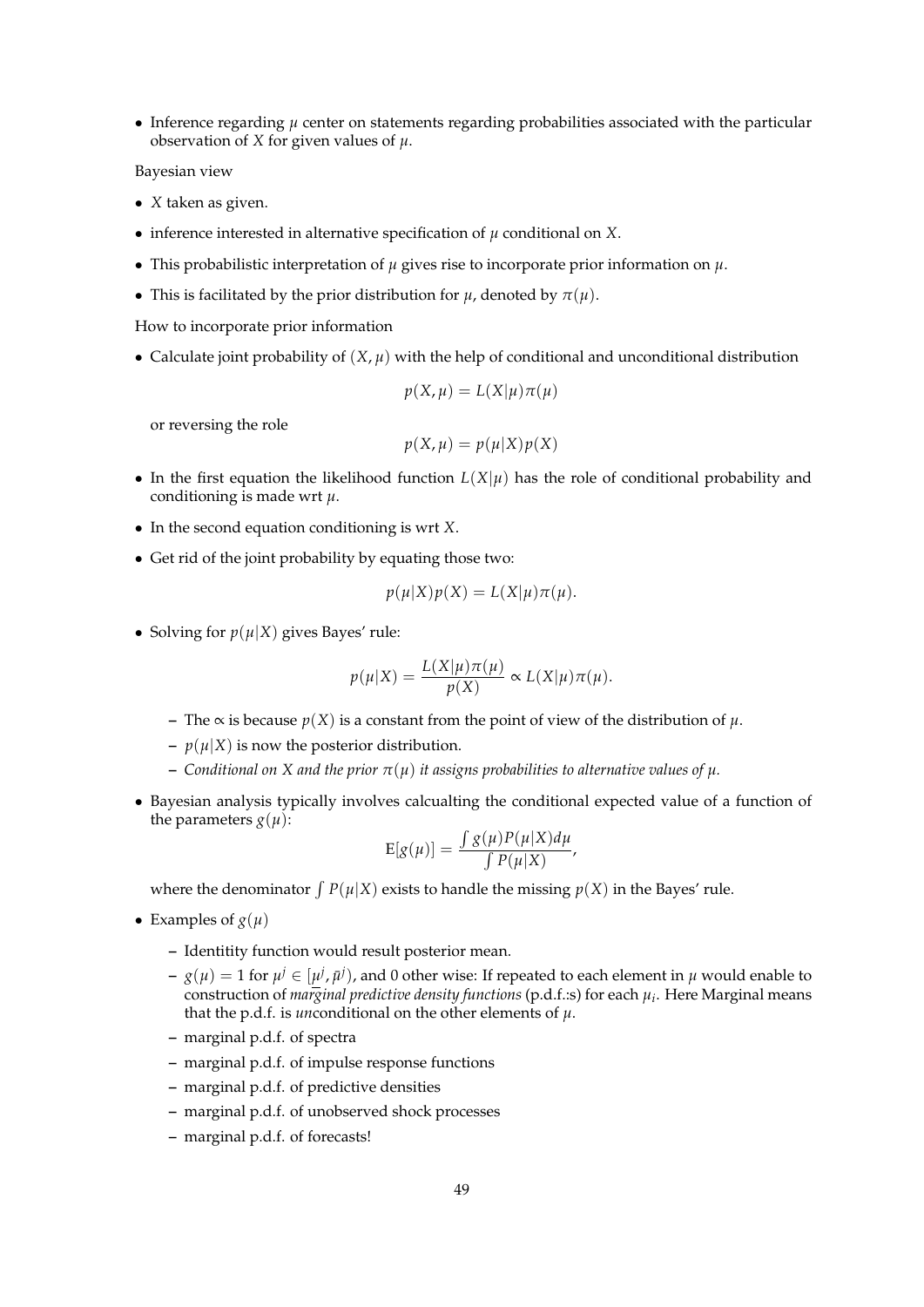- Hence,  $E[g(\mu)]$  is the weighted average of  $g(\mu)$  where weights are given by posterior distribution  $P(\mu|X)$ , ie by data (likelihood function) and the prior.
- Rarely  $E[g(\mu)]$  can be calculated analytically  $\longrightarrow$  *numerical integration*.
- Numerical integration
- Suppose we may draw directly from  $P(\mu|X)$
- we, naturally, know  $g(\mu)$
- Let's do Monte Carlo integration: for  $i=1:N$  % where N is a large number like 10000
	- 1. draw  $\mu_i$  (one realization) from  $P(\mu|X)$
	- 2. compute  $g(\mu_i)$
	- 3. store it to a vector

end compute the average.

- Typically you may do this without loops by using vector/matrix operations, eg gN = mean(g(randmu(N)))
- By law of large numbers

$$
\bar{g}_N = \frac{1}{N} \sum_{i}^{N} g(\mu_i) \xrightarrow{p} E(g(\mu)),
$$

where  $\stackrel{p}{\rightarrow}$  means convergence in probability.

• Std $(\bar{g}_N)$  is given by

$$
\text{std}(\bar{g}_N) = \frac{\sigma(g(\mu))}{\sqrt{N}}.
$$

and its sample (simulated) counterpart

$$
\bar{\sigma}_N[g(\mu)] = \left[\frac{1}{N} \sum_{i=1}^N g(\mu_i)^2 - \bar{g}_N^2\right]^2.
$$

• Marginal p.d.f. of  $g(u)$  may obtained from the draws of  $g(u)$  by kernel methods.

### **6.4 Simulating posterior**

### **Implementing DSGEs**

- Typically posterior distribution  $p(\mu|X)$  is not directly (analytically) available.
	- **–** likelihood is available for  $\Lambda(\mu)$ , whereas
	- **–** priors are specified in terms *µ*.
- We can calculate  $p(\mu^*|X)$  for given value of  $\mu^*$  with the help of the likelihood function  $L(X|\mu^*,A)$  (ie with *Kalman filter).*
- The last problem is to define from where to draw *µ<sup>i</sup>* such that the procedure will be
	- **–** accurate
	- **–** efficient
- DeJong and Dave (2007) studies
	- **–** Importance sampling
	- **–** MCMC: Gibbs
	- **–** MCMC: Metropolis-Hastings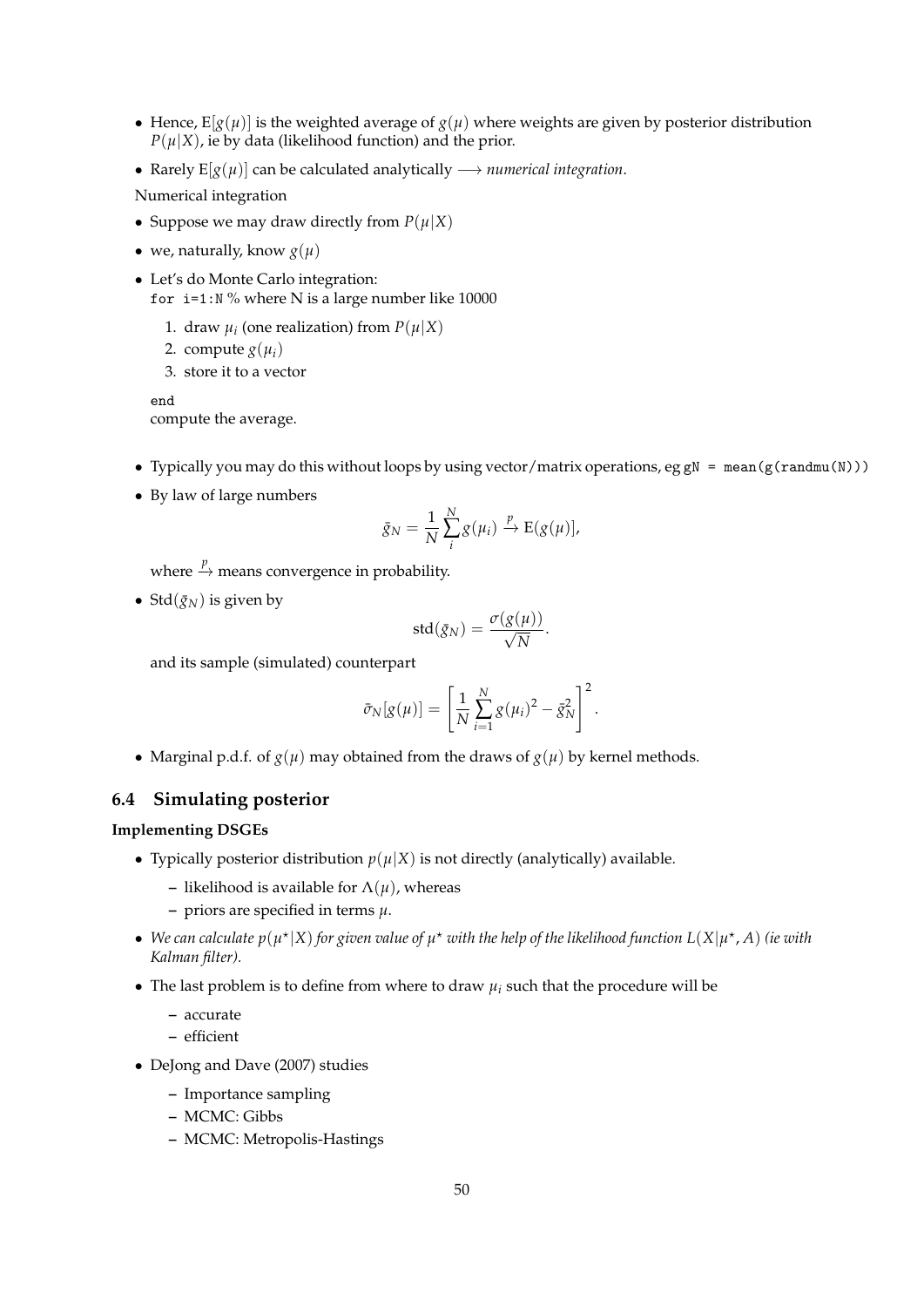#### **Markov chain simulations**

A Markov chain is a sequence of random variables, such that the probability distribution of any one, given all preceding realizations, depend on the immediately preceding realization. Hence, {*xi*} has the property

$$
\Pr(x_{i+1}|x_i, x_{i-1}, x_{i-2}, \dots) = \Pr(x_{i+1}|x_i)
$$

Here *i* refers to Monte Carlo replication.

- $x_i$  can take one of *n* possible values, which collectively defines the state space over  $x$
- Movements of  $x_i$  over *i* is characterized via  $P$ , an  $n \times n$  transition matrix. Hence, a Markov chain can be fully described by its initial state and a rule describing how the chain moves from its state in *i* to a state in  $i + 1$ .
- $p_{qr}$  is the  $(q, r)$ <sup>th</sup> element of *P*:
	- **–** it is the probability that *x<sup>i</sup>* will transition to state *r* in replication *i* + 1 given its current state *q*.
	- $\sim$   $q^{\text{th}}$  row of *P* is the conditional probability distribution for  $x_{i+1}$  given the current state  $q$  in replication *i*

The posterior distribution is not standard. The idea of Markov Chain Monte Carlo is to construct a stochastic process (Markov Chain), such that:

- it has stationary distribution
- it converges to that stationary distribution
- the stationary distribution is the target distribution, ie the posterior distribution  $p(\mu|X)$ . (ergodic distribution)

−→ construct a Markov chain in *µ*, ie the transition matrix *P*, such that the process converges to the posterior distribution. *The 'process' here is the sequence of draws, ie the simulations*.

*Metropolis* algorithm creates a sequence of random points  $(\mu_1, \mu_2, \dots)$  whose distribution converges to  $p(\mu|X)$ .

#### **Proposal distribution**

Let *ι*(*µ*|*µi*−<sup>1</sup> , *θ*) be a *stand-in density* (*proposal distribution* or *jumping distribution*), where *θ* represents the parameterization of this density.

- Ideally *ι*(*µ*|*µi*−<sup>1</sup> , *θ*) should have fat tails relative to posterior: algorithm should visit all parts of the posterior distribution.
- center *µi*−<sup>1</sup> and "rotation" *θ* should different from posterior.

### **Metropolis algorithm**

Let  $\mu_i^*$  denote a draw from  $\iota(\mu|\mu_{i-1}, \theta)$ . It is a *candidate* to become next *successful*  $\mu_i$ . Calculate the ratio of the densities

$$
r = \frac{p(\mu_i^*|X)}{p(\mu_{i-1}|X)}.
$$

Set

$$
\mu_i = \begin{cases} \mu_i^* & \text{with probability min}(r, 1) \\ \mu_{i-1} & \text{otherwise.} \end{cases}
$$

- $p(\mu_i^* | X) \geq p(\mu_{i-1} | X)$  $\rightarrow$  always include candidate as a new point in the sequence.
- $p(\mu_i^*|X) < p(\mu_{i-1}|X)$  $\longrightarrow \mu_i^*$  not always included; the lower  $p(\mu_i^*|X)$ , the lower the chance it is included.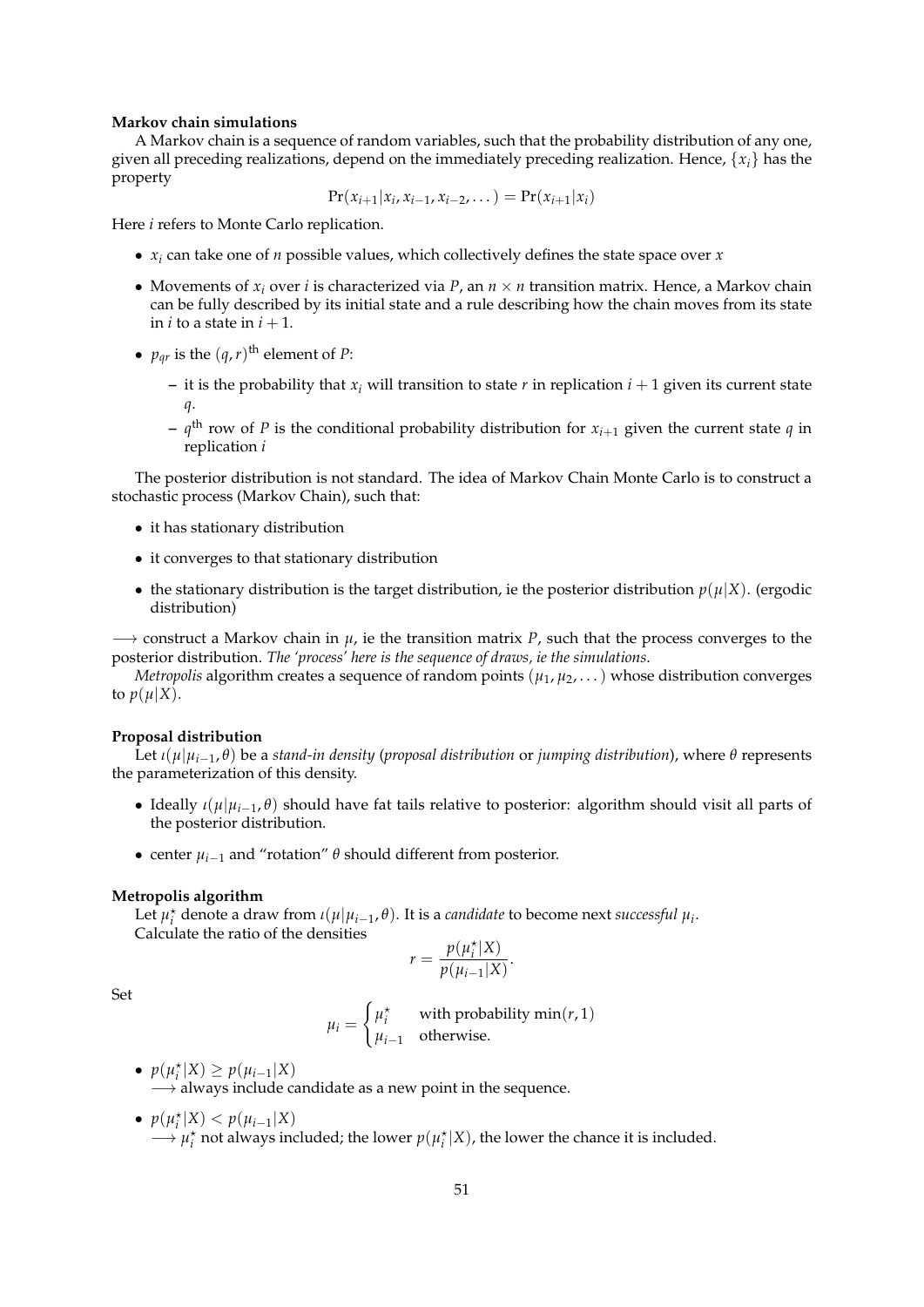Given the current value  $\mu_{i-1}$ , the Markov chain transition distribution  $p_{\mu_{i-1},\mu_i}$  is a mixture of the jumping distribution *ι*(*µ*|*µi*−<sup>1</sup> , *θ*) and a point mass at *µ<sup>i</sup>* = *µi*−<sup>1</sup> .

*Note!* If  $\mu_i = \mu_{i-1}$ , ie the jump is not accepted, this counts as an iteration in the algorithm.

The algorithm can be viewed as a stochastic version of a stepwise mode-finding algorithm: always stepping to increase the density but only sometimes stepping to decrease. This is the idea in simulated annealing algorithm.

### **Why does the Metropolis algorithm work?**

The proof of the convergence to the target distribution has two steps:

- 1. Show that the simulated sequence  $(\mu_1, \mu_2, ...)$  is a Markov chain with a unique stationary distribution: holds if the Markov chain is irreducible, aperiodic, and not transient  $\rightarrow$  hold if the jumping distribution is chosen such that it covers all possible states with positive probability  $\rightarrow$  has fat tails.
- 2. Show that the stationary distribution is the target distribution.

To proof the second part:

- Suppose  $\mu_{i-1}$  a draw from the target distribution  $p(\mu|X)$ .
- Consider two draws,  $\mu_a$  and  $\mu_b$ , from the target distribution such that  $p(\mu_b|X) \geq p(\mu_a|X)$ .
- The unconditional transitional probability from  $\mu_a$  to  $\mu_b$  is

$$
p_{\mu_a\mu_b}=p(\mu_a|X)\iota(\mu_b|\mu_a,\theta)\times 1,
$$

where the acceptance probability is 1 (because  $p(\mu_b|X) \geq p(\mu_a|X)$ ).

• The unconditional transitional probability from  $\mu_b$  to  $\mu_a$ 

$$
p_{\mu_b \mu_a} = p(\mu_b | X) \iota(\mu_a | \mu_b, \theta) \frac{p(\mu_a | X)}{p(\mu_b | X)}
$$
  
=  $p(\mu_a | X) \iota(\mu_a | \mu_b, \theta)$ 

- They are *the same*, because we have assumed that  $\iota(\cdot|\cdot,\theta)$  is symmetric.
- Since the joint distribution is symmetric,  $\mu_i$  and  $\mu_{i-1}$  have the same marginal distributions, and so
- $p(\mu|X)$  is the stationary distribution of the Markov chain.

### **Metropolis-Hasting algorithm**

Let  $\mu_i^*$  denote a draw from  $\iota(\mu|\mu_{i-1}, \theta)$ . It is a *candidate* to become next *successful*  $\mu_i$ . It has the following probability to become successful:

$$
q(\mu_i^*|\mu_{i-1}) = \min\left[1, \frac{p(\mu_i^*|X)/\iota(\mu_i^*|\mu_{i-1}, \theta)}{p(\mu_{i-1}|X)/\iota(\mu_{i-1}|\mu_{i-1}, \theta)}\right]
$$

This probability can be simulated as follows

- draw  $\ddot{\text{O}}$  from uniform distribution over [0, 1].
- $\bullet$  if  $q(\mu_i^* | \mu_{i-1}) > \text{U}$  then  $\mu_i = \mu_i^*$  else redraw new candidate  $\mu_i^*$  from *ι*( $\mu | \mu_{i-1}, \theta$ ).

Note that if  $\iota(\mu|\theta) = p(\mu|X) q(\mu_i^*|\mu_{i-1}) = 1.$ Finally,  $E[g(\mu)]$  can be calculated usual way using sequence of *accepted* draws. Two variants:

1. independence chain:  $\iota(\mu|\mu_{i-1}, \theta) = \iota(\mu|\theta)$ .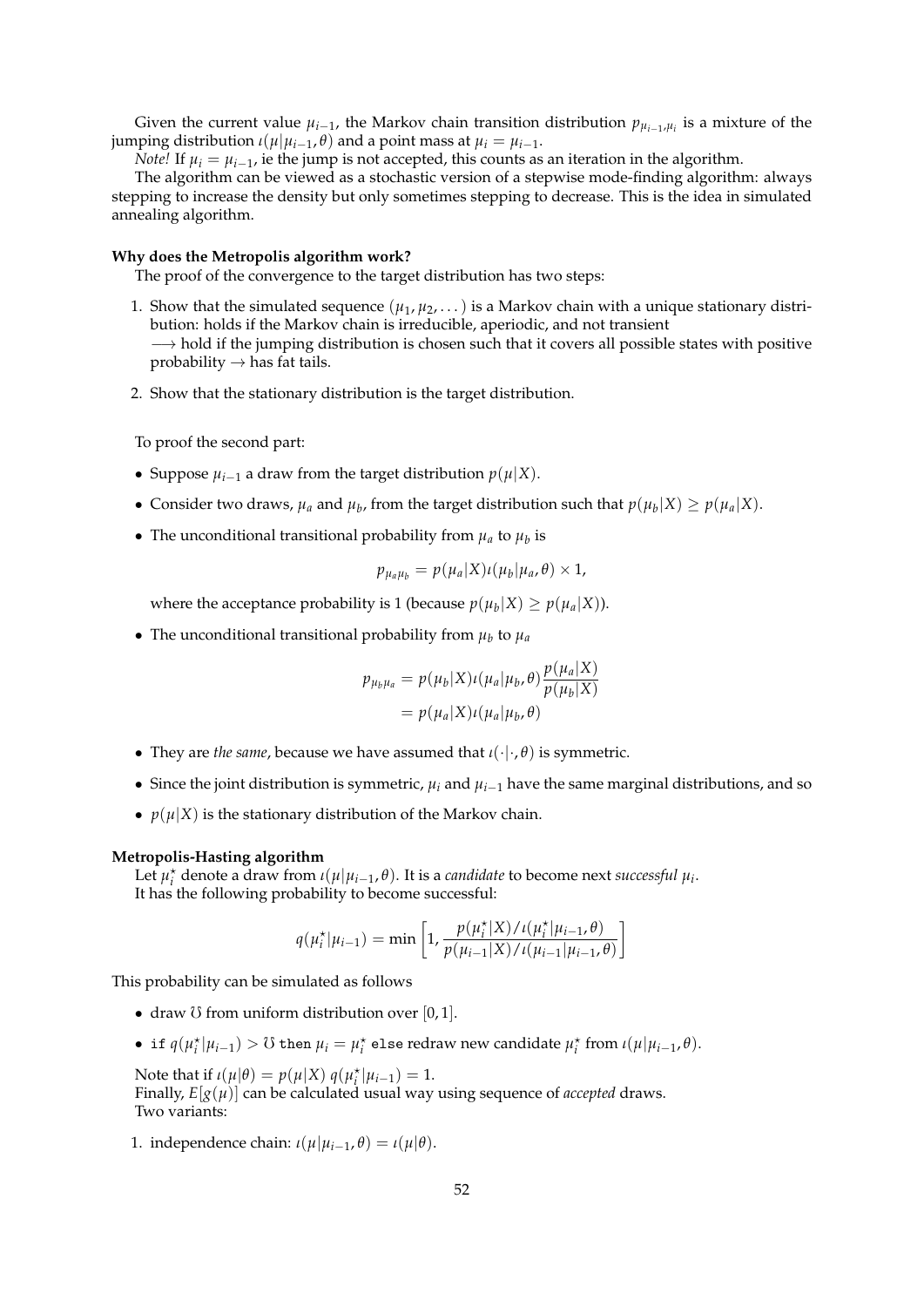2. random walk MH: candidate draws

$$
\mu_i^\star = \mu_{i-1} + \varepsilon_i
$$

then stand-in density evolves

$$
\iota(\mu|\mu_{i-1},\theta)=\iota(\mu-\mu_{i-1}|\theta),
$$

so that the center (mean) of *ι*(*µ*|*µi*−<sup>1</sup> , *θ*) evolves over Monte Carlo replications following a random walk.

Choosing the stand-in distribution:

- The "quality" of stand-in distribution helps in convergence. It should be as close as possible to posterior distribution.
- *Natural candidate:* ML estimates of the parameters *µ* follow *asymptotically* multivariate Normal distribtion  $N(\hat{\mu}, \Sigma)$ .
- Since we want to be sure to have fatter tails, lets scale the covariance matrix:

$$
N(\hat{\mu}, c^2\Sigma)
$$

This would be our first draw from stand-in density, ie  $\iota(\mu_0^{\star}|\theta)$ .

• Random walk Metropolis-Hastings would involve

$$
\iota(\mu - \mu_{i-1}|\theta) = N(\mu_{i-1}, c^2\Sigma).
$$

Acceptance rate = 
$$
\frac{\text{accepted draws}}{\text{all draws}}
$$

Optimal acceptance rate is 0.44 for a model with one parameter and 0.23 if there more than *five* parameters.

This guides us in choosing *c* (the scale factor of the asymptotic covariance matrix):

1. start with  $c = 2.4 / \sqrt{\text{number of parameters}}$ .

2. Increase (decrease) *c* if the acceptance rate is too high (low).

#### **Markov chain diagnostics**

In the ML estimation the problems related to likelihood (eg identification, or the model specification in general) show typically up as numerical problem in maximizing the likelihood.

In Bayesian estimation they show up in the MCMC. Fundamental questions is the convergence of the chain(s):

- Is the target distribution achieved?
- What is the impact of the starting values of the chain?
- Are blocks of draws correlated?

Partial solutions to possible problem

- Remember that this is not standard Monte Carlo where 10 000 replication is a big number. Here it is million (Markov chain)
- Throw away early iterations of each MCMC chain. Even 50 %
- Asses the convergence
	- **–** Plot the raw draws, ie parameter value against draw: if they are trending, there is a trouble.
	- **–** Plot multiple chains to the same graph: are they in the same region.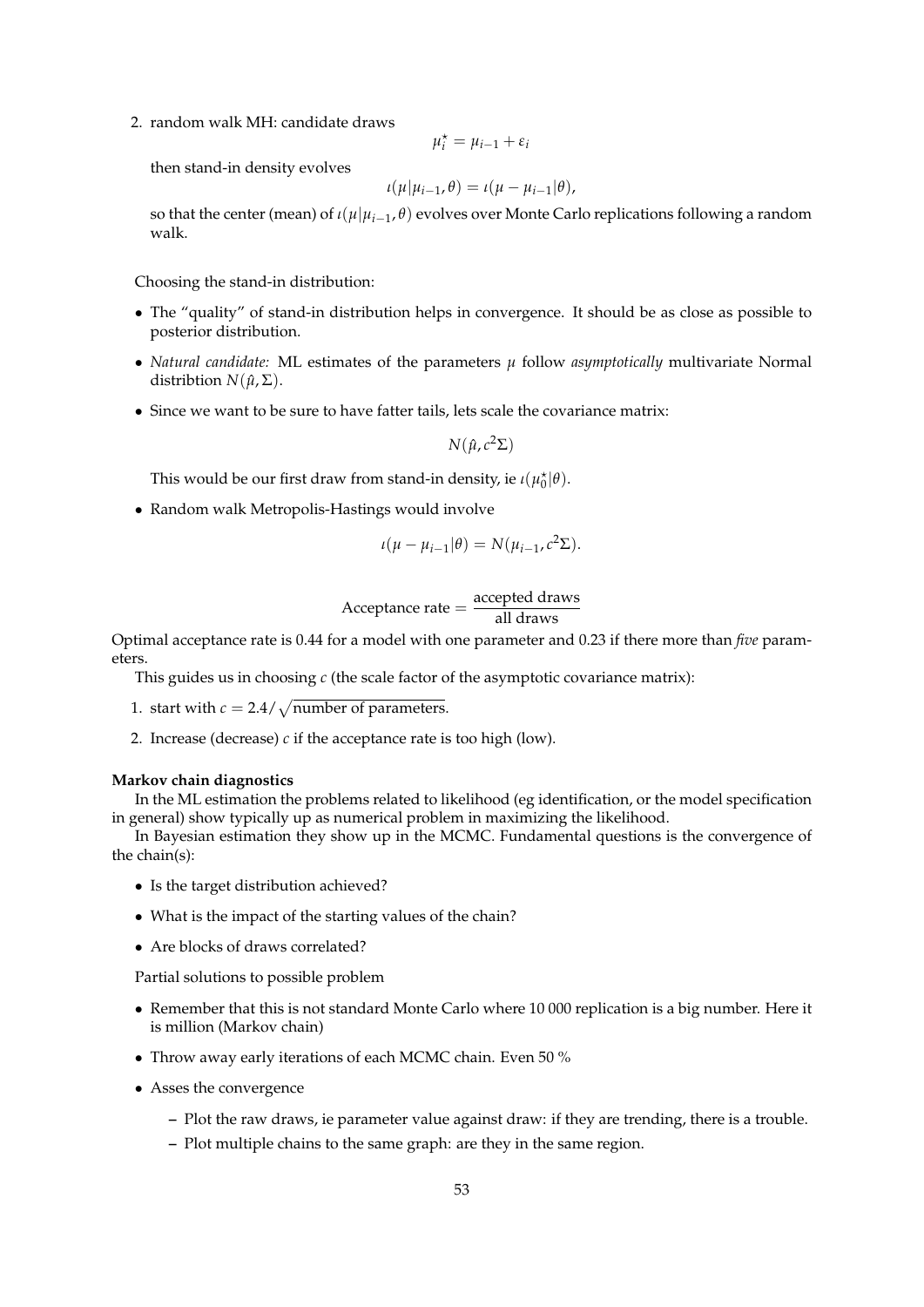**–** Plot:

$$
\frac{1}{n_s}\sum_{s=1}^{n_s}g(\mu^{(s)})
$$

as a function of *n<sup>s</sup>* .

- **–** start Markov chain at extreme values of *µ* and check whether different runs of the chain settle to the same distribution
- Simulate multiple chains: Look, among other things, whether the moments of a single parameter  $\mu(j)$  are similar across the chains
- Compute test statistics that measure *variation within a chain* and *between the chains*.
- These test statistic builds on the classical test set-ups that try to detect structural breaks.

Testing the structural change, ie convergence.

- Cusum-type of tests of structural change (see Yu and Mykland (1998) or Yada manual)
- Partial means test by Geweke (2005) splits the chain into groups:
	- **–** *N* is number of draws,  $N_p = N/(2p)$ , where *p* is positive integer. Define *p* separated partial means

$$
\hat{S}_{j,p}^{(N)} = \frac{1}{N_p} \sum_{m=1}^{N_p} S(\mu^{(m+N_p(2j-1))}), \quad j = 1, \ldots, p
$$

where *S* is some summary statistic of the parameters  $\mu$  (eg original parameters). Let  $\hat{\tau}_{i,p}$  be the Newey-West (1987) numerical standard error for *j* = 1, . . . , *p*. Define the (*p* − 1) vector  $\hat{S}_{p}^{(N)}$  with typical element  $\hat{S}_{j+1,p}^{(N)} - \hat{S}_{j,p}^{(N)}$  $j_{\mu}^{(N)}$  and the  $(p-1)\times (p-1)$  tridiagonal matrix  $\hat{V}_{p}^{(N)}$ where

and

$$
\hat{V}_{j,j}^{(N)} = \hat{\tau}_{j,p}^2 + \hat{\tau}_{j+1,p}^2, \quad j = 1, \dots, p-1
$$
  

$$
\hat{V}_{j,j+1}^{(N)} = \hat{V}_{j+1,j}^{(N)} = \hat{\tau}_{j+1,p}^2, \quad j = 1, \dots, p-1.
$$

The statistic

$$
G_p^{(N)} = \left(\hat{S}_p^{(N)}\right)' [\hat{V}_p^{(N)}]^{-1} \hat{S}_p^{(N)} \xrightarrow{d} \chi^2(p-1),
$$

as  $N \to \infty$  under the null that the MCMC chain has converged with the separated partial means being equal.

- Multiple chain diagnostics
	- $i = 1, \ldots, N$  chain length;  $j = 1, \ldots, M$  number of chains.
	- **–** *Between chain variance* is

$$
B = \frac{N}{M-1} \sum_{j=1}^{M} (\bar{S}_j - \bar{S})^2,
$$

where

$$
\bar{S}_j = \frac{1}{N} \sum_{i=1}^N S_{ij} \quad \bar{S} = \frac{1}{M} \sum_{j=1}^M \bar{S}_j.
$$

and *within chain variance*

$$
W = \frac{1}{M(N-1)} \sum_{j=1}^{M} \sum_{i=1}^{N} (S_{ij} - \bar{S}_j)^2.
$$

**–** Define variance of S

$$
\hat{\Sigma}_S = \frac{N-1}{N}W + \frac{1}{N}B,
$$

and

$$
\hat{V} = \hat{\Sigma}_S + \frac{B}{MN}.
$$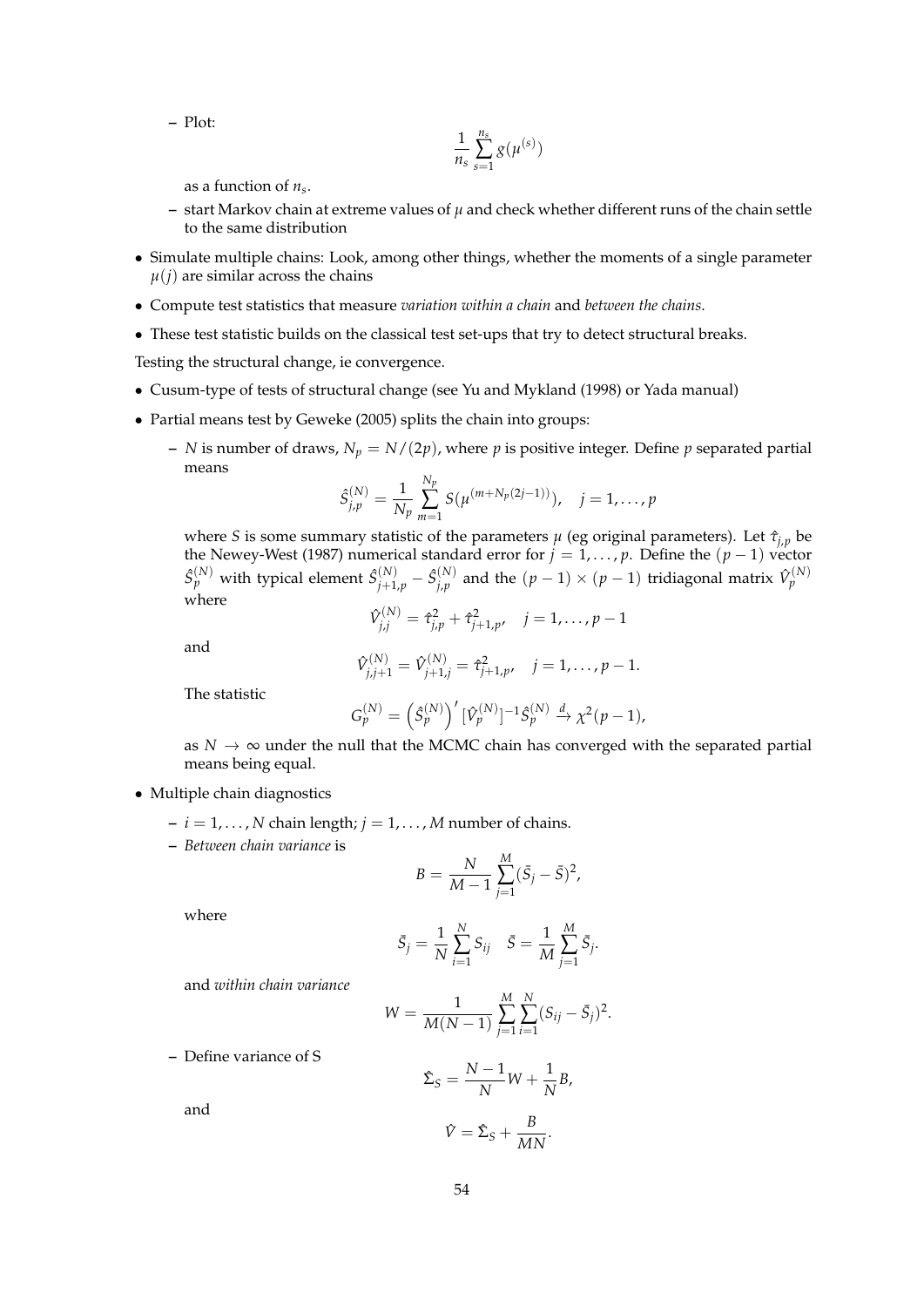**–** The *potential scale reduction factor R*ˆ should decline to 1 if simulation converges

$$
\hat{R} = \sqrt{\frac{\hat{V}}{W}} = \sqrt{\frac{N-1}{N} + \frac{(M+1)B}{MNW}}.
$$

### **Choosing prior distribution**

Think carefully:

- What is the domain?
- Is it bounded?
- Shape of distribution: symmetric, skewed, which side?

How to choose prior:

- The choice of a prior distribution for a deep parameter often follows directly from assumptions made in the DSGE model.
- Results from other studies (Microstudies or DSGE estimates) are already available.
	- **–** Pre-sample.
	- **–** Other countries and data sets
	- **–** *NOT* the data you are currently using the estimation.
- Should not be too restrictive allow for a wide support.

Most common distributions employed are:

- Beta distribution; range is  $\in (p_1, p_2)$ ; autoregressive parameters  $\in (0, 1)$
- Gamma distribution; range is  $\in (p_1, \infty)$ ;
- Normal distribution
- Uniform distribution; range is  $\in$   $(p_1, p_2)$ ; diffuse priors
- Inverted-gamma distribution; range is  $\mathbb{R}^+$ ; variances

*Yada manual* has nice plots of the distributions.

*Look at the model moments implied by priors!*

*Sensitivity analysis: how robust are the results to choice of prior?*

### **6.5 Model comparison**

#### **Model comparison**

Posterior distribution can be used to assess conditional probabilities associated with alternative model specifications. This lies at the heart of the Bayesian approach to model comparison.

Relative conditional probabilities are calculated using *odds ratio*.

- Two models: *A* and *B* with corresponding parameter vectors that may differ  $\mu_A$  and  $\mu_B$ .
- Study model *A* (and change the symbols to study the model *B*).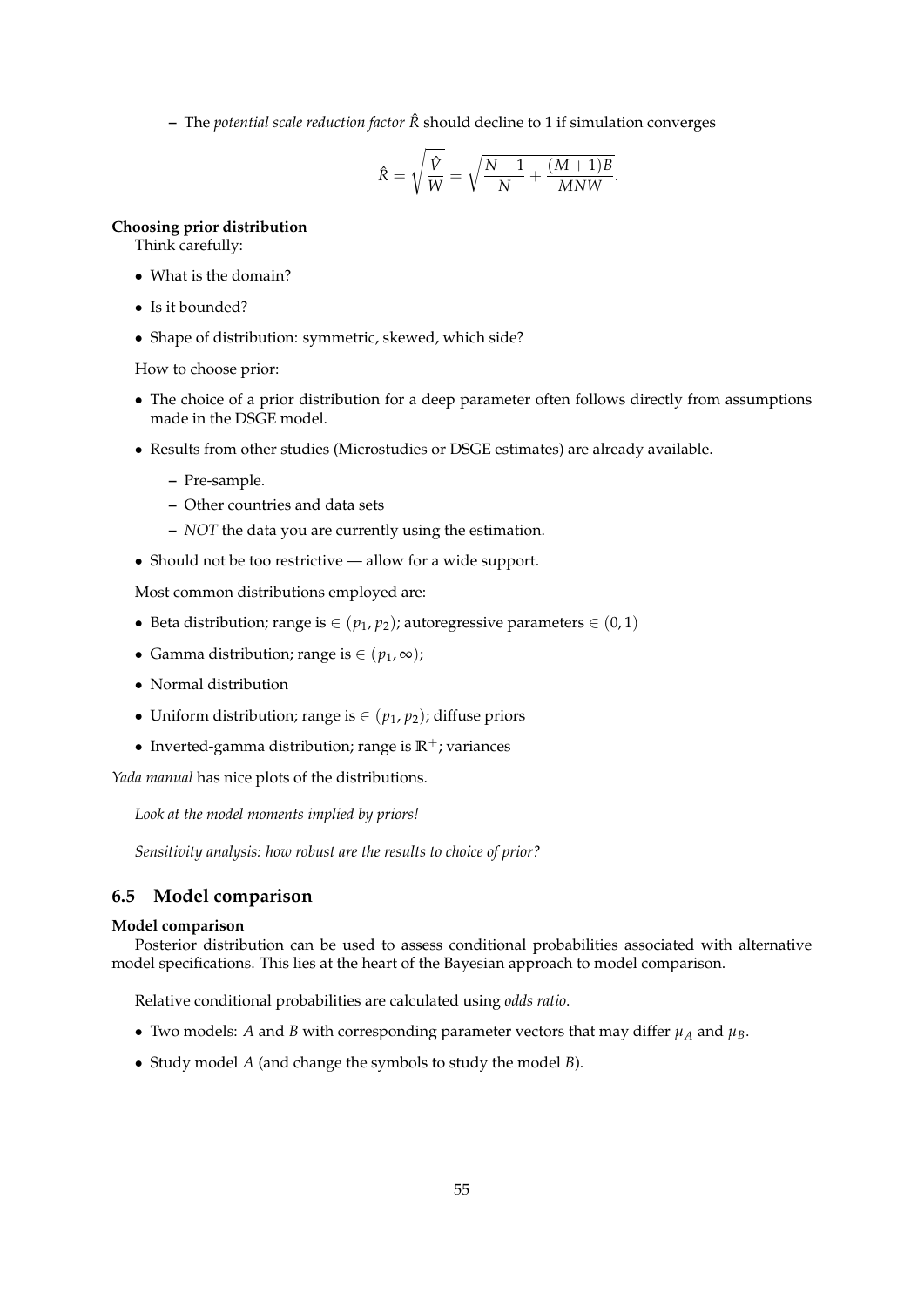• Posterior (conditional on the model *A*)

$$
p(\mu_A|X, A) = \frac{L(X|\mu_A, A)\pi(\mu_A|A)}{p(X|A)}
$$

Integrate both sides by  $\mu_A$  (ie calculate the marginal probabilities; ie average over the all possible parameter values) to have

$$
p(X|A) = \int L(X|\mu_A, A)\pi(\mu_A|A)d\mu_A.
$$

This is the *marginal likelihood* of model *A*.

• Use Bayes' rule to calculate conditional probability associated with model *A*:

$$
p(A|X) = \frac{p(X|A)\pi(A)}{p(X)}
$$

(use the similar logic as in the start of the section, ie define joint probability of data and model  $(X, A)$ .

• Substitute the marginal likelihood into the above equation

$$
p(A|X) = \frac{\left[\int L(X|\mu_A, A)\pi(\mu_A|A)d\mu_A\right]\pi(A)}{p(X)}
$$

Look at the ratio of the above condtional density to that of the model *B*. This is called *posterior odds ratio*:

$$
PO_{A,B} = \underbrace{\frac{\left[\int L(X|\mu_A, A)\pi(\mu_A|A)d\mu_A\right]}{\left[\int L(X|\mu_B, B)\pi(\mu_B|B)d\mu_B\right]}}_{\text{Bayes factor}} \underbrace{\frac{\pi(A)}{\pi(B)}}_{\text{prior odds ratio}}
$$

Beauty of this approach

- all models are treated symmetrically; no "null hypothesis"
- all models can be false
- works equally well for non-nested models

Hence, favour the model whose *marginal likelihood* is larger:

- Odds ∈ (1 − 3) "very slight evidence" in favour of *A*
- Odds ∈ (3 − 10) "slight evidence" in favour of *A*
- Odds ∈ (10 − 100) "strong to very strong evidence" in favour of *A*
- Odds > 100 "decisive evidence" in favour of *A*

Implementation is tough, because we need to integrate the parameters out.

Easy solution would be to assume functional form to marginal likelihood. *Laplace approximation* utilizes Gaussian large sample properties

$$
\hat{p}(X|A) = (2\pi)^{\frac{T}{2}} |\Sigma_{\mu_A^m}|^{\frac{1}{2}} p(\mu_A^m|X, A) p(\mu_A^m|A),
$$

where  $\mu_A^m$  is the *posterior mode*, ie the initial (ML estimated) value of the parameters in stand-in distribution.

*Harmonic mean estimator* is based on the following idea:

$$
\mathcal{E}\left[\frac{f(\mu_A)}{p(\mu_A|A)p(X|\mu_A,A)}|\mu_A,A\right] = \frac{\int f(\mu_A)d\mu_A}{\int p(\mu_A|A)p(X|\mu_A,A)d\mu_A} = p(X|A)^{-1},
$$